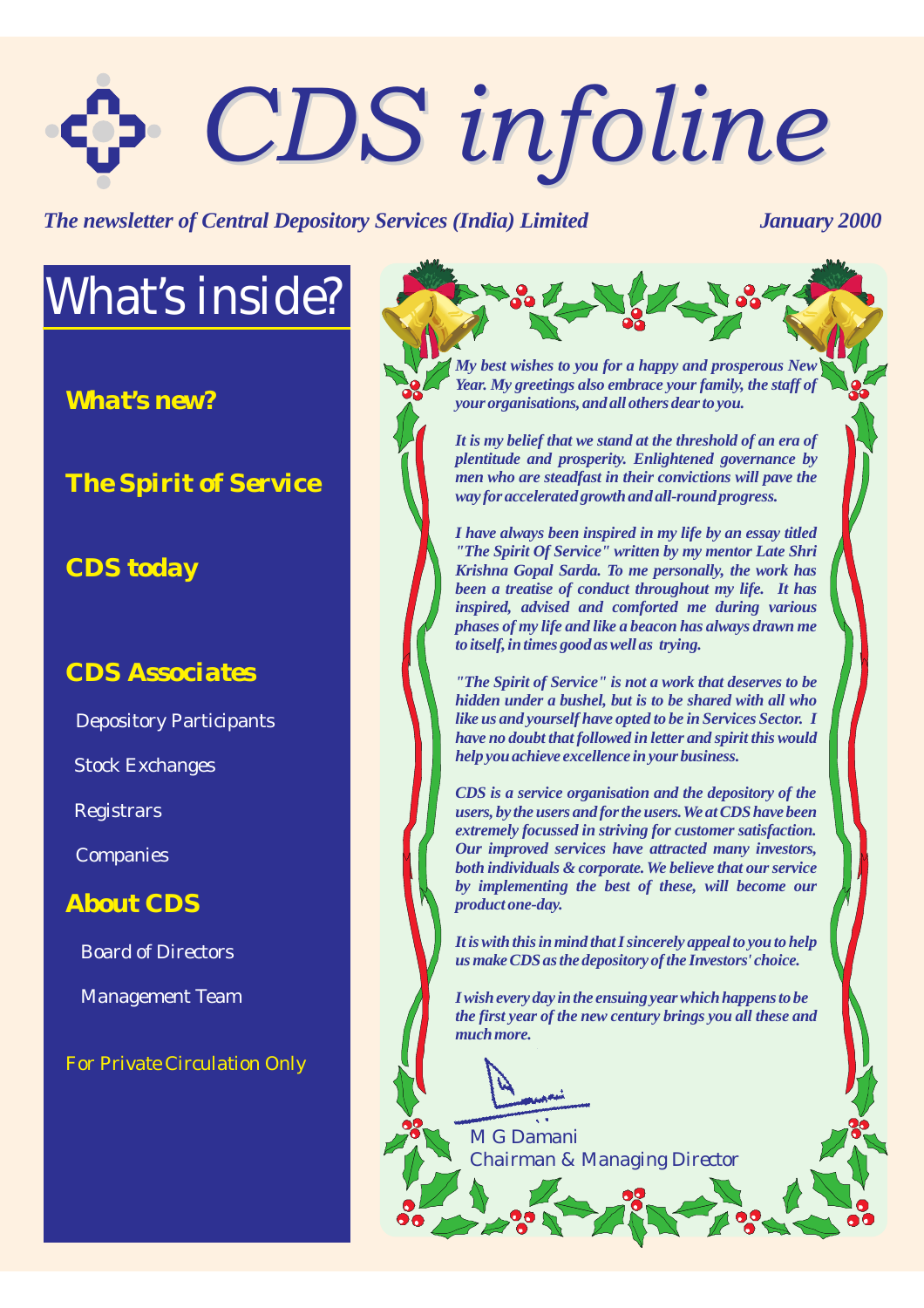

#### *What's new?*

l *CDS has signed an agreement with Bank of India (BOI), which has received registration from SEBI as a Depository Participant of CDS. Shri O.N.Singh, Executive Director, BOI and Shri M.G.Damani, Chairman & Managing Director, CDS signed the agreement in a warm ceremony held on December 16, 2000.*



- l *BOI has been closely associated with the BSE for over 75 years, both as a clearing bank and clearing house through a company called BOI Shareholding Ltd in which BOI holds 51% stake and BSE 49%. BOI, which was the first sponsor Bank of CDS, holds at present a 10%stake in CDS.*
- **BOI** will commence operations at its Stock Exchange branch and Capital Markets branch at *Mumbai. BOI will shortly launch CDS-DP services from its branches at Calcutta, Bangalore, Ahmedabad, Chennai and NewDelhi.*
- l *The workload on the clearing houses/clearing corporations has reduced substantially due to progress in dematerialisation. SEBI had thus earlier reduced the no delivery period to 7 days.*
- l *SEBI has vide its press release no. PR/226/2000 dated November 28, 2000 decided to do away with the concept of no delivery period for corporate actions such as issue of dividend and bonus shares for the companies whose securities are traded in the compulsory dematerialised form.*
- $\bullet$ *urities are traded in the compulsory dematerialised form.*
- $\bullet$ *SEBI also proposes to make this applicable to Rights Issues subject to ascertaining certain legal and procedural requirements. This will ensure continuous trading of shares on ex-basis and will reduce the possibilities of price manipulation during the no delivery period.*
- l *In order to further simplify the process of share transfer and processing of demat requests, SEBI would be preparing a model code for Registrars after holding discussions with the Registrars Association of India (RAIN).*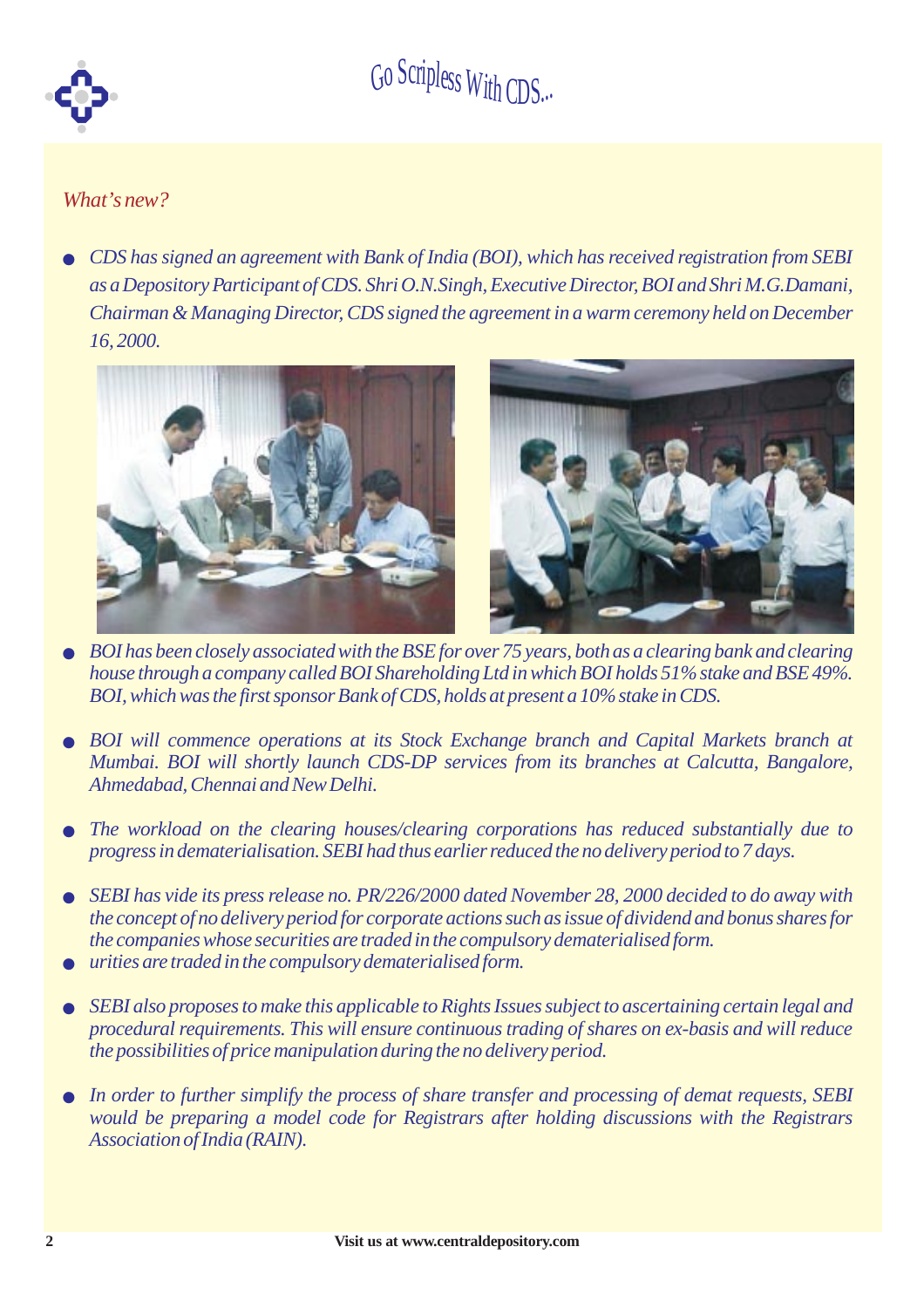

#### *THE SPIRIT OF SERVICE*

"Not once nor twice in our rough island story,The path of Duty was the way to glory".

Man is, by nature, a social being. A man without a society to live in is either an angel or a beast. The angels or the beasts are either above or indifferent to human sufferings, sorrows or happiness. They have got little concern with humanity. The beasts live and die for themselves and not for others. An unsocial being's fate falls under the same category. His existence and non-existence both are alike in society. For a man who does not love others, live for others, nay, die for others is neither a human nor a divine being, but a being whose creator might be other than God. "Man is made after the image of God" says the Bible, and God is always helpful to his created beings. Then why should we-the created beings, not have the spirit of service in us? To imbibe this spirit, we should live together in society, for, as Cowper says, "Society, Friendship and Love are divinely bestowed upon man." Living together in society should give a free play to love and sympathy. It is love and sympathy that binds us all into one whole. Nay, it is the key-stone of the whole human organisation. To have this virtue in oneself, one must have a clear understanding of one's own duty to others.

Atrue sense of duty infuses in man the 'spirit' of service to humanity and thereby to his divine Creator.

Hence, 'the Spirit of Service' means the 'spirit' that leads people to help and serve others, their fellowmen, at the sacrifice of money, comforts and even life.

We must convince men that they are all sons of one Heavenly Father and are bound to fulfil and execute one sole law here on earth; that each of them is bound to live not for himself but for others; that the aim of existence is not to be more or less happy, but to make themselves and others more virtuous, that to struggle against injustice and error (wherever they exist in the name and for the benefit of those brethren) is not only a right but a duty- a duty which may not be neglected without sin-a duty which continues throughout one's whole life.

"Everyone has his duties", says Smiles, "to perform, the richest as well as the poorest. To some life is pleasure, to others suffering. But the best do not live for self-enjoyment or even for fame. Their strongest motive power is hopeful, useful work in every good cause".

"The sphere of duty", he adds, "is infinite. It exists in every station of life. We have it not in our choice to be rich or poor, to be happy or unhappy. But it becomes us to do the duty that everywhere surrounds us." We have various duties, of which, duty to our neighbours and duty to our fellow-beings are the duties of the highest excellence that bind all-both man and God.

There are two classes of obligations on the part of a good worker-one class makes him do good to others out of his own conscience, and the other makes him do the same when compelled under certain condition; of these two, the former yields greater benefit out of work done in the truest sense of the word, whereas the latter yields much less benefit.

It does good to the soul to work for love and mercy and not with selfish or evil motives. Work done for love is a thousand times better than work done for money. The first inspires in us the sense of true heroism and self-devotion, whereas the second is a sort of bargain between the benefactor and the one who receives benefit.

Look at the self-denying spirit of Grace Darling. When the steamer Forfarshire was on its voyage from Hull to Dundee, a storm arose in the sea. The steamer "struck with tremendous force the Hawkers rocks and snapped in two". Some of its crew took possession of a boat and saved their lives. Nine, climbed on the rock and began to cry for help. Grace Darling, a mere girl, who was on the lighthouse half a mile off, heard their cries and went out to them in a boat for their rescue. Although the fog lay thick and the sea was boisterous, she did not care for her own life and was successful in bringing themsafe to the shore. That was a moment when she felt the true joy of her life.

True happiness really comes from the service done to others in an unselfish and philanthropic spirit. We feel the greatest amount of satisfaction, when we find an opportunity to help and serve our fellowmen in a spirit that has no touch of selfishness in it. We are sent into the world by God to work and not to pass our days in mere idleness. If there be no work in life, life will ultimately become useless and dull, just like a sword which rusts and does not shine without use. A man loses all activities in life, if he does no work in any sphere of his earthly duties. We are sent into the world, not to indulge merely in self-gratification, but to do at least some amount of good to others which may be possible for us. No doubt we live primarily for ourselves, but unless and until we can lend some help to others, we cannot enjoy the real beauty of this life; for true heroism consists in giving away the thing which we prize most and love most, and the more we give the nobler we become; and this is why Shakespeare so loudly exclaims, "Love thyself last; and cherish those hearts that hate thee".

We all know how Howard giving up all his own comforts, served the sick and the wounded. He tried his best to ameliorate the condition of the prisoners and succeeded in getting the laws against the criminals made less severe.

We are always in the habit of furthering our own interests taking no care for the good of others. We are highly pleased if we can satisfy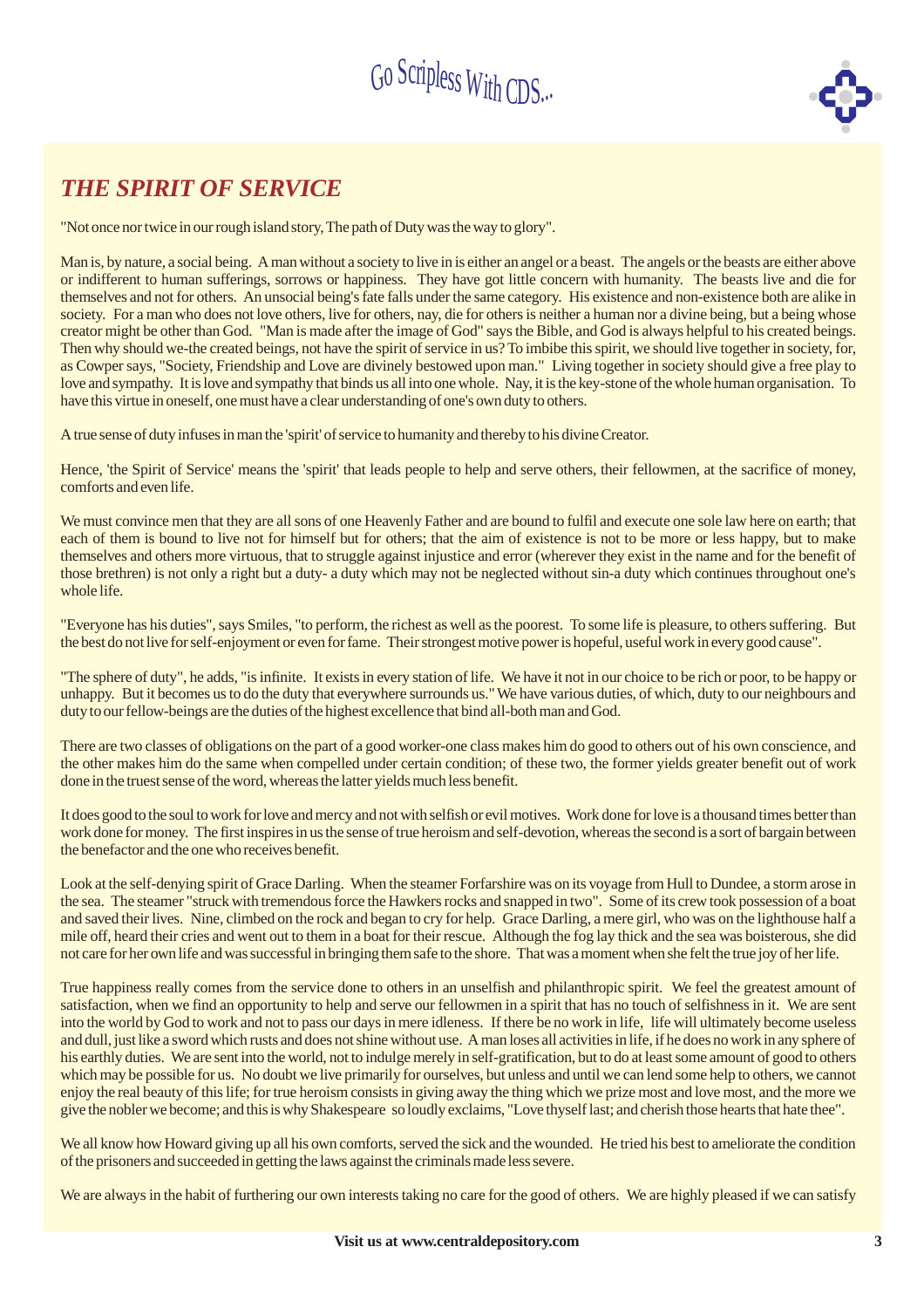



our carnal appetite with sumptuous and delicate dishes, taking no notice at all of those who are destined to pass their days in starvation. Some have the greatest amount of riches and thousands of slaves under them to carry out their orders, whereas there are others who are so unfortunate that they do not get proper food and even proper houses to live in. Is it possible for a man of conscience to stand with his eyes shut without lending a helping hand? Of course, not. We hear pitiable stories of strange accidents which bring tears to our eyes; but it is strange and very strange that we only heave sigh after sigh but take no pains actually to succor the unfortunate sufferers by those events, by giving substantial help or by any other means.Whenever we pass along a street, we come across many street beggars, poor men and various other unfortunate people, who attract our attention by their wretchedness and poverty. Shall we simply remain satisfied with seeing their wretchedness and feeling pity for them and saying that all this was the result of the sins of their former lives, sins which compel them to suffer so long as they remain here on this earth, and take no pains at all to help themin any way? Is it not far better for a man to go up to them and succour them as far as possible than to pass a remark which makes the sufferers more sorrowful? Certainly so. We sometimes require little money or intelligence to serve others in their need. And in such cases are we not in a position to help our fellow-brethren which only requires some amount of physical exertion?

Think of our Indian hero, Ishwar Chandra Vidyasagar. He rose from indigence to pre-eminence. From a post of fifty rupees he rose to one of five hundred and that too he resigned for the sake of his conscience. Though poor, he gave almost all he had to others. Is it not the true spirit of service? Certainly it is.

We are fully aware of the fact that men who receive help are really benefited but the giver too is thereby blessed, because in satisfying his fellow-brethren he satisfies God himself. Here we see, that a man wishing to serve others performs a double function which makes him dear both to his fellow-brethren and to the Almighty Father. Hence we see, that such spirit of service, like mercy, is twice blessed: " It blesses himthat gives and himthat receives".

We must always be on our guard that in exercising the spirit of service we are not led astray and feel pride for the good done. The best kind of service that a human being can perform is done in secret. There it does its work devotedly and nobly. It does not advertise itself. He who helps and serves others for the sake of fame, honour and power, does not reap the real fruits of the service done by him. All good acts should always be done in such a way that the left hand should not know what the right hand does. 'Duty must be done for Duty's sake and not for name or fame'.

Men may possess immense wealth and the most fertile brains which on proper use and exercise may do much for the community of which they are members. Men of this sort may see their brethren struggling hard for existence and passing through various difficulties and disadvantages, but these selfish men will not take any trouble to do the least possible thing to alleviate their sufferings. Such men are really the objects of shame and the sooner they die the better it is for the community. They forget the maxim, "It is not good to live for self alone". Sometimes, again, we find others who make the following proverb the motto of their life: " Eat drink and be merry, for to-morrow you may die". Such men will never do any good to their fellow-brethren and will ever remain satisfied with serving their own interests. Such men are in no way better than those mentioned above.

Lastly there might be some lacking in wealth, physical strength, sufficient intelligence and other equipments which are the instruments of helping and serving others. But though they may not possess the above requirements, yet they may still possess one thing which goes ahead of all, and that is a 'good will' and a 'good heart'. We are aware of the well known saying, "Good will and sympathy are the touchstone of life" and men possessing them will do wonders in their life. They may be poor in money, but they are morally and spiritually rich. It is quite natural on their part that where money is indispensable, they will never be disappointed in their attempt to secure it. They having the spirit of service in them, will beg money of those who are rich enough to spare it for a noble purpose. God forbid that they should be unsuccessful in it, but if they fail they will not give way to dejection or despair. The service, which such men will be doing to the people in general, is the service that surpasses all other work done for the suffering humanity. The good will and the good heart of such men really achieve marvelous results in the field of charity and kindness. They evoke heavenly joy from above down to the selfish world beneath. Men cannot but praise and speak highly of these true sons of the Heavenly Father.

The duty of helping others does not end in giving alms to the poor and money to the needy. It consists also in nursing the sick and giving shelter to the fatherless and motherless, who sometimes find no place even to lay their heads in.

Miss Nightingale though a woman, set a glorious example of love and service. She did not care for her own life even in nursing cholera patients. She went to the battle-fields to serve the wounded soldiers.

Who has not heard of Sir Philip Sidney? While lying mortally wounded in the field, he asked for water. When water was brought to him, he saw a wounded soldier looking wistfully at him. He at once handed the glass to him saying, "Your need is greater than mine". Sir Philip died a fewdays after, but the inspiring example of self-denial set by himstill remains.

The spirit of service may bear other forms also, such as loyalty, patriotism and self sacrifice. We are generally concerned with good deeds that require less amount of self-sacrifice and at the same time are within the easy reach of all. But the above forms of service require true sacrifice of money, ease, comfort and sometimes even life. A true patriot is undoubtedly the pride of the country, but a loyal man deserves no less glory. While dealing with these different form in which the spirit of service manifests itself, I cannot help mentioning two brilliant examples of loyalty and patriotism:-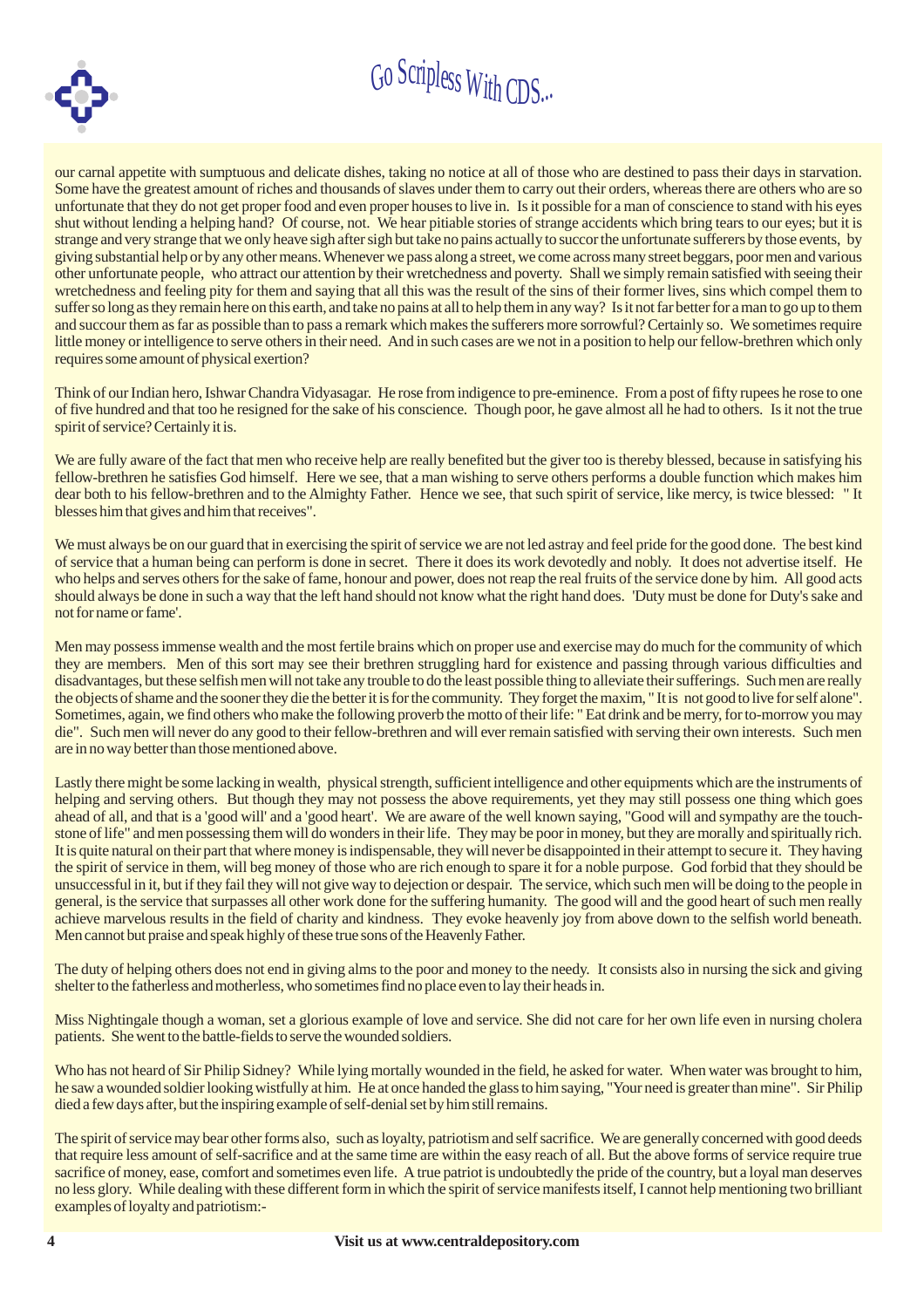

Birbar sacrificed his own son for the good of the king, his master. Not only was his son sacrificed but at his death, Birbar's wife, daughter and he himself gave up their lives. Is it not true loyalty? For whom did Birbar lose his whole family and his life? For the king, his master, and for duty's sake.

Many Indian heroes sacrificed themselves in the GreatWar for the good of the king and the country.

Nelson was a man of excellent genius. He was not only a brave and courageous seaman: but the true flame of patriotism ever burned in his heroic soul. It can be well-expressed in the words of Homer:

"One best omen is to fight for father-land". At the time of his death Nelson said, "Thank God, I have done my duty".

The noble deeds of these great heroes deserve special mention on account of the work done by them in the true sacrifice of life in an unselfish spirit. But it is a matter of great regret that we are not proud of such heroes in the present age. There no doubt exist heroes and greatmen in the present age, but in comparison with the past heroes, their work seems to be lacking in true unselfish devotion. But thank God that the true spirit of service is gradually being awakened in the minds of our fellow-brethern showing signs of a better world to come.

The importance of the spirit of service has been felt by the young men of Bengal for the last few decades. Had not this spirit been awakened in their minds, thousands of the suffering communities would have long ago left this world for good and the pains and agony of the sufferers would have been greatly intensified.

We fully know how the Ram Krishna Mission and the other philanthropic Missions are working in the best spirit in our country. These Missions serve the suffering classes irrespective of caste, creed and colour. They are achieving tremendous success day by day; words fail to describe the real benefit which these missions are conferring on the suffering people.

Among the students also, the spirit of service has laid a very deep foundation. In almost all the big cities and towns, there are colleges and schools. Some of these institutions, though not all, have started funds intended to help the poor students in the prosecution of their studies. These funds are generally called " Benevolent or Poor or Duty Funds".

We know also that in some colleges there are nursing Associations, the main purpose of which is to nurse the sick and the diseased persons. These Associations are under the guidance of the students themselves. These students work with heart and soul with an unselfish devotion to their duty.

These are no doubt hopeful signs for the students who should become honest workers and true patriots loving the country in which they are born. Happy is the age and fortunate is the country that abounds with such heroes living and dying for their Duty towards humanity.

In 'the Revelation of St. John the Divine', it is written "Christ washed us from our sins in his own blood". Such was Christ! when comes such another?

> "Victoria and Edward have passed away, But their kind actions will pass away never".

No good action, no example dies away. It lives for ever in our race, while the frame moulders and disappears. A noble deed moulds the very thought and will of future generations.

The spirit of service is co-eternal and co-existent with God. It begins and ends in Him. But God is infinite and so, duty is unlimited. It is too bold an act to try to put down the glories of duty in black and white. We may rest satisfied by exclaiming, "Life is Duty and Duty is Life", and always remembering the fact that to live for others is to love them and to love others is to love God. And it is there that the true spirit of service lies. Let us ever bear in mind-.

> "Whatever thy race or speech, thou art the same, Before the eyes Duty, a constant flame, Shines always steadfast with unchanging light, Through dark days and through bright".

KRISHNAGOPAL SARDA **CHAIBASA** DIST SINGHBHUM BIHAR  $7<sup>TH</sup>$ AUGUST, 1923.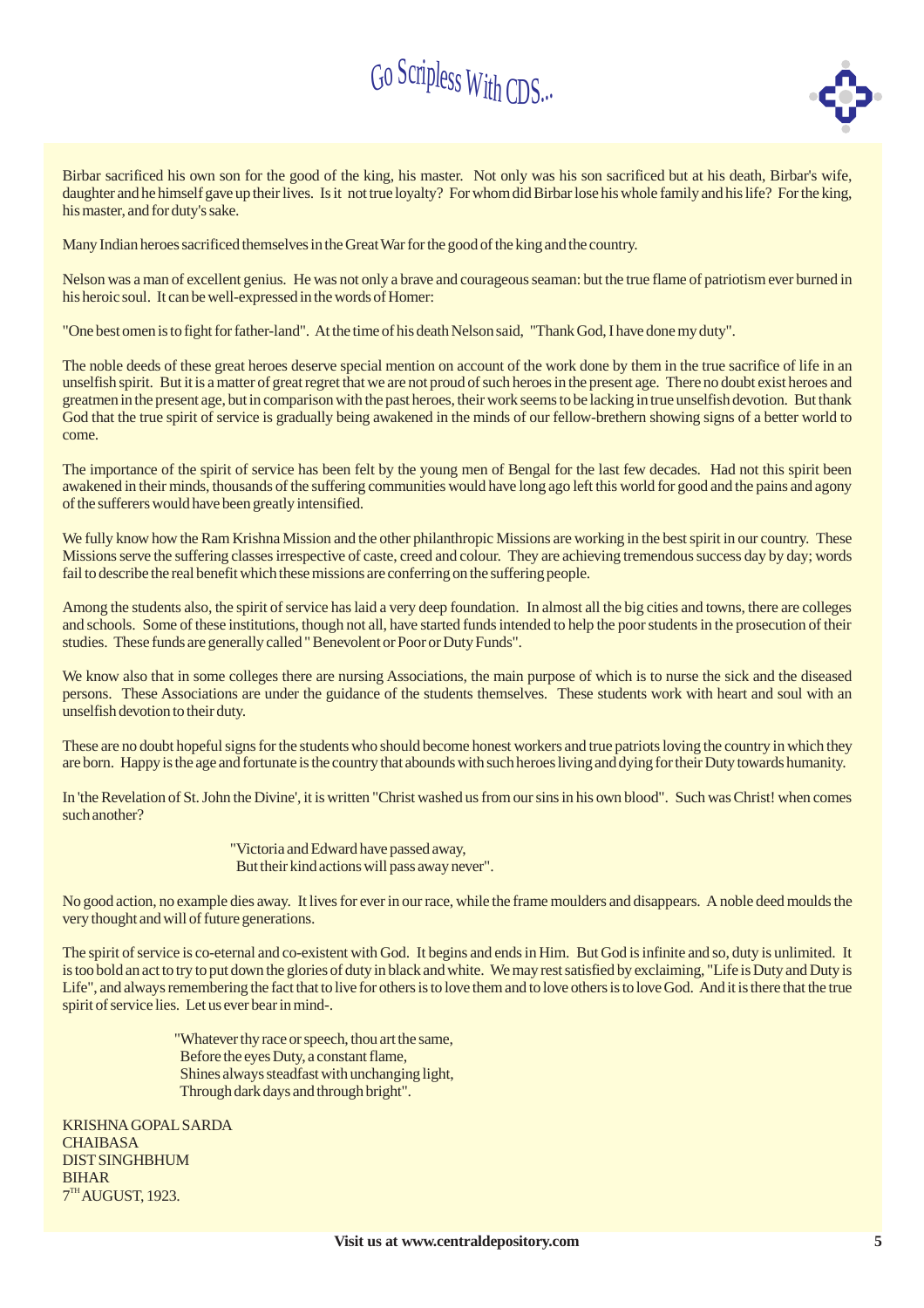





#### DEPOSITORY PARTICIPANTS:

As on December 15, 2000 CDS has 131 DPs offering depository services in more than 51 locations across the country .

#### *DEMATERIALISATION:*

As in November 2000, more than 10301 lakh shares were dematerialised.





#### SETTLEMENT:

As in November, 2000, a total quantity of 64.56 crore shares worth Rs. 9689 crores were settled in demat form.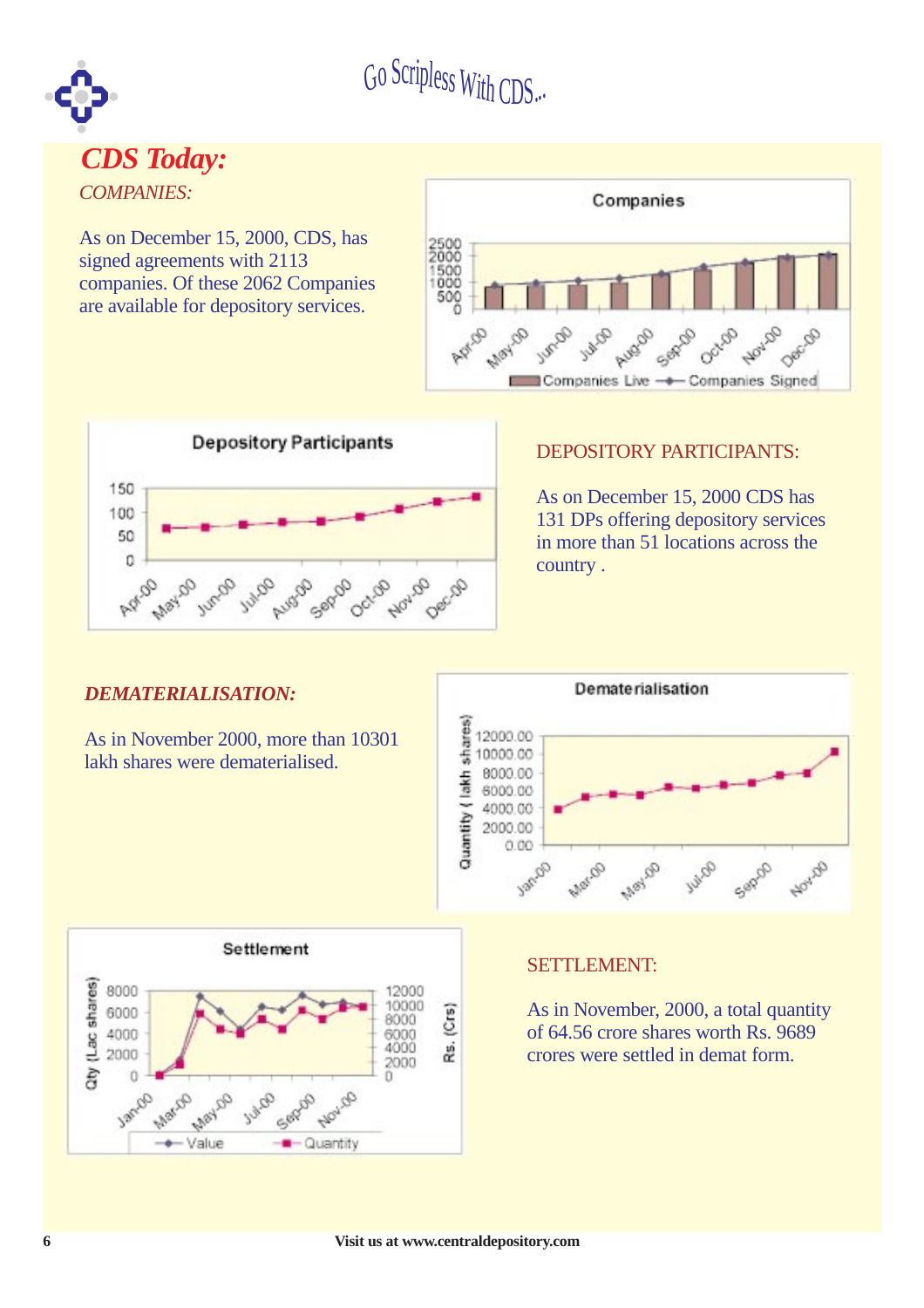

### *CDS Associates - Depository Participants :*

| <b>Depository Participants</b>              | <b>Address</b>                                                                                                                                   | <b>Tel.</b> number                    | <b>Fax</b>        |
|---------------------------------------------|--------------------------------------------------------------------------------------------------------------------------------------------------|---------------------------------------|-------------------|
| Gandhi Securities And Investment Pvt Ltd    | <b>AHMEDABAD</b><br>Panch Hatdi Bazar, Near Sheth Vas, Kalol,<br>Ahmedabad - 382 721.                                                            | 02764-22817                           |                   |
| <b>Renaissance Securities Limited</b>       | 193/1, New Cloth Market, Ahmedabad-380 002                                                                                                       | 216 7976 217 6660                     | 217 6664          |
| The Stock Exchange, Ahmedabad               | Kamdhenu Complex, Opp. Sahajanand College,<br>Near Polytechnic, Ambawadi, Ahmedabad-380 015                                                      | 079-630 7971/77                       | 079-630 8877      |
| Motilal Oswal Securities Limited            | <b>AKOLA</b><br>C/O. Goel Fin Services, 2nd Fl, Shram Shakti Bhavan, 0724-430 795 / 430 304<br>Opp. Tele, Exch, Old Cotton Market, Akola-444 001 |                                       | 0724-425 30       |
| Asit C. Mehta Investment Intermediates Ltd  | <b>ALLAHABAD</b><br>300, Colonel Ganj, Allahabad-211 002                                                                                         | 0532-460822                           | 0532-460937       |
| H T Nanavati Securities Pvt Ltd             | <b>ANAND</b><br>204, Kishore Plaza, A Wing, 2nd Floor, Station Road,<br>Anand-388 001                                                            | 02692-40439/41412/5540802692-41671    |                   |
| <b>Bangalore Stock Exchange Limited</b>     | <b>BANGALORE</b><br>Stock Exchange Tower, 51, 1st Cross, J.C. Road,<br>Bangalore-560 027                                                         | 080-227 8314/8315/8317 080-299 5242   |                   |
| Churiwala Securities (P) Limited            | No. 32, II Main Road, Vyalikaval, Bangalore-560 003                                                                                              | 080-344 3327/3750/3930 080-344 3327   |                   |
| Stock Holding Corporation Of India Ltd      | Bangalore Stock Exchange Bldg., Stock Exchange<br>Towers, 51, 1st Cross, J.C. Road, Bangalore-560 027                                            | 080-299 5246                          | 080-299 5211      |
| Suresh Rathi Securities Pvt Ltd             | <b>BARMER</b><br>Ganesh Bhuwan, Laxmipura, Barmer-344001                                                                                         |                                       |                   |
| Gandhi Securities And Investments Pvt. Ltd. | <b>BHARUCH</b><br>29, B G Centre, Paanch Batti, Bharuch-1                                                                                        | 02642-62140                           |                   |
| Suresh Rathi Securities Pvt Ltd             | <b>BHATINDA</b><br>5968, Birla Mill Road, Bhatinda                                                                                               | 0164 2524599                          |                   |
| Suresh Rathi Securities Pvt Ltd             | <b>BHILWARA</b><br>8 Laxmi Market, Lnt Road, Bhilwara-311001                                                                                     | 01482 26152                           | 01482 27594       |
| <b>Suresh Rathi Securities Pvt Limited</b>  | <b>BIKANER</b><br>C/O. N.M. Investment, E-18-23, Khazanchi Market,<br>Bikaner-334 001                                                            | 0151-520 297                          | 0151-202 358      |
| <b>Calcutta Stock Exchange</b>              | <b>CALCUTTA</b><br>7, Lyons Range, 1st Floor, Calcutta-700 001                                                                                   | 033-210 2219/4494/<br>4490/2204       | 033-210 4492/4500 |
| Dalmia Securities Limited                   | Suite N 315, Ideal Plaza, 11/1, Sarat Bose Road,<br>Calcutta-700 020                                                                             | 033-2806544-49                        | 033-280 6643      |
| DJS Stock & Shares Limited                  | C/O Anc Securities Limited, 7, Lyons Range,<br>Room No. 13c, 3rd Floor, Calcutta-700001                                                          | 033-2206269 / 2484288                 | 033-2211257       |
| <b>East India Securities Limited</b>        | Da-14, Sector-1, Salt Lake, Calcutta-700 064                                                                                                     | 033-334 5527/5689<br>022-321 8069     | 033-358 6631      |
| <b>Loknath Saraf Securities Limited</b>     | M-33, Fortune Chambers, 6, Lyons Range,<br>Calcutta-700001                                                                                       | 033-2208520/26/27                     | 033-2211434       |
| <b>Mathran Securities Limited</b>           | 506, Vaishno Chambers, 6, Brabourne Road, Calcutta-1 033-225 3927/4697                                                                           | 2130/5603                             | 033-225 4541      |
| Shree Harivansha Securities Pvt Ltd         | 22, Brabourne Road, 1st Floor, Calcutta-700001                                                                                                   | 033 2351087<br>2359069/1815           | 033 2159166       |
| Stock Holding Corporation Of India Ltd      | A.G. Towers, 6th Floor, 125/1, Park Street, Calcutta-7                                                                                           | 033-226 2030                          | 033-2458276       |
| Madras Stock Exchange Limited               | <b>CHENNAI</b><br>Exchange Building, Post Box No. 183, 11,<br>Second Line Beach, Chennai-600 001                                                 | 044-522 8951/ 4392/4393 044-524 4897  |                   |
| Stock Holding Corporation Of India Ltd      | Justice Basheer Ahmed Sayeed, Building,<br>3rd Floor, 45, 2nd Line Beach, Chennai-600 001                                                        | 044-534 0725                          | 044-534 1252      |
| <b>DJS Stock And Shares Limited</b>         | <b>COIMBATORE</b><br>14, Arts College Road, Coimbatore-641 018                                                                                   | (0422)-211 487 217 939 (0422)-217 930 |                   |
| Gandhi Securities & Investment Pvt Ltd.     | <b>CUTTACK</b><br>Mangalam Niwas, 3rd Floor, Bajrak Bati Road,<br>Cuttack-753 001                                                                | 0671-619036/628189                    | 0671-616317       |
| Anand Rathi Securities Pvt Ltd              | <b>DEHRADUN</b><br>65, Anekant Palace, 29 Rajpur Road, Dehradun-248 001.                                                                         |                                       |                   |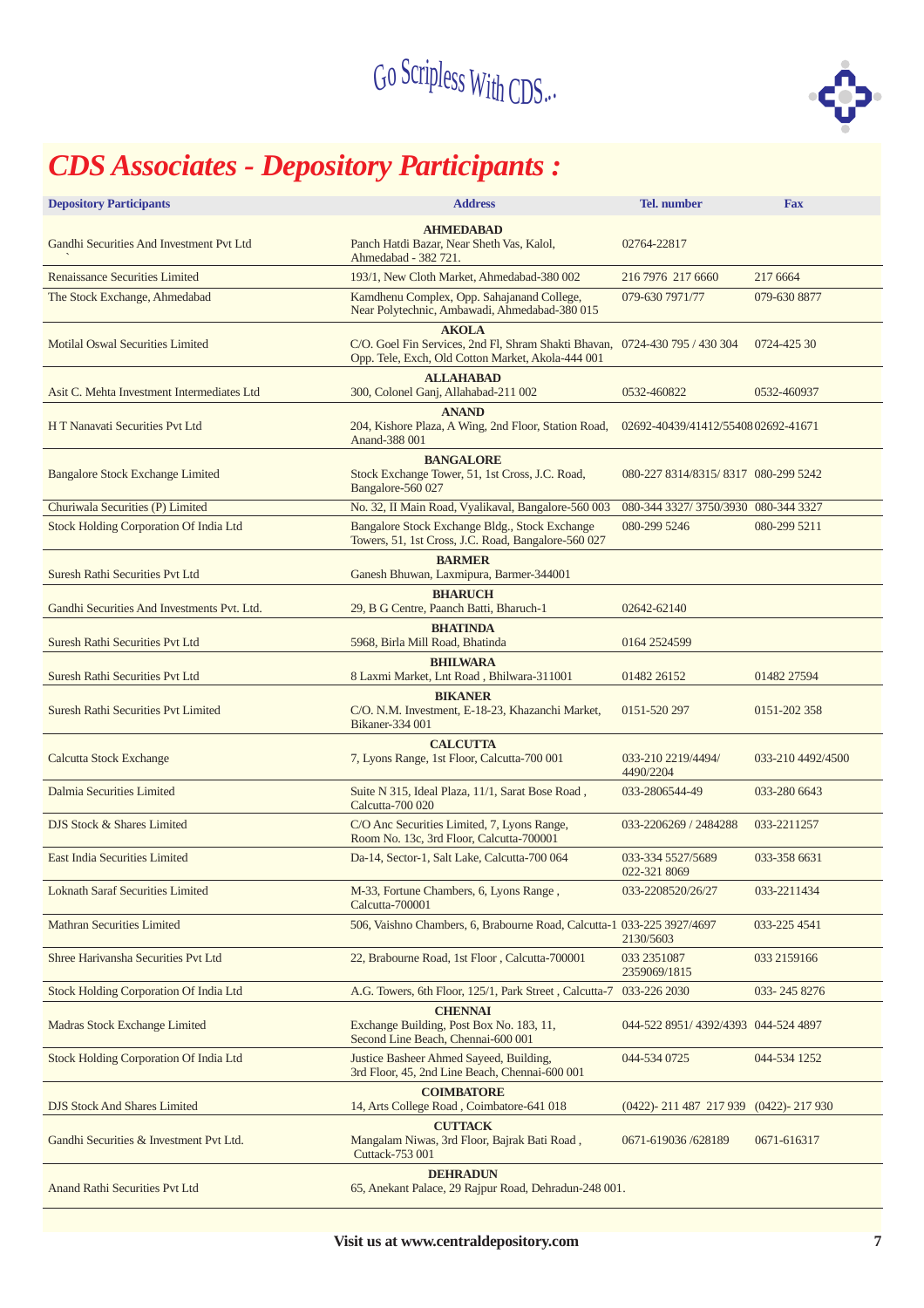

| <b>Depository Participants</b>                | <b>Address</b>                                                                                                                 | Tel. number                          | <b>Fax</b>   |
|-----------------------------------------------|--------------------------------------------------------------------------------------------------------------------------------|--------------------------------------|--------------|
| <b>Motilal Oswal Securities Limited</b>       | C/O. Sai Nath Investments, 1/A, Onkar Road,<br>Behind H.P.O, Dehradun-248001                                                   | 0135-724342 98370 04375              |              |
| <b>Motilal Oswal Securities Limited</b>       | <b>DHULE</b><br>C/O Dwarka Share Brokers Pvt, Ltd.,<br>G-3, Nakoda Complex, Lane No. 5, Dhule-424 001                          | 02562-41781 / 41881                  | 02562-41981  |
| <b>Renaissance Securities Limited</b>         | <b>GWALIOR</b><br>1st Floor, Indapurkar Bldg, Ram Mandir Chauraha,<br>Phalka Bazar, Lashkar, Gwalior-474 001                   | 0751-431 950                         | 0751-431 953 |
| Suresh Rathi Securities Pvt Ltd               | <b>HANUMANGARH</b><br>252 Bank Of Rajasthan Building, Hanumangarh-335513                                                       |                                      |              |
| <b>CIL Securities Limited</b>                 | <b>HYDERABAD</b><br>214, Raghava Ratna Towers, Chirag Ali Lane,<br>Hyderabad-500 001                                           | 040-320 3155 /320 3149               | 040-320 3028 |
| <b>Karvy Consultants Limited</b>              | 46, Avenue 4, Street No. 1, Banjara Hills,<br>Hyderabad-500 034                                                                | 040-332 5518 /3 31 2454 040-330 3221 |              |
| <b>Stock Holding Corporation Of India Ltd</b> | Hyderabad Stock Exchange Bldg, 3-6-275,<br>Himayat Nagar, Hyderabad-500 029                                                    | 040-322 2645                         | 040-322 8127 |
| <b>Renaissance Securities Limited</b>         | <b>ICHALKARANJI</b><br>C/O S.R. Investments, 10/10, Phoenix Building,<br>Near Sunder Bagh, Ichalkaranji-416 115                | 0230-421 934 / 421 935               | 0230-421 934 |
| <b>ISJ Securities Private Limited</b>         | <b>INDORE</b><br>15, 4th Floor, Dawa Bazar, 13-14, R.N.T. Marg, Indore-452001                                                  |                                      |              |
| <b>State Bank Of India</b>                    | Main Branch Near Gpo, Opp. Nehru Stadium,<br>A.B. Road, Indore-452 001                                                         | 0731-702 736                         | 0731-700 441 |
| The Bank Of Rajasthan Limited                 | 536-537, M.G. Road, Mahatma Gandhi Road,<br>Indore-452 002                                                                     | 0731-533 062                         | 0731-533 341 |
| The Bank Of Rajasthan Limited                 | <b>JAIPUR</b><br>Bhagat Bhawan, M.I.Road, Jaipur-302001                                                                        | 0141 369445/372221                   | 0141 364819  |
| Hem Securities Limited                        | 203, Jaipur Tower, Opp. A.I.R, M.I. Road, Jaipur-1                                                                             | 0141-378 608                         | 0141-363 278 |
| Suresh Rathi Securities Pvt Ltd               | 111-112, Stock Exchange Bldg, Malviya Nagar,<br>Jaipur-302017                                                                  |                                      |              |
| Suresh Rathi Securities Pvt Ltd               | 12, Vidhyut Abhiyanta Colony, C Block, Hans Nagar,<br>Malviya Nagar, Jaipur-302017                                             | 0141-520682                          |              |
| H.T. Nanavati Securities Pvt. Limited         | <b>JALLANDHAR</b><br>108, C.S. Chetti Towers, Nakodar Chowk,<br>Jallandhar-144 001                                             | 0181-226 964 /227 469                | 0181-226 964 |
| Asit C Mehta Investment Intermediates Ltd     | <b>JALGAON</b><br>S. K. Wani, 365, Jaikisan Wadi, Jalgaon-425 001                                                              | 0257-226743/225885                   | 0257-226743  |
| <b>Motilal Oswal Securities Limited</b>       | <b>JAMNAGAR</b><br>C/O. Disha Securities Services, Pvt. Ltd.<br>405-Panorama, Nr., Dsp Bunglow, Teen Bati,<br>Jamnagar-361 001 | 0288-661 246/248                     |              |
| Suresh Rathi Securities Pvt Ltd               | <b>JHALRAPATAN</b><br>Chanda Prabhuji Ki Gali, Mehta Bhawan,<br>Jhalra Patan, Jhalra Patan-326 023                             | 07432-40116                          | 07432-40116  |
| <b>Suresh Rathi Securities Pvt Limited</b>    | <b>JHUNJHUNU</b><br>C/O Mangalam Securities, A-6, Mangalam,<br>Man Nagar, Station Road, Jhunjhunu-333 001                      | 01592-32355/38727                    | 01592-34213  |
| <b>Motilal Oswal Securities Limited</b>       | <b>JODHPUR</b><br>C/O Marudhar Securities, 10-Happy Home,<br>4th "C" Road, Sardarpura, Jodhpur-342 003                         |                                      |              |
| <b>Renaissance Securities Limited</b>         | 108 Osho Tower, 126 1st A Road, Sardarpura,<br>Jodhpur-342007                                                                  | 0291-612374                          | 0291-624374  |
| <b>Renaissance Securities Limited</b>         | C/o. Maheshwari Investment, 117-118, Modi Arcade,<br>1st Floor, Chopansi Road, Jodhpour - 342 003.                             | 0291-628619/719                      | 0291-550434  |
| Suresh Rathi Securities Pvt. Ltd              | Mahesh Hotel Complex, 1st Floor,<br>Chopasani Road, Jodhpur-342 003                                                            | 0291-636171                          | 0291-430913  |
| Suresh Rathi Securities Pvt Ltd               | <b>KISHANGARH</b><br>Opp. S B I Main, Madanganj, Kishangarh                                                                    | 01463 47973                          |              |
| <b>Renaissance Securities Limited</b>         | <b>KOLHAPUR</b><br>C/O Tradenet Securities Ltd, 5, Trade Centre,<br>334 E-Ward, Station Road, Kolhapur-416 001                 | 660 713 650 171                      | 658 156      |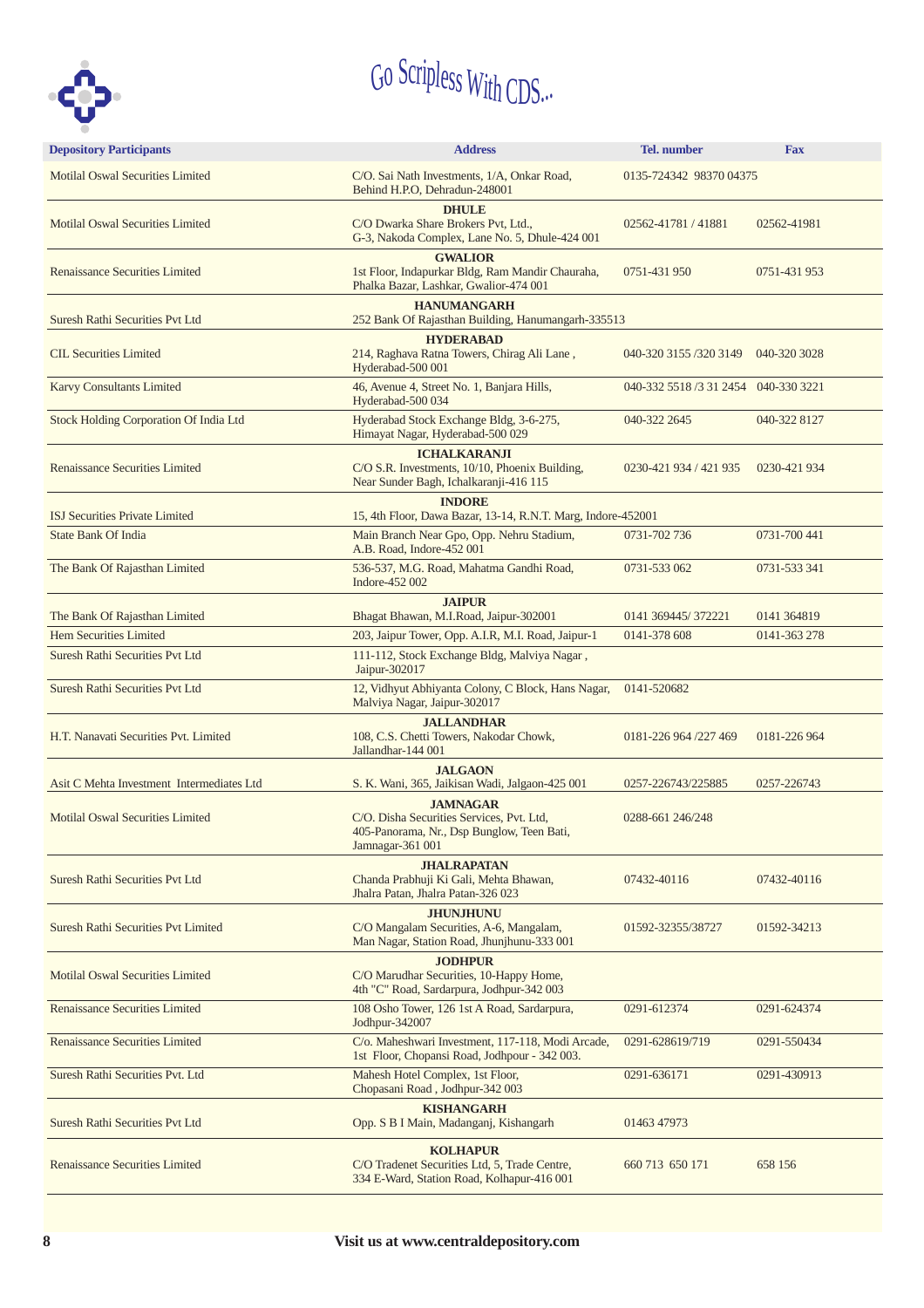

| <b>Depository Participants</b>                      | <b>Address</b>                                                                                     | <b>Tel.</b> number                      | <b>Fax</b>      |
|-----------------------------------------------------|----------------------------------------------------------------------------------------------------|-----------------------------------------|-----------------|
|                                                     | <b>KOTA</b>                                                                                        |                                         |                 |
| <b>Suresh Rathi Securities Pvt Limited</b>          | C/O Aditya Investments, 324, Shopping Centre,<br>Kota-324 007                                      | 0744-361 155                            | 0744-450 550    |
| Suresh Rathi Securities Pvt Ltd                     | 339/A Talwandi, Kota                                                                               | 0744-329246                             | 0744-437173     |
| The Bank Of Rajasthan Limited                       | Industrial Estate, Kota-324 007                                                                    | 0744-324 007/362 284                    | 0744-364 032    |
| M/S. Jitendra J. Bhabhera                           | <b>KUTCH</b><br>Above Vaibhav Trading Co., Nr. Harish Transport,<br>Bhid Bazar, Bhuj, Kutch-370001 | 02832-55553/2653                        | 02832-52653     |
| Asit C Mehta Investment Intermediates Ltd           | <b>LUCKNOW</b><br>C-5 Kusum Deep Complex, Chowk, Lucknow,<br>Lucknow-226 003                       | (0522) 255022/23/255 005 (0522) 255 021 |                 |
| <b>Century Consultants Limited</b>                  | 21, Ashok Marg, Lucknow-226 001                                                                    | 0522-280 326 / 280 329                  | 0522-280 326    |
| <b>Motilal Oswal Securities Limited</b>             | C/O. Mlk Securities Pvt Ltd, 1-A, Ground Floor,<br>Govinda Apt, Shahnajar Road, Lucknow-226001     | 0522-231695                             |                 |
| <b>State Bank Of India</b>                          | <b>LUDHIANA</b><br>Civil Lines, Ludhiana-141 001                                                   | 0161-449 080/449 081                    | 0161-449 076    |
| <b>Uttam Financial Services Limited</b>             | <b>MORADABAD</b><br>7-B, Dev Vihar, M.D.A Colony, Civil Lines,<br>Moradabad-244 001                | 0591-428 721/417 908                    | 0591-351 940    |
| <b>ABN Amro Bank N.V</b>                            | <b>MUMBAI</b><br>Raheja Chambers, Ground Floor, Nariman Point,<br>Mumbai-400 021                   | 022-281 2527/28/281 2529 022-281 2589   |                 |
| Advani Share Brokers Private Limited                | 621, P.J. Towers, Dalal Street, Fort, Mumbai-400 023                                               | 267 1533                                | 262 4369        |
| Amu Shares & Securities Limited                     | Crescent Chambers, Gr.Flr, Homi Modi Cross St.,<br>Fort, Mumbai-400 023                            | 265 3410 265 6989                       | 265 5299        |
| Anand Rathi Securities Pvt. Ltd                     | 35/B Ganjawala Shopping Centre, Unit No.1/35/B,<br>S.V., Road Borivali (W), Mumbai-400 092         | 893 5838 891 8340                       | 895 6124        |
| Anand Rathi Securities Pvt. Ltd.                    | Union Co-Op Insurance Bldg., 3rd Floor, P.M.Road,<br>Fort, Mumbai-400 001                          | 282 9104 282 9105                       | 282 5850 / 6091 |
| Asian Markets Securities Pvt. Limited               | 21/A, Shruti, Yashodham Enclave, Film City Rd,<br>Goregaon (East), Mumbai-400 063                  | 91-22-841 3030/841 3100 91-22-840 6189  |                 |
| Asit C. Mehta Investment Intermediates Ltd.         | Nirmal, 12th Floor, Nariman Point, Mumbai-400 021                                                  | 91-22-285 1155/287 5222 91-22-287 4632  |                 |
| <b>B R Jalan Securities Private Limited</b>         | 3, Ruther Field Street, 3rd Floor, Kalaghoda,<br>Fort, Mumbai-400 023                              | 022-267 5746/5815/267<br>5997/2389      | 022-267 7705    |
| <b>Bank Of Baroda</b>                               | 44, Shree Krupa, M.G. Road, Ghatkopar, Mumbai-86                                                   | 022-511 6899/6717/<br>514 1862          | 022-511 344     |
| <b>Bank Of Baroda</b>                               | Hem Niwas Compound, S.V. Road, Kandivli (West),<br>Mumbai-400 067                                  | 022-8050291/0600<br>8050291/0600        | 022-807 2167    |
| Bank Of India**                                     | Jeroo Building, 137/139, M.G. Road, Fort, Mumbai-23 022-262 1820 261 1599                          |                                         | 022-262 2027    |
| Bank Of India**                                     | Stock Exchange Building, Ground Floor,<br>P.J. Towers, Dalal Street, Fort, Mumbai-400 023          | 022-262 6998 262 6956                   | 022-265 5896    |
| <b>Bank Of Maharashtra</b>                          | Janmangal, 2nd Floor, 45/47, B.S Marg, Fort Branch,<br>Mumbai-400 023                              | 91-22-262 6748 262 1779 91-22-266 1295  |                 |
| The Bank Of Rajasthan Limited                       | 18/20 Cawasji Patel Street, Fort, Mumbai-400001                                                    | 2873472 2841787                         | 2873471         |
| Bhagirat Merchant Stock Broking Pvt Ltd             | 24-B, Rajabahadur Compound, 115, 3rd Floor,<br>Hamam Street, Fort, Mumbai-400 001                  | 91-22-262 1618                          | 91-22-262 1526  |
| <b>Bharat C Bagri</b>                               | 1207/A, P.J.Towers, Dalal Street, Mumbai-400 001                                                   | 265 33/37 265 5502                      | 265 7337        |
| Bharat C. Bagri                                     | 404, Stock Exchange Tower, Dalal Street, Mumbai-1                                                  | 022-265 2792/267 6713                   | 022-267 1273    |
| Birla Sun Life Securities Limited                   | Ahura Centre, 2nd Floor, Tower 'B', 96,<br>A.D. Mahakali, Caves Rd., Andheri (East), Mumbai-93     | 91-22-830 2952/2953/54                  |                 |
| <b>BOI</b> Shareholding Ltd.                        | Stock Exchange, Rotunda Bldg., Ground Floor,<br>A. Doshi Marg, Fort, Mumbai-400 023                | 022-267 6017                            | 022-265 0801    |
| C.R.Kothari And Sons Shares & Stock Brokers (P) Ltd | F-2, Kamlesh Building, Plot No. 368-4,<br>Shere-E-Punjab Society, Andheri (East), Mumbai-99        | 022-824 5719/824 5720                   | 022-836 8007    |
| <b>Centurian Bank Limited</b>                       | 10-10B/16A, Bandukwala Bldg, British Hotel Lane,<br>Fort, Mumbai-400023                            | 2705036/37/38/39                        | 2704956         |
| <b>Century Consultants Limited</b>                  | 24 / B, Rajabahadur Compound, 102, Ground Floor,<br>Ambalal Doshi Marg, Mumbai-400023              | 022-2631701-5                           | 022-2620550     |
| Churiwala Securities Private Limited                | 304/5, Commerce House, Nagindas Master Road,<br>Fort, Mumbai-400 023                               | 267 0035/267 1713<br>265 1012           | 91-22-2674614   |
| Citibank N.A.                                       | Ramnord House, 77, Dr. A.B. Road,<br>P.O. Box 16586, Worli, Mumbai-400 018                         | 22-494 9275/494 4167                    | 22-494 3400     |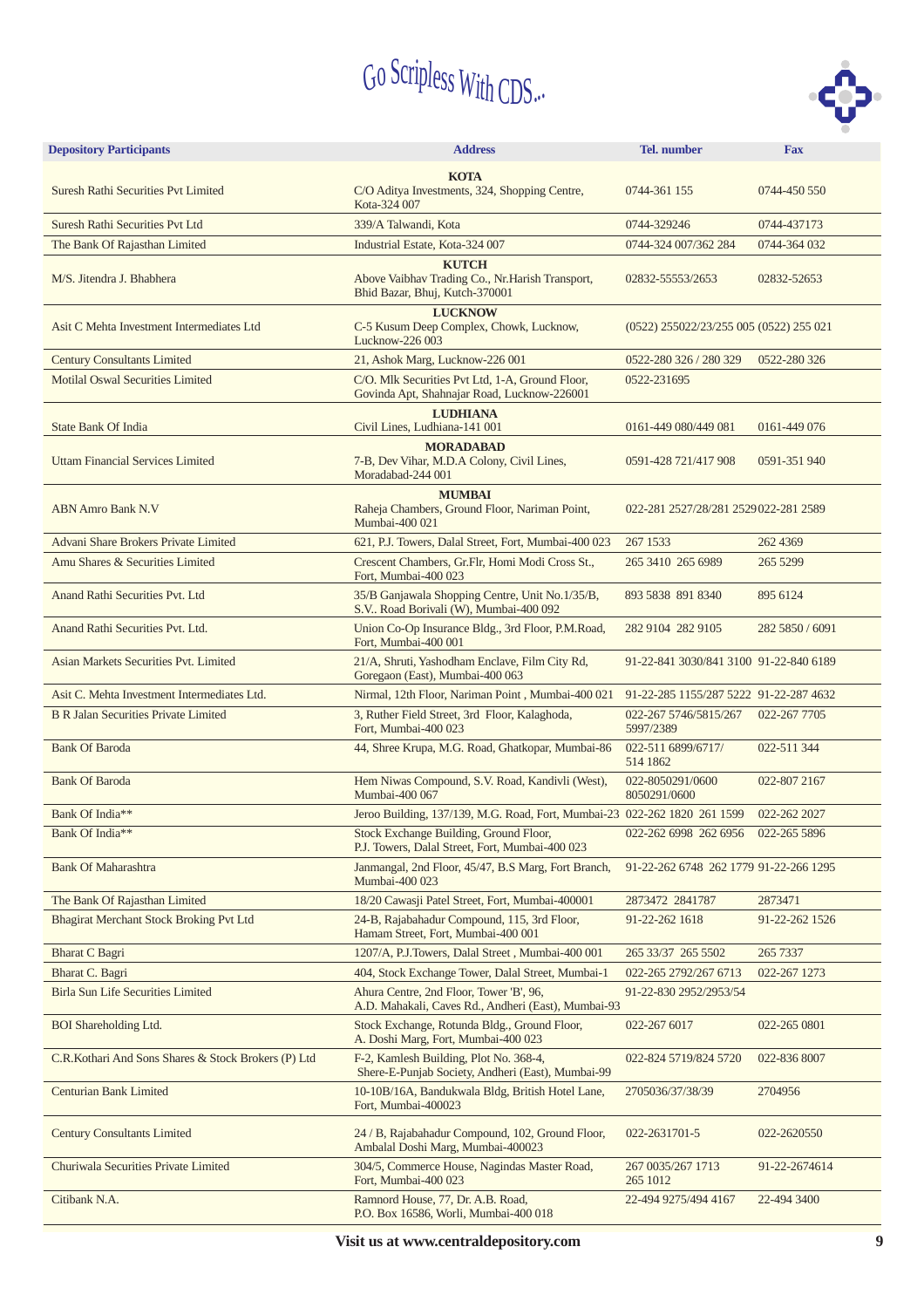

| <b>Depository Participants</b>                      | <b>Address</b>                                                                                                 | <b>Tel.</b> number                     | <b>Fax</b>         |
|-----------------------------------------------------|----------------------------------------------------------------------------------------------------------------|----------------------------------------|--------------------|
| Dalal & Broacha Stock Broking Pvt. Ltd              | 506, Maker Chambers V 221, Nariman Point,<br>Mumbai-400 021                                                    | 282 2992 287 6173                      | 287 0092           |
| Deutsche Bank                                       | 222, Dr. D. N. Road, Kodak House,<br>Ground Floor, Fort, Mumbai-400 001                                        | 91-22-207 8453                         | 91-22-207 5975     |
| Dindayal Biyani Stock Brokers Limited               | 417, Stock Exchange Tower, Mumbai-400 023                                                                      | 91-22-265 4201/265 5442 91-22-265 1641 |                    |
| <b>DJS Stock And Shares Limited</b>                 | 43, V B Gandhi Marg, Fort, Mumbai-400 023                                                                      | 265 4085/265 2340<br>265 2196          | 267 1126           |
| <b>DJS Stock And Shares Limited</b>                 | C/O Mittali Trust, 8/B Shirin, Sohrab Palace,<br>Nariman Road, Off. Nehru Rd.,<br>Vileparle(E), Mumbai-400 057 | 022-610 8397                           | 022-618 5011       |
| <b>Enam Securities Private Limited</b>              | 2a & 2b, Hari Chambers, Ground Floor,<br>Shahid Bhagat Singh Road, Fort, Mumbai-400 023                        | 91-22-265 5535                         | 91-22-266 6201     |
| Gandhi Securities And Investment Pvt Ltd            | R-545, Rotunda Building, 5th Floor,<br>Bombay Samachar Marg, Mumbai-400 001                                    | 022-2623836/7/265 0923 265 0933        |                    |
| <b>Global Trust Bank Limited</b>                    | II Floor, Hari Chambers, 58/64,<br>Shahid Bhagat Singh Rd, Fort, Mumbai-400 001                                | 022-264 4920                           | 022-269 4257       |
| Gupta Equities Pvt. Limited                         | D-21, Dhanraj Mahal, Chhtrapati Shivaji Maharaj,<br>Marg, Colaba, Mumbai-400 039.                              | 022-232 5607                           | 263 2891           |
| H T Nanavati Securities Pvt Limited                 | 104, Vikas, 11, Bank Street, Mumbai-400 001                                                                    | 265 3/43 2657087/1807- 265 2885<br>08  |                    |
| <b>HDFC Bank Limited</b>                            | Kamala Mills Compound, 1st Floor, Senapati Bapat<br>Marg, Lower Parel, Mumbai-400 013                          | 022-491 0492/496 1616                  | 022-492 9722       |
| Hem Securities Limited                              | 14/15, Khatau Building, 1st Floor,<br>40 Bank Street, Fort, Mumbai-400 023                                     | 022-266 6156/266 6157                  | 022-262 5991       |
| <b>ICICI</b> Limited                                | Shanti, 13, Walchand Hirachand Marg, Ballard Estate, 91-22-261 8251/265 0618 91-22-265 0621<br>Mumbai-400 001  |                                        |                    |
| <b>IIT Corporate Services Limited</b>               | IIT House, Off M. Vasanji Road, Opp Vazir Glass,<br>Nr. J.B.Nagar, Andheri (East), Mumbai-400 059              | 022 - 822 5599                         | 022 - 821 5352/838 |
| Ikab Securities & Investment Ltd.                   | Raja Bahadur Compound, Bldg. No. 5, 2nd Floor,<br>43 Tamarind Lane, Fort, Mumbai-400 023                       | 91-22-265 1348                         | 91-22-265 5195     |
| <b>Indsec Securities And Finance Limited</b>        | 116, Free Press House, 215, Free Press Journal Marg,<br>Mumbai - 400 021                                       | 022-2046753,2822362                    | 022-2829360        |
| Infrastructure Leasing & Financial Services Ltd     | ILFS House, Raheja Vihar, Plot No.14,<br>Chandivli, Andheri (East), Mumbai-400 072                             | 91-22-857 0965<br>8570970/954          | 91-22-8570948/949  |
| Inventure Growth & Securities Ltd                   | Jalaram Jyot, 1st Floor, 63, Ghogha Street,<br>Janmabhoomi Marg, Fort, Mumbai-400 001                          | 288 6851 417 15/53                     | 288 6854           |
| Inventure Growth & Securities Limited               | 5-Anand Kunj, Daftary Road, Malad (East),<br>Malad (East), Mumbai-400 097                                      | 22-881 6159/888 8270/71 22-881 6160    |                    |
| ISJ Securities Private Limited                      | 401-D, Natwar Chambers, 194, Nagindas Master Road, 022-261 6178/267 4252<br>Fort, Mumbai-400 023               |                                        | 022-267 5488       |
| J G Shah Financial Consultants Pvt. Limited         | 418, Stock Exchange Tower, Dalal Street,<br>Fort, Mumbai-400 023                                               | 022-265 1688/3432<br>265 2694          | 022-270 4675       |
| Janata Sahakari Bank Ltd., Pune                     | 71/73, Botawala Building, Ground Floor,<br>Alkesh Dinesh Modi Marg, Fort, Mumbai-400 001                       | 91-22-263 0568/263 0569 91-22-265 4451 |                    |
| Joindre Capital Services Limited                    | J K Somani Building, 1st Floor, British Hotel Lane,<br>Off B S Marg, Fort, Mumbai-400023                       | 022 2690112-21                         | 022 2700449        |
| Kantilal Chhaganlal Securities Private Limited      | 319, Commerce House, Nagindas Master Road,<br>Fort, Mumbai-400 023                                             | 022-267 6440/6455/<br>270 2246         | 022-262 4226       |
| Kantilal Mangaldas Securities Pvt. Limited          | 100/104, D.G. Chambers, 2nd Flr,<br>Nanik Motwni Marg, Fort, Mumbai-400 001                                    | 91-22-267 5282/267 6500 91-22-267 7447 |                    |
| Kaushik Shah Shares And Securities Limited          | 28, ITTS House, Rope Walk Lane, K. Dubhash Lane,<br>Mumbai-400 023                                             | 022-287 4860/284 4762                  | 022-282 4126       |
| Khambatta Securities Limited                        | 10, Horniman Circle, Botawala Building,<br>Ground Floor, Fort, Mumbai-400 001                                  | 266 4287                               | 265 4652           |
| Kisan Ratilal Choksey Shares And Securities Pvt Ltd | 1102, Stock Exchange Tower, Dalal Street,<br>Fort, Mumbai-400 001                                              | 2655353                                | 2654372            |
| Kisan Ratilal Choksey Shares And Securities Pvt Ltd | 17, Lumbini Palace, 4, V. S. Khandekar Road,<br>Vile Parle (E), Mmbai - 400 057.                               | 8304914                                | 8205311            |
| M/S Hasmukh Lalbhai                                 | PS-23, Rotunda, 2nd Floor, Stock Exchange,<br>Bombay Samachar Marg, Mumbai-400 001                             | 2652068 2652814                        | 2652068            |
| M/S. Jitendra J. Bhabhera                           | 213, Veena Chambers, 21, Dalal Street, Fort,<br>Mumbai-400 023                                                 | 91-22-267 4727/267 1828 91-22-267 7537 |                    |
| M/S. Sanjay C. Baxi                                 | 23/25, Ambalal Doshi Marg, 3rd Floor,<br>Fort, Mumbai-400 023                                                  | 022-265 3872/265 3812                  | 022-265 6985       |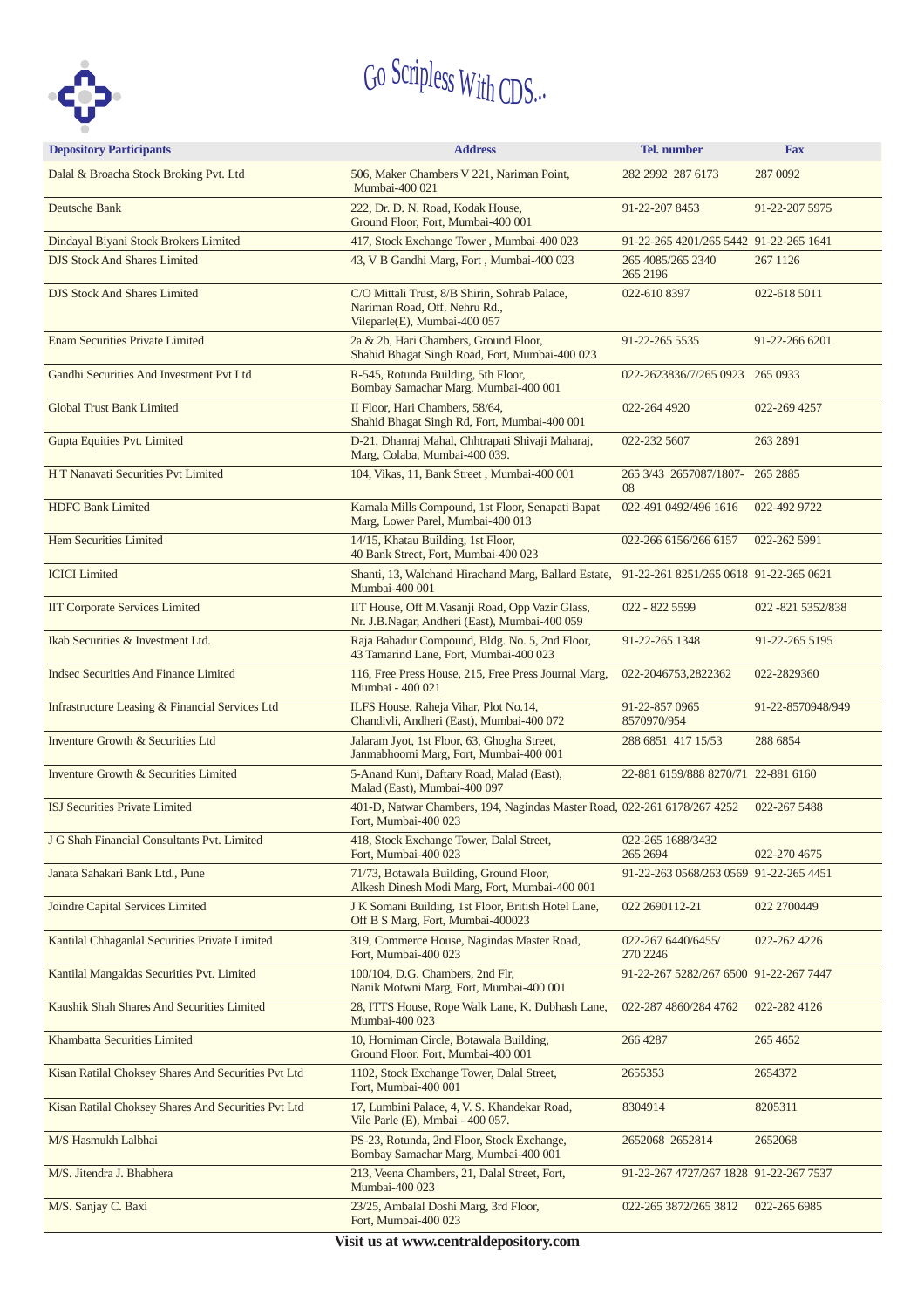

| <b>Depository Participants</b>                          | <b>Address</b>                                                                                                             | Tel. number                            | <b>Fax</b>        |
|---------------------------------------------------------|----------------------------------------------------------------------------------------------------------------------------|----------------------------------------|-------------------|
| Madhukar C Sheth                                        | 3, Bansilal Building, 13, Homi Modi Street,<br>Fountain, Mumbai-400 001                                                    | 265 3932 265 3938                      | 265 9275          |
| Maheshwari Equity Brokers Pvt. Limited                  | 601, Dalalmal House, 206, J.B. Marg,<br>Nariman Point, Mumbai-400 021                                                      | 022-204 2514/287 2539                  | 022-281 2252      |
| Maliram Makharia Finstock Private Limited               | 215, Rewa Chambers, 31, New Marine Lines,<br>Mumbai-400 020                                                                | 91-22-209 3428/209 3429 91-22-201 3304 |                   |
| Malti Securities Private Limited                        | 405, Rotunda Building, Mumbai Samachar Marg,<br>Fort, Mumbai-400 001                                                       | 91-22-261 1268<br>2610727/998          | 91-22-270 0678    |
| Mangla Capital Services Pvt. Limited                    | 162-C, Mittal Tower, Nariman Point, Mumbai-400 021 288 6789/356/2/3                                                        |                                        | 288 6855          |
| Mehta Vakil And Company Private Limited                 | Pg-11, Ground Floor, Rotunda Building,<br>B.S. Marg, Mumbai-400 001                                                        | 022-265 2620/1082/<br>267 8748         | 022-265 6179      |
| <b>MLR Securities Private Limited</b>                   | 1st Floor, Suryamahal Building, 5,<br>Burjorji Bharucha Marg, Fort, Mumbai-400 023                                         | 022-265 1370/267 1487                  | 022-265 0423      |
| <b>Motilal Oswal Securities Limited</b>                 | 401-B, Natwar Chambers, 94, Nagindas Master Road,<br>Fort. Mumbai-400 023                                                  | 267 6136                               | 262 4348          |
| <b>Motilal Oswal Securities Limited</b>                 | C/O Nebula Consultants P Ltd, 8, Jain Mansion,<br>Daftary Road, Malad (East), Mumbai-400 097                               |                                        |                   |
| <b>Motilal Oswal Securities Limited</b>                 | 81, Bajaj Bhavan, 8th Flr, Nariman Point, Mumbai-21. 022-2812500                                                           |                                        |                   |
| Mukesh Babu Securities Limited                          | 12-A /1, New Sion Co-Op Hsg, Sion West, Mumbai-22 022-4018218-9                                                            | 4078158/8206                           | 022-4082687       |
| National Securities Clearing Corporation Ltd.           | Trade World, Senapati Bapat Marg,<br>Lower Parel, Mumbai-400 013                                                           | 022-497 2950-59                        | 022-497 2994      |
| Nikko Stock Broker Pvt. Limited                         | R-410, Rotunda Building, Bombay Samachar Marg,<br>Mumbai-400 001                                                           | 91-22-265 6770                         | 91-22-265 3277    |
| Nirmal Bang Securities Pvt. Limited                     | 38-B, Khatau Building, 2nd Floor, Alkesh Dinesh<br>Mody Marg, Fort, Mumbai-400 001                                         | 91-22-264 1234/265 2111 91-22-262 4414 |                   |
| Prabhudas Lilladher Pvt Ltd                             | 807/8, Raheja Centre, 8th Floor,<br>Nariman Point, Mumbai-400 021                                                          | 022-232 2222/232 2520                  | 022-232 5388/89   |
| <b>Pratik Stock Vision Pvt Limited</b>                  | 21, Khatau Building, 2nd Floor, 40/48, Bank Street,<br>Fort, Mumbai-400 023                                                | 022-2654793/2654794/95 022-264 4796    |                   |
| R.M. Share Trading Private Limited                      | Pm-8, Rotunda Building, Mazzanine Floor,<br>Bombay Samachar Marg, Fort, Mumbai-400 001                                     | 91-22-265 6034/262 5194                |                   |
| R.N.Patwa Share & Stock Brokers (P) Ltd                 | 725, Rotunda, Bombay Samachar Marg, Fort,<br>Mumbai-400 023                                                                | 91-22-265 1951/265 7258 91-22-269 5647 |                   |
| <b>Renaissance Securities Limited</b>                   | 714, Rotunda Bldg., Stock Exchange,<br>B.S. Marg, Fort, Mumbai-400 023                                                     | 91-22-263 1177/263 1213 91-22-266 5921 |                   |
| <b>Renaissance Securities Limited</b>                   | C/O H.K.B Securities, S-2/4, Shree Dwarkadesh,<br>Bangur Nagar, Goregaon(W), Mumbai-400 090                                | 91-22-878 6854/878 6855 91-22-878 6857 |                   |
| Saikripa Securities Limited                             | 216, P.J. Towers, Dalal Street, Mumbai-400 023                                                                             | 022-265 0121/1485/<br>270 4124         | 022-265 1485      |
| <b>Sam Global Securities Limited</b>                    | 506, 5th Floor, Nanabhai Mansion,<br>Sir. P.M. Road, Fort, Mumbai-400 001                                                  | 022-265 4252/4257/<br>265 4590/5509    | 022-267 1922      |
| <b>Sarvin Capital Limited</b>                           | 713, Maker Chambers V, Nariman Point, Mumbai-21                                                                            | 91-22-2884745                          | 91-22-2884739     |
| Shreehari Shares And Stock Brokers Pvt Ltd              | 58-A, Laxmi Bhavan, Flat No 13, 3rd Floor, D Road,<br>Churchgate, Mumbai-400 020                                           | 022-281 1934<br>9821051881             | 022-281 0749      |
| <b>SMIFS Securities Limited</b>                         | Common Wealth Building, 4th Floor, 82,<br>N.M. Road, Fort, Mumbai-400 001                                                  | 91-22-265 8027/28/<br>265 8041         | 91-22-262 3364    |
| SMK Shares And Stock Broking Pvt. Limited               | 224, P. J. Tower, 2nd Floor, Dalal Street,<br>Mumbai-400 023                                                               | 265 5590/2623999<br>262 3434           | 2676885           |
| <b>SSKI Investor Services Private Limited</b>           | A-206, Phoenix House, 2nd Floor, Senapati,<br>Bapat Marg, Lower Parel, Mumbai-400 013                                      | 022-498 2000                           | 022-498 2626      |
| <b>Standard Chartered Bank</b>                          | Custody & Clearing Services, Phoenix Centre,<br>Phoenix Mills, Compd., Senapati Bapat Marg,<br>Lower Parel, Mumbai-400 013 | 91-22-491 8483/491 9444 91-22-8592/93  |                   |
| <b>Standard Chartered Grindlays Bank</b>                | Gresham Assurance House, 132, Mint Road, Mumbai-1 91-22-266 5545                                                           |                                        | 91-22-266 3221    |
| State Bank Of India**                                   | Mumbai Main Branch, 1st Floor, Mumbai<br>Samachar Marg, Mumbai-400 023                                                     | 022-263 1182 /265 1363                 | 022-269 5277      |
| Stock Holding Corporation Of India Ltd. (Institutional) | 44/1, Mehra Estate, L.B.S. Marg, Near Vikhroli Stn,<br>Vikhroli (West), Mumbai-400 079                                     | 5795246/5779622-29                     | 5795279           |
| Stock Holding Corporation Of India Ltd. (Retail)        | 44/1, Mehra Estate, L.B.S. Marg, Near Vikhroli Stn,<br>Vikhroli (West), Mumbai-400 079                                     | 5795261/5779622-29                     | 5795250           |
| Suresh Rathi Securities Pvt. Limited                    | 9, Parekh Vora Chambers, 66, N.M. Road,<br>Fort, Mumbai-400 023                                                            | 262 4787/262 1086                      | 261 3625/265 7901 |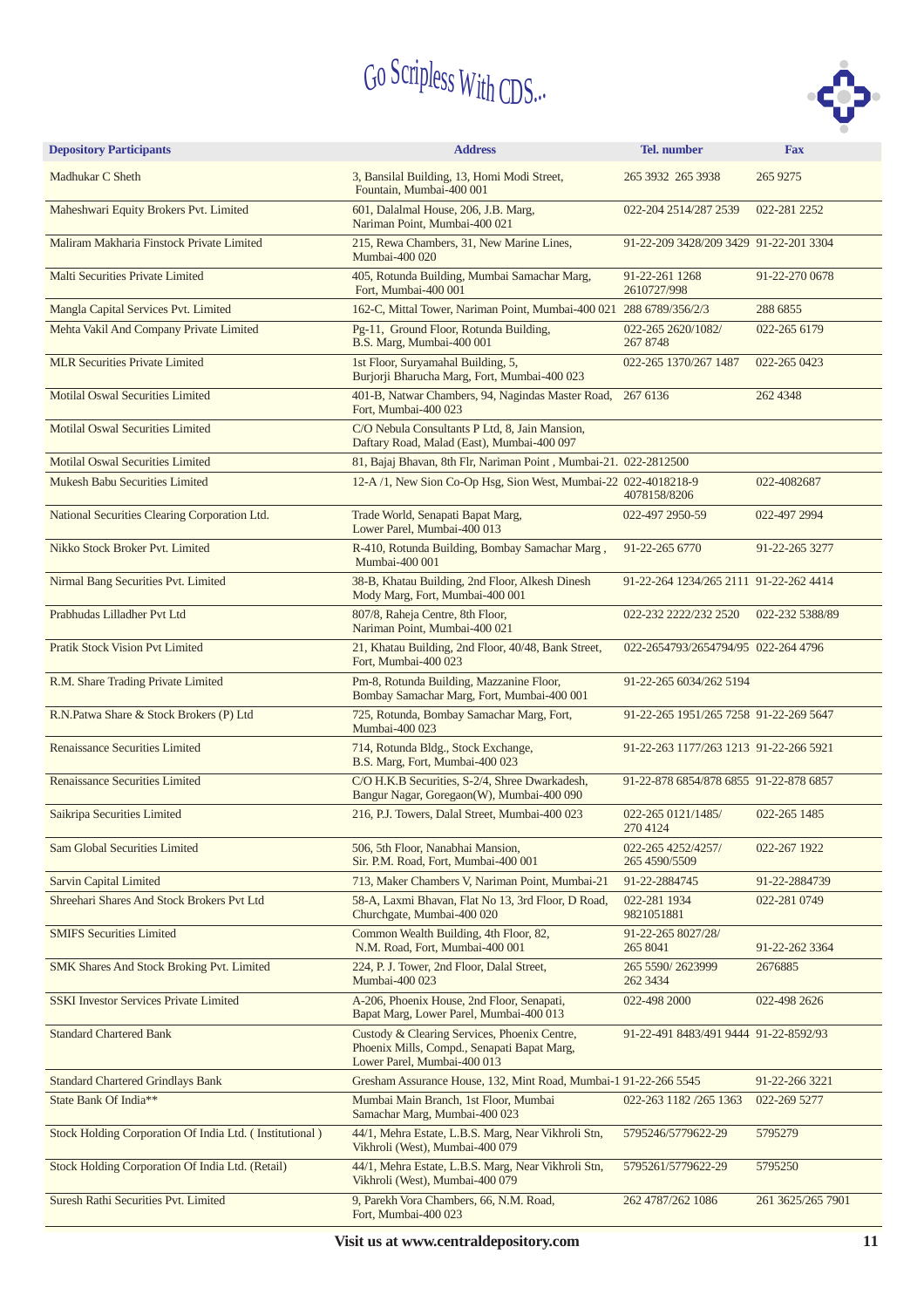

| <b>Depository Participants</b>               | <b>Address</b>                                                                                                              | <b>Tel.</b> number                    | <b>Fax</b>       |
|----------------------------------------------|-----------------------------------------------------------------------------------------------------------------------------|---------------------------------------|------------------|
| SVV Shares & Stock Brokers Pvt. Ltd.         | 917-B, P.J. Towers, 9th Floor, Dalal Street, Mumbai-23 265 5330/265 5648                                                    |                                       | 265 6515         |
| Sykes & Rays Equities (India) Limited        | 3rd Floor, Cama Building, 24/26, Dalal Street,<br>Fort, Mumbai-400 001                                                      | 022-284 1811/<br>204 0245/0392        | 022-284 6021     |
| The Greater Bombay Co-operative Bank Ltd.    | 23, Kedia Kunj, J.B. Nagar, Andheri (East), Mumbai-5991-22-834 3695                                                         |                                       | 91-22-834 3699   |
| The Hongkong And Shanghai Banking Corpn. Ltd | Custody & Clearing, Sudam Kalu Ahire Marg,<br>Worli, Mumbai-400 025                                                         | 91-22-498 0000/<br>491 7033/28        | 91-22-498 0040   |
| UTI Securities Exchange Limited              | Merchant Chambers, 4th Floor, Sir Vithaldas<br>Thckersey Marg, New Marine Lines, Mumbai-400020                              | 022-2030165                           | 022-2030177/0120 |
| Vijan Share & Securities Pvt. Ltd.           | 504-A, Jeejeebhoy Towers, Dalal Street,<br>Fort, Mumbai-400 001                                                             | 269 2217 269 2218                     | 267 2799         |
| Wallfort Share & Stock Brokers Limited       | 205, Gundecha Chambers, Nagindas Master Road,<br>Fort, Mumbai-400 001                                                       | 207 2298 207 2177                     | 208 9268         |
| <b>Woodstock Broking Private Limited</b>     | 7/10, Botawala Building, 1st Floor, Horniman Circle,<br>Fort, Mumbai-400 001                                                | 022-265 9496                          | 022-265 9497     |
|                                              | <b>MUZAFFARPUR</b>                                                                                                          |                                       |                  |
| <b>B R Jalan Securities Private Limited</b>  | Room No 16, Sutapatti, Muzaffarpur-842 001                                                                                  | 0621-266 839/266 840                  | 0621-242 345     |
| Anand Rathi Securities Pvt. Ltd.             | <b>NAGPUR</b><br>409/412, Heera Plaza, Juhi Mangalwari,<br>Near Telephone Exchange, Nagpur-440 008                          | 0712-731922-4                         | 0712-731925      |
|                                              | <b>NASIK</b>                                                                                                                |                                       |                  |
| <b>Motilal Oswal Securities Limited</b>      | C/O, Prachi Investments Ltd., 101, Sarda Sankul,<br>M.G.Road, Nasik-422001                                                  | 0253-579201/574782                    |                  |
| Asit C. Mehta Investment Intermediates Ltd   | 7, Zaver Bhavan, 2nd Floor, Near Municipal<br>Corporation, Nasik Road-422 101                                               | 0253-561 672/567 823                  | 0253-561 672     |
| Abhipra Capital Limited                      | <b>NEW DELHI</b><br>Bm-1, Dilkhush Industrial &, Commercial Complex,<br>Gt Karnal Road, Azadpur, Delhi-110 033              | 011-724 7797/98/721 4564 011-721 5530 |                  |
| <b>Alankit Assignments Limited</b>           | 205-206, Anarkali Complex, Jhandewalan<br>Extension, New Delhi-110 055                                                      | 011-351 3514/16/<br>354 5773/74       | 011-355 2001     |
| <b>B R Jalan Securities Private Limited</b>  | D-68, Hauz Khas, Ground Floor Front,<br>New Delhi-110 016                                                                   | 011-696 8101/<br>651 1919/4050        | 011-651 1267     |
| <b>BLB</b> Limited                           | 4318/3, Ansari Road, Darya Ganj, New Delhi-110 002 011-327 2728/621 7678                                                    |                                       | 011-328 5758     |
| Delhi Stock Exchange                         | 3/1, Asaf Ali Raod, New Delhi-110 002                                                                                       | 011-329 2002                          | 011-3379953      |
| Globe Capital Market Limited                 | 706 - 707, Ansal Bhawan, 16, Kasturba<br>Gandhi Marg, New Delhi-110001                                                      | 011 3720887/89/91<br>3720891          | 011 3720880      |
| <b>Integrated Master Securities Limited</b>  | 8-G, Hansalaya, 15, Barakhamba Road, New Delhi-1                                                                            | 011-332 2136/2143/<br>332 2187/2259   | 011-332 2187     |
| <b>Sam Global Securities Limited</b>         | 17, Netaji Subash Marg, Opposite Golcha Cinema,<br>Daryaganj, New Delhi-110002                                              | 011 3270790/6190                      | 011 3258027      |
| Stock Holding Corporation Of India Ltd.      | Tej Building, I Floor, 8 B, Bahadurshah Zafar Marg,<br>New Delhi-110 002                                                    | 011-371 2807                          | 011-373 1771     |
| Suresh Rathi Securities Pvt. Limited         | E-2/16, White House, 3rd Floor, Ansari Road,<br>Darya Ganj, New Delhi-110 002                                               | 011-328 1192                          | 011-328 5385     |
| <b>Uttam Financial Services Limited</b>      | <b>NOIDA</b><br>H.N. 25, Sector 15-A, Noida-201 301                                                                         | 091-451 3390/3325/ 5934 091-451 5935  |                  |
| <b>Renaissance Securities Limited</b>        | <b>PRODDATUR</b><br>C/O Vijayalakshmi Securities, 7-292, Proddatur.                                                         | 08564-43494/57945                     | 08564-58287      |
| Anand Rathi Securities Pvt. Ltd.             | <b>RAIPUR</b><br>C/O, Albright Shares & Stocks, 1st Floor,<br>Chawala Chambers, Jeevan Bima Marg,<br>Pandri, Raipur-492 004 | 0771-654 407/616 743                  |                  |
| Ajay Natavarlal Securities Pvt Limited       | <b>RAJKOT</b><br>403, Star Chambers, 4th Floor,<br>Harihar Chowk, Rajkot-360001                                             | 229763 229782                         | 236773           |
| Rajkot Nagarik Sahkari Bank Limited          | Nagarik Bhavan No. 1, Dhebarbhai Road, Rajkot-1                                                                             | 0281-233 916-918                      | 0281-223933      |
| <b>SKSE Securities Limited</b>               | Popatbhai Sorathia Bhavan, Sardar Bazar, Rajkot-31                                                                          | 0281-442 145/691 257                  | 0281-447 576     |
| <b>Suresh Rathi Securities Pvt Limited</b>   | <b>SIROHI</b><br>1st Floor, Palace Road, Sirohi-307 001                                                                     | 02972-30689                           |                  |
| <b>Suresh Rathi Securities Pvt Limited</b>   | <b>SRI GANGA NAGAR</b><br>C/O Ganpati & Co, 37, K-Block,<br>Sri Ganga Nagar-335 001                                         | 0154-440 383                          | 0154-433 003     |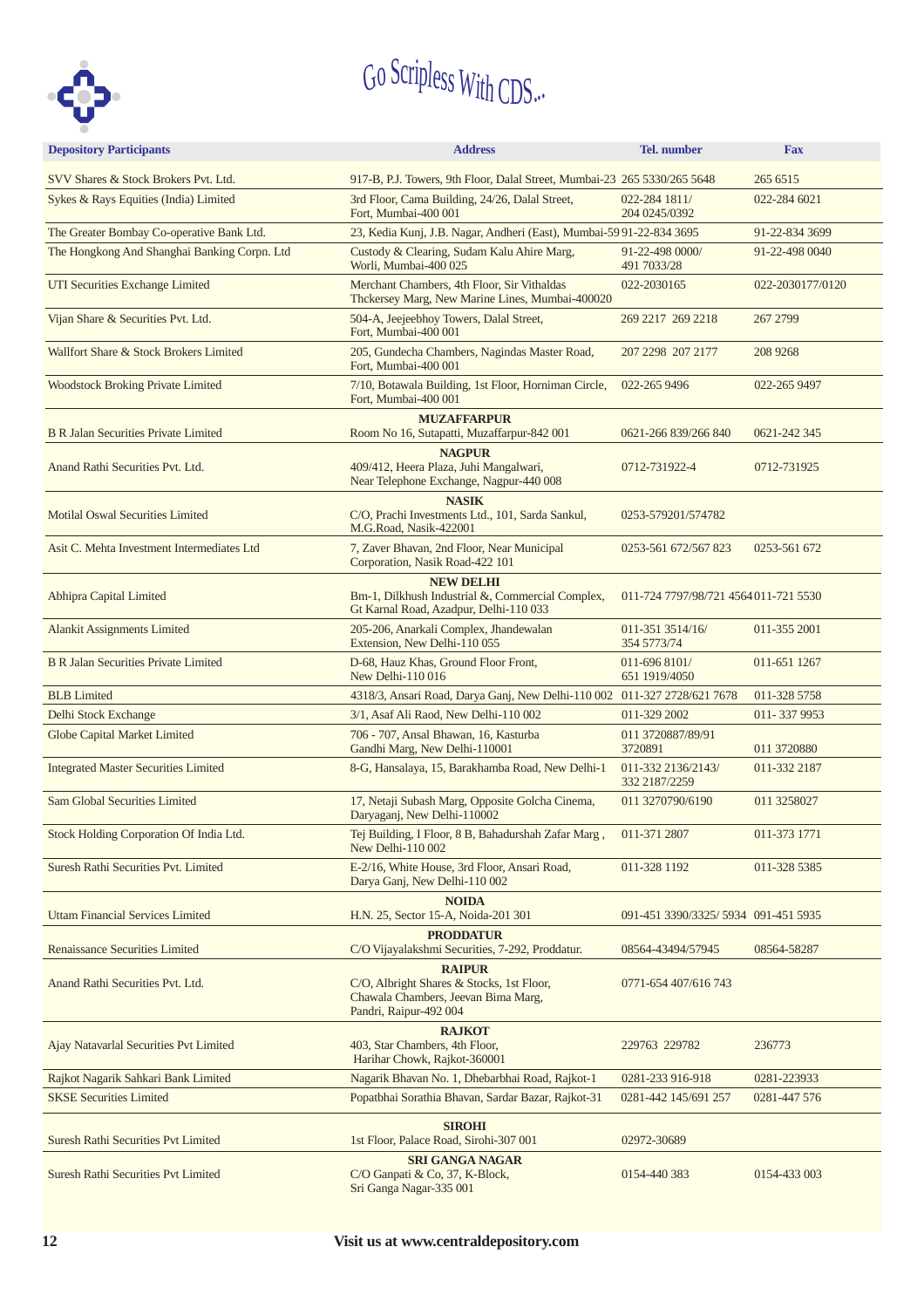

| <b>Depository Participants</b>                                                                                                                                | <b>Address</b>                                                                                                      | <b>Tel.</b> number                    | <b>Fax</b>   |  |  |  |  |
|---------------------------------------------------------------------------------------------------------------------------------------------------------------|---------------------------------------------------------------------------------------------------------------------|---------------------------------------|--------------|--|--|--|--|
|                                                                                                                                                               |                                                                                                                     |                                       |              |  |  |  |  |
| Kisan Ratilal Choksey Shares & Securities Pvt Ltd                                                                                                             | <b>SURAT</b><br>10/2531, 1st Flr., Trushna, Building, Opp. Rukhmabai<br>Hospital, Bhagatalao Main Rd, Surat-395 003 | 0261-424 290                          |              |  |  |  |  |
| <b>Motilal Oswal Securities Limited</b>                                                                                                                       | C/O, Surat Securities Limited, Surcom,<br>P.O. Box No. 243, 2nd Floor, Balaji Road, Surat-3                         | 0261-419813/435505                    |              |  |  |  |  |
| Suresh Rathi Securities Pvt Ltd                                                                                                                               | 509 Goodluck Textile Market, Ring Road, Surat-2                                                                     | 0261 655670                           |              |  |  |  |  |
| <b>TINSUKIA</b><br>Renaissance Securities Limited<br>C/O Gentleman Securities, Manav Kalyan Road,<br>334622 339062<br>Tinsukia, Namghar Road, Tinsukia-786125 |                                                                                                                     |                                       |              |  |  |  |  |
| <b>TRIVANDRUM</b><br>H T Nanavati Securities Pvt Limited<br>Tc, 13/386-1, Kunnukhuzhi, Trivandrum-695 037<br>0471-440 934/9847062392 0471-442 194             |                                                                                                                     |                                       |              |  |  |  |  |
| <b>ISJ</b> Securities Private Limited                                                                                                                         | <b>UDAIPUR</b><br>124, Bapu Bazar, Udaipur-313 001                                                                  | 0294-423 611/612/422 1810294-423 611  |              |  |  |  |  |
| Renaissance Securities Limited                                                                                                                                | 33, Daitya Nagri, Saheli Marg, Udaipur-313 001                                                                      | 0294-526 798                          | 0294-526 798 |  |  |  |  |
| Suresh Rathi Securities Pvt Ltd                                                                                                                               | 7, Toram Bavdi, Mewar Motors, Link Road, Udaipur-1                                                                  | 0294 413088                           | 0294 416081  |  |  |  |  |
| <b>Bank Of Baroda</b>                                                                                                                                         | <b>VADODARA</b><br>101, Payal Complex - II, Lokmanya Tilak Road,<br>Sayajigunj, Vadodara-390005                     | 0265-361910                           | 0265-362028  |  |  |  |  |
| Vadodara Stock Exchange Limited                                                                                                                               | 3rd Floor. Fortune Towers, Sayajigunj,<br>P.O. Box 2547, Vadodara-390 005                                           | 0265-361 534/361 474/973 0265-361 452 |              |  |  |  |  |

\*\* - Operations to commence shortly.

#### *CDS Associates - Stock Exchanges :*

The following Stock Exchanges are connected with CDS to facilitate trading and settlement of dematerialised securities :

- The Stock Exchange, Mumbai  $\bullet$
- National Stock Exchange of India Limited  $\bullet$
- The Delhi Stock Exchange Association Limited\*  $\bullet$
- The Stock Exchange, Ahmedabad  $\bullet$
- Vadodara Stock Exchange Limited  $\bullet$
- The Calcutta Stock Exchange Association Limited\*  $\bullet$

\* — Settlement through CDS to commence shortly.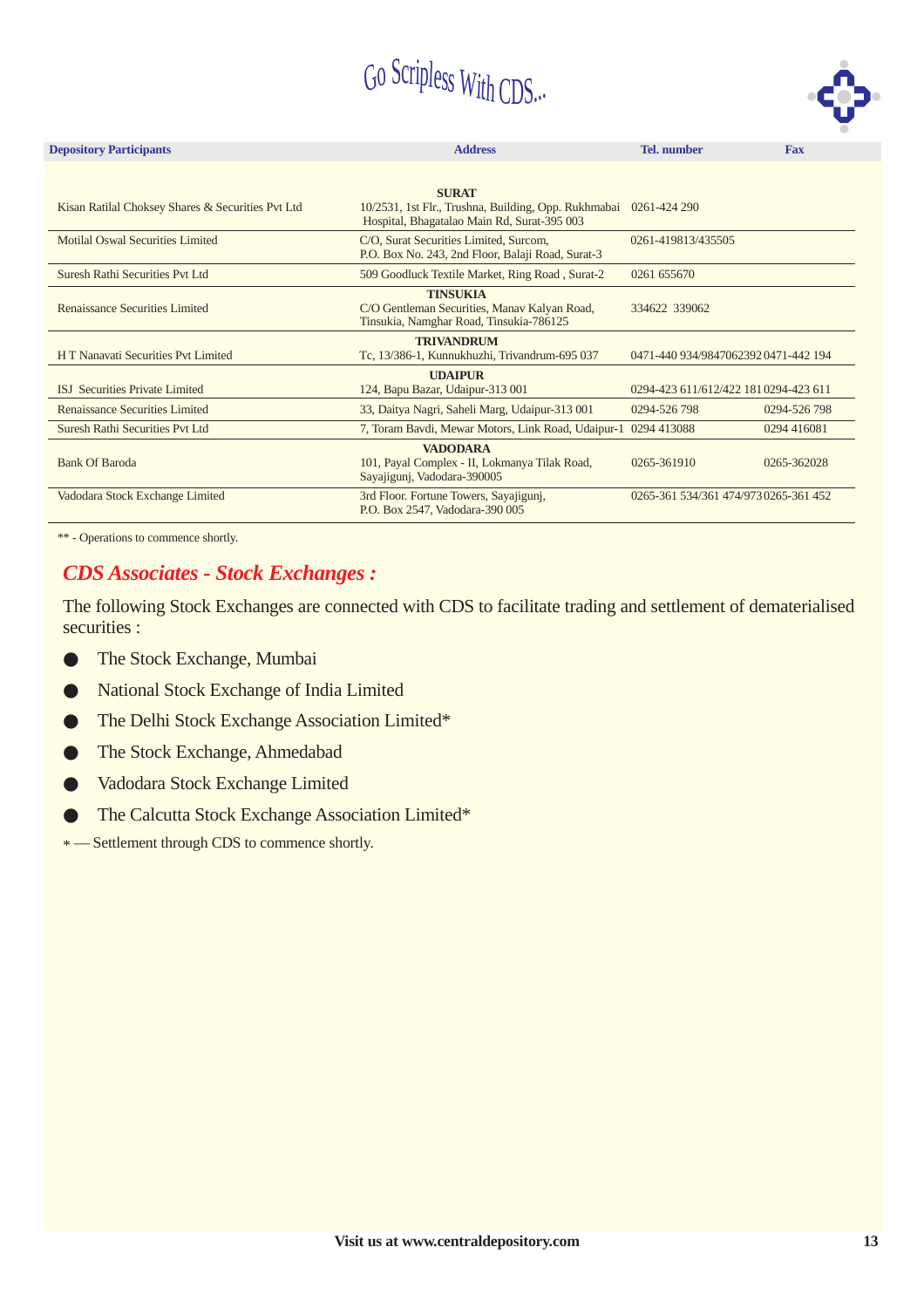

## *CDS Associates - Registrars*

| Sr.No          | <b>Name</b>                                         | <b>Address</b>                                                                                                            | Tel. No                         | <b>Fax</b>  |
|----------------|-----------------------------------------------------|---------------------------------------------------------------------------------------------------------------------------|---------------------------------|-------------|
| 1              | A.O.K. In-house Share Registry                      | 3, Community Centre, Naraina Industrial Area, Phase - I,<br>Near Payal Cinema, New Delhi -110028                          | 011-5792013/14/15               | 011-5792011 |
| $\overline{c}$ | Aarthi Consultants Private Limited                  | 1-2-285, Domalguda, Hyderabad-500029                                                                                      | 7604653/7636715/<br>6501921     | 7632184     |
| 3              | ABC Computers Private Limited                       | National Council Of Education, Bengal,<br>Jadavpur University Campus, Jadavpur, Calcutta-700032                           | 4832972/<br>4731163/1292        | 4832970     |
| $\overline{4}$ | ABS Consultant Pvt. Limited                         | Stephen House, Room No.99, 6th Floor, 4,<br>BBD Bag (East), Calcutta-700001                                               | 033-2430153/<br>2201043         | 033-2430153 |
| 5              | Alankit Assignments Limited                         | 205-206, Anarkali Complex, Jhandewalan Extn.,<br>New Delhi - 110055                                                       | 3545773-74/<br>3546001/3513512  | 3552001     |
| 6              | Alpha Systems Private Limited                       | 30, Ramana Residency, 4th Cross, Sampige Road,<br>Malleshwaram, Bangalore-560003                                          | 3460815-818                     |             |
| 7              | Ami Computers (I) Limited                           | 60A & 60B, Chowringhee Road, Calcutta-700020                                                                              | 033-2800900/<br>2800812         | 033-2406585 |
| 8              | Amtrac Management Services Limited                  | Plot No. 101/102, M.I.D.C., 19th Street, Satpur,<br>Nasik-422007                                                          | 351892                          | 351126      |
| 9              | Ankit Consultancy Private Limited                   | 2nd Floor, Alankar point, Geeta Bhawan Chouraha,<br>A B Road, Indore-452002                                               | 0731-491298                     | 0731-265798 |
| 10             |                                                     | Beetal Financial & Computer Services (P) Ltd. 321-S, Chirag Delhi, Near Shahid Bhagat Singh College,<br>New Delhi-110 017 | 011-6231990/<br>6232390         | 011-6222146 |
| 11             | <b>Bigshare Services Private Limited</b>            | E/2, Ansa Industrial Estate, Saki Vihar Road, Sakinaka,<br>Andheri (East), Mumbai-400072                                  | 8523541/8524914                 | 8525207     |
| 12             | C B Management Services Limited                     | P-22, Bondel Road, Calcutta-700019                                                                                        | 2802486/2803495                 | 2470263     |
| 13             | Cameo Corporate Services Limited                    | 'Subramanian Building', No. 1, Club House Road,<br>Chennai-600002                                                         | 8460390-94                      | 8460129     |
| 14             | Canbank Computer Services Limited                   | R & T Centre, Hotel Broadway Complex,<br>No.19, K. G. Road, Bangalore-560009.                                             | 080-2872461/62                  | 080-2872804 |
| 15             | <b>CIL Securities Limited</b>                       | 214, Raghava Ratna Towers, Chirag Ali Lane,<br>Hyderabad-500001                                                           | 3203155/3202398                 | 3203028     |
| 16             | Computech International Limited                     | W-40, Okhla Industrial Area, Phase-II,<br>New Delhi-110020                                                                | 6316770-73                      | 6922997     |
| 17             | Computech Share Cap Limited                         | 147, Mahatma Gandhi Road, Fort, Mumbai-400023                                                                             | 2671824/26                      | 2670380     |
| 18             | Data Software Research Co. Limited                  | Sree Sovereign Complex, No. 22, 4th Cross Street,<br>Trustpuram, Opp. Playground, Kodambakkam, Chennai-24                 | 4833738/4834487                 | 4834636     |
|                | Datamatics Financial Software<br>& Services Limited | Plot No. A 16 & 17, MIDC Part B Cross Lane, Marol,<br>Andheri (E), Mumbai-400 093                                         | 8375519-24                      | 8350217     |
| 20             | Dynamic Superways and Exports Limited               | Rainbow Palace, I C Colony Cross Road No.5,<br>Borivli (W), Mumbai-400 103                                                | 022-8918257/8937793             | 022-8937845 |
| 21             | <b>EIH</b> Limited                                  | 4, Mangoe Lane, Calcutta-700 001                                                                                          | 033-2485883/2206141<br>/2101033 | 033-2420957 |
| 22             | <b>ICICI</b> Infotech Services Limited              | Maratha Mandir Annexe, Dr. A.R.Nair Road,<br>Mumbai Central, Mumbai-400008                                                | 3051988/3006717                 | 3006738     |
| 23             | <b>IIT Corporate Services Limited</b>               | IIT House, Off M. Vasanji Road, Opp. Vazir Glass,<br>Near J. B. Nagar, Andheri (E), Mumbai-400059                         | 8225599                         | 8381417     |
| 24             | Ikon Visions Pvt. Limited                           | 33, Sanali Heavens, 8-3-948, Ameerpet, Hyderabad-73                                                                       | 040-3744138/356                 | 040-3744356 |
| 25             | Integrated Enterprises (India) Limited              | 46/3, Vijayaraghava Road, T.Nagar, Chennai-600017                                                                         | 8238891/94/96/97                | 8220652     |
| 26             | Intime Spectrum Registry Private Limited            | 260 - A, Shanti Industrial Estate, Sarojini Naidu Road,<br>Mulund (W), Mumbai-400080                                      | 5647731/5672716/5684590         | 5672693     |
| 27             | <b>Investor Services of India Limited</b>           | IDBI Building, 2nd Floor, A' Wing, Sector - 11,<br>Plot No-39-41, CBD Belapur, Navi Mumbai-400 614                        | 022-7579636                     | 022-7579650 |
| 28             | Karvy Consultants Limited                           | Karvy House, 46, Avenue 4, Street No.1,<br>Banjara Hills, Hyderabad-500034                                                | 3303221/3320251/751/752         | 3311968     |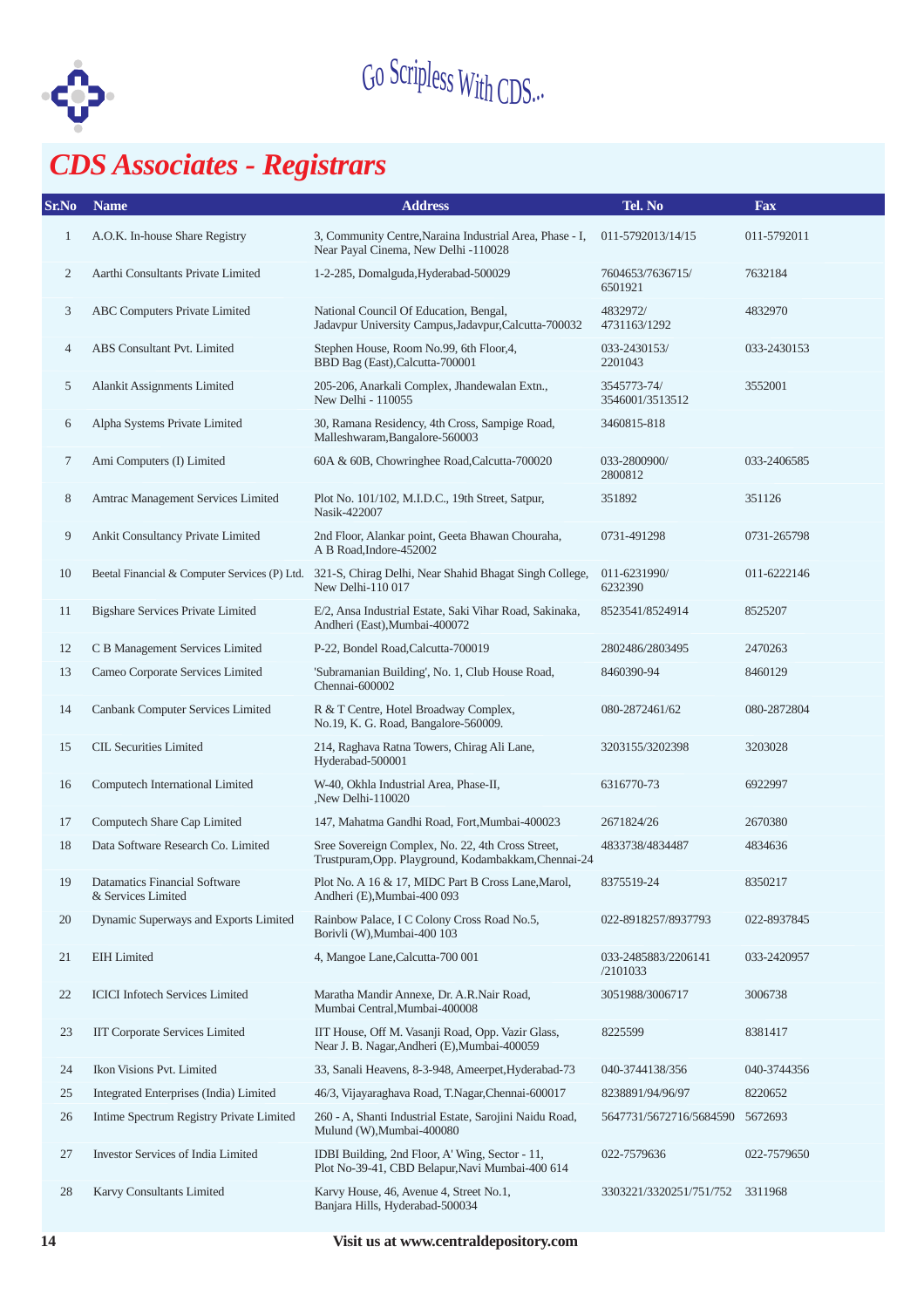

| Sr.No | <b>Name</b>                                                                             | <b>Address</b>                                                                                                  | Tel. No                                   | <b>Fax</b>      |
|-------|-----------------------------------------------------------------------------------------|-----------------------------------------------------------------------------------------------------------------|-------------------------------------------|-----------------|
| 29    | M. N. Dastur & Company Limited                                                          | Matulya Centre 'A', 249, Senapati Bapat Marg,<br>Lower Parel, Mumbai-400013                                     | 4931065/78                                | 4931316         |
| 30    | Maheshwari Datamatics Pvt. Limited                                                      | 6 Mangoe Lane, 2nd Floor, Calcutta-700 001                                                                      | 033-2435809/2435029                       | 033-2484787     |
| 31    | <b>MAS Services Private Limited</b>                                                     | AB-4, Safdarjung Enclave, New Delhi-110029                                                                      | 6104142/6104326/6108303                   |                 |
| 32    | <b>MCS</b> Limited                                                                      | Sri Venkatesh Bhavan, Plot No.27, Phase II, Road No.11<br>,MIDC Industrial Area, Marol, Andheri (E),Mumbai-93   | 8201785/5741/5742                         | 8201783         |
| 33    | MCS Software Solutions Ltd                                                              | Rajan House, Opp. Century Bazar, Prabhadevi,<br>Mumbai-400 025                                                  | 4302930                                   | 4379417         |
| 34    | Mondkar Computers Pvt. Limited                                                          | 21, Shakil Niwas, Mahakali Caves Road,<br>,Andheri (E),Mumbai-400 093                                           | 022-8221966/836620                        | 022-8366620     |
| 35    | Nagarjuna Investors Services Limited                                                    | 1, Nagarjuna Hills, Hyderabad-500082                                                                            | 040-3353057                               | 040-3350714     |
| 36    | Niche Technologies Private Limited                                                      | C-444 Bagree Market, 4th Floor, 71,<br>BRB Basu Road, Calcutta-700001                                           | 033-2357270/7271/3070/<br>2200556/2200557 | 033-2156823     |
| 37    | <b>PCS</b> Industries Limited                                                           | 1st Floor, Hyfa Building, Andheri Kurla Road, Safed Pool, 8510446/8510647<br>Andheri (E), Mumbai-400072         |                                           | 8520193/8524091 |
| 38    | Pinnacle Shares Registry Private Limited                                                | Near Ashoka Mills Compound, Naroda Road,<br>Ahmedabad-380025                                                    | 2120582/2120338                           | 2122963         |
| 39    | Premium Financial Services Limited                                                      | 477, A-2 Shah & Nahar Industrial Estate,<br>Dhanraj Mill Compound, S J Marg,<br>Lower Parel (W), Mumbai-400 013 | 4960621-22                                | 4950128         |
| 40    | Purva Sharegistry (India) Limited                                                       | 33 Printing House, 28-D, Police Court Lane,<br>Behind Old Handloom House, Fort, Mumbai-400 001                  | 022-2617957/2632967                       | 022-2626407     |
| 41    | R & D Consultants Limited                                                               | 610, Dalamal Tower, 211, Free Press Journal Road,<br>Nariman Point, Mumbai-400021                               | 022-2834347/2834374/<br>2884667/2884668   | 022-2855753     |
| 42    | RCMC Share Registry Private Limited                                                     | 1515, 1st Floor, Bhisham Pitamah Marg,<br>Kotla Mubarakpur, New Delhi-110003                                    | 4649720/4692346/4601017 4692345           |                 |
| 43    | S K Computers                                                                           | 4/18 Poddar Nagar, Jodhpur Park, Jadavpur, Calcutta-68                                                          | 033-4831875/2410871                       | 033-4831875     |
| 44    | S.K.D.C. Consultants Limited                                                            | No.11, Street No.1, S.N.Layout, Tatabad, Coimbatore-12                                                          | 499856/494704                             | 499574          |
| 45    |                                                                                         | Sathguru Management Consultants Limited Plot No.15, Hindi Nagar, Punjagutta, Hyderabad-500034                   | 3354042/6507                              |                 |
| 46    | Sharepro Services                                                                       | Satam Estate, 3rd Floor, Above Bank of Baroda, Chakala<br>Cardinal Gracias Road, Andheri, Mumbai-400099         | 8215168/8329828/8347719/837564<br>8218    |                 |
| 47    | Sharex (India) Private Limited                                                          | Luthra Industrial Premises, Andheri Kurla Road,<br>Safed Pool, Andheri (E), Mumbai-400 072                      | 8515606/5644                              | 8512885         |
| 48    |                                                                                         | Sindhu Corporate Services Private Limited 18A[New No. 492], East Marredpally, Secundrabad-26                    | 7733478                                   | 7733479         |
| 49    | Skyline Financial Services Pvt. Ltd.                                                    | 123, Vinoba Puri, Lajpat Nagar - II, New Delhi-110 024                                                          | 011-6838501/6920625                       | 011-6918352     |
| 50    | <b>SRG</b> Infotec Limited                                                              | "Devraha House", A-256, Industrial Area, Phase-I,<br>Okhla, New Delhi-110020                                    | 6812434/6812828                           | 6812366         |
| 51    | <b>Tata Consultancy Services</b>                                                        | Ram House, 1st Floor, Behind Kamat Club,<br>S V Road, Goregaon (W), Mumbai-400062                               | 022-8765241                               | 022-8765185     |
| 52    | Tata Share Registry Limited                                                             | Army & Navy Building, 148, Mahatma Gandhi Road,<br>Fort, Mumbai-400001                                          | 2873831/2850886                           | 2844160         |
| 53    | Trident Investment and Portfolio<br>Services Pvt. Ltd.                                  | 4th Main Road, United India Colony, Kodambakkam,<br>Chennai-600 024                                             | 044-4800886/4844204/<br>4844217           | 044-4800884     |
| 54    | Venture Capital & Corporate Investments Ltd 6-2-913/914, 3rd Floor, Progressive Towers, | Khairatabad, Hyderabad-500004                                                                                   | 3324804/3322264                           | 3324803         |
| 55    | Wisec Global Limited                                                                    | B-6/6, Commercial Complex, Safdarjung Enclave,<br>New Delhi-110029                                              | 011-6181584-85/6164506                    | 011-6168876     |
| 56    | X L Softech Systems Limited                                                             | 1-2-597/17, Lower Tank Bund Road, Domalguda,<br>Hyderabad-500029                                                | 040-3220284/3221444                       | 040-3221888     |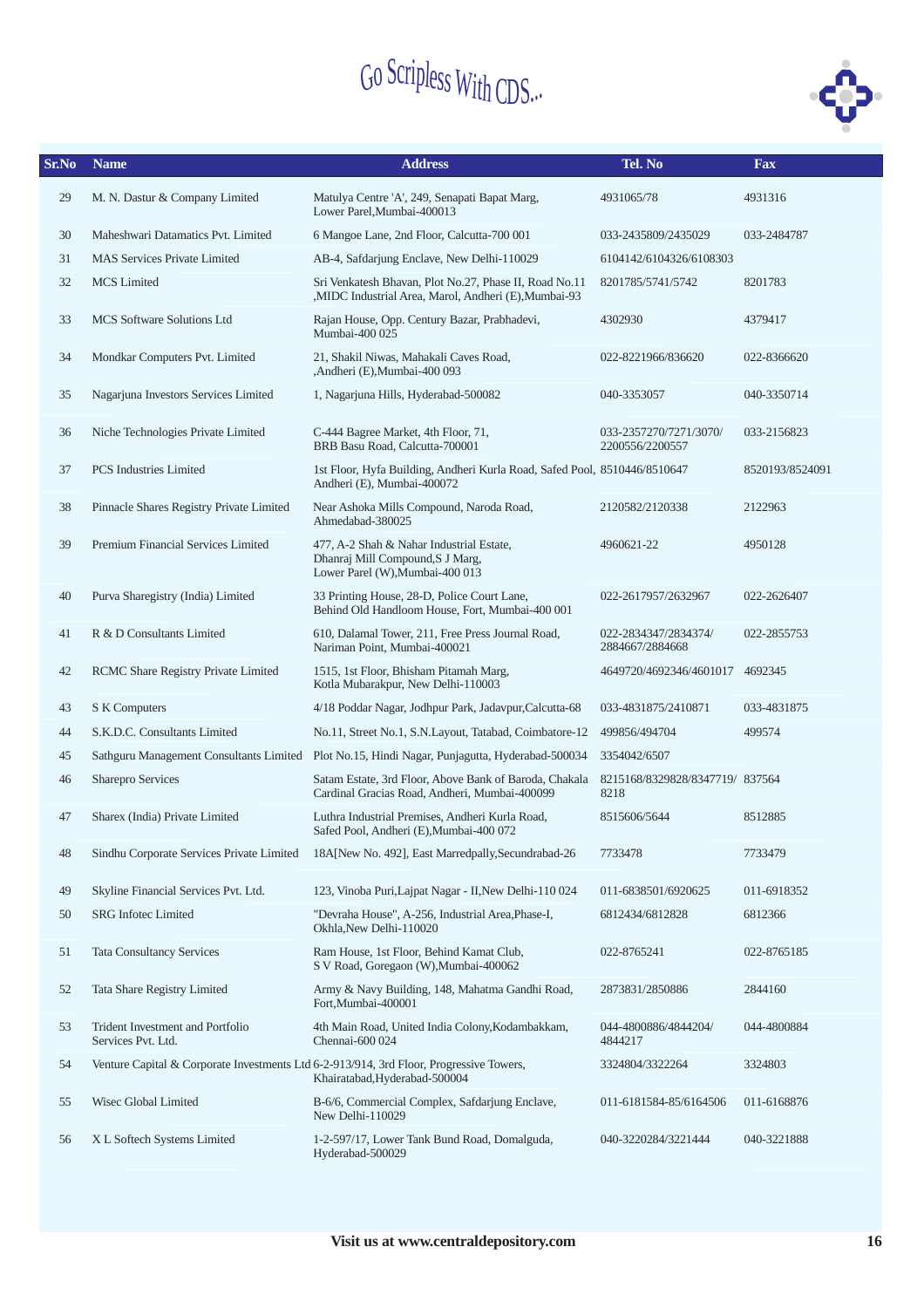

| Sr.No.         | <b>Company Name</b>                                                                                | Available<br>for Demat Retail | Compulsory                   | Sr.No.     | <b>Company Name</b>                                                                        | Available<br>for Demat Retail | Compulsory                  | Sr.No.     | <b>Company Name</b>                                                                 | for Demat Retail | Available Compulsory     |
|----------------|----------------------------------------------------------------------------------------------------|-------------------------------|------------------------------|------------|--------------------------------------------------------------------------------------------|-------------------------------|-----------------------------|------------|-------------------------------------------------------------------------------------|------------------|--------------------------|
|                | 1 21st Century Management Services Limited                                                         | Y                             | 8-May-00                     |            | 87 Ambuja Cement Eastern Limited                                                           | Y                             | 25-Sep-00                   |            | 173 ATV Projects India Limited                                                      | Y                | 30-Oct-00                |
|                | 2 APR Limited                                                                                      | Y                             | 26-Jun-00                    |            | 88 Ambuja Cement Rajasthan Limited                                                         |                               |                             |            | 174 Aurangabad Paper Mills Ltd                                                      | Y                | 30-Oct-00*               |
|                | 3 Aakar Engineering Manufacturing Co. Ltd.                                                         | Y                             | 25-Sep-00                    |            | (formerly DLF Cement Ltd)                                                                  | ##                            | 31-May-99                   |            | 175 Auro Laboratories Limited                                                       | Y                | 29-Jan-01                |
|                | 4 Aanjay Software Limited<br>5 Aarthi Drugs Limited                                                | Y<br>##                       | @@<br>24-Jul-00              | 90         | 89 Amco Vinyl Limited<br>American Remedies Limited                                         | Y<br>Y                        | 29-Jan-01*<br>24-Jul-00     |            | 176 Aurobindo Pharma Limited<br>177 Autolec Industries Ltd                          | Y<br>Y           | 24-Jul-00<br>26-Feb-01   |
|                | 6 Aarthi Industries Limited                                                                        | ##                            | 24-Jul-00                    |            | 91 Amex Information Technologies Limited                                                   | Y                             | 24-Jul 00                   |            | 178 Autolite (India) Limited                                                        | Y                | 26-Feb-01*               |
| $\overline{7}$ | Aasheesh Securities Limited                                                                        | Y                             | $26 - Dec -00*$              |            | 92 Amforge Industries Limited                                                              | Y                             | 24-Jul-00                   |            | 179 Automotive Axles Ltd.                                                           |                  | 28-Aug-00                |
| 8              | Aban Loyd Chiles Offshore Limited                                                                  | Y                             | 28-Aug-00                    |            | 93 AMGF Intercorp Ltd (formerly, Ashu Motor                                                |                               |                             |            | 180 Autoriders Finance Limited                                                      | Y                | 28-Aug-00                |
|                | 9 ABB Alstom Power India Limited<br>10 ABB Analytical Limited                                      | Y                             | 24-Jul-00                    |            | & General Finance Ltd)<br>94 AMI Computers (I) Limited                                     | Y<br>Y                        | 26-Feb-01*<br>24-Jul-00     |            | 181 Avantel Softech Ltd<br>(formerly, Avantel Communications Ltd)                   | Y                | 24-Jul-00                |
|                | (formerly, CG Elsag Bailey Limited)                                                                |                               | @@                           |            | 95 AMICI India Limited                                                                     | Y                             | 26-Feb-01                   |            | 182 Aventis Cropscience India Ltd (formerly, Agrevo                                 |                  |                          |
|                | 11 ABB Instrumentation Limited                                                                     |                               |                              |            | 96 Amit Spinning Indsutries Limited                                                        | Y                             | 24-Jul-00                   |            | India Ltd & formerly, Hoechst Schering Agrevo Ltd)Y                                 |                  | 28-Aug-00                |
|                | (formerly, Birla Kent - Taylor Limited)<br>12 Abbott Laboratories (India) Limited                  | Y<br>Y                        | @@<br>28-Aug-00              | 98         | 97 Amol Dicalite Ltd<br>AMR Softech Limited                                                | Y<br>Y                        | 26-Feb-01*<br>@@            |            | 183 Avery India Limited<br>184 Avinash Information Technologies Limited             | ##               | 21-Mar-00                |
|                | 13 Abee Info-Consumables Ltd                                                                       |                               |                              |            | 99 Amtek Auto Ltd.                                                                         | Y                             | 26-Dec-00*                  |            | (formerly, Mangalya Exports Limited)                                                | Υ                | @@                       |
|                | (formerly, Abee Printer Ribons Ltd)                                                                | Y                             | 8-May-00                     |            | 100 Amtrex Hitachi Appliances Limited                                                      |                               |                             |            | 185 Avon Organics Limited                                                           | ##               | 24-Jul-00                |
|                | 14 ABG Heavy Industries Ltd<br>15 Abhishek Industries Limited                                      | Y                             | 30-Oct-00*<br>@@             |            | (formerly, Amtrex Appliances Limited)<br>101 Anant Raj Industries Ltd (formerly, Anant Raj | ##                            | 24-Jul-00                   |            | 186 AxSys Healthtech Limited (formerly,<br>Dr. Ramayya's Pramila Hospitals Limited) | Y                | 26-Mar-01                |
|                | 16 Abhyudya Trading Limited                                                                        | Y                             | @@                           |            | Clay Products Ltd)                                                                         | Y                             | 29-Jan-01                   |            | 187 Aztec Software & Technology Services Limited                                    | Y                | @@                       |
|                | 17 Abir Chemicals Ltd                                                                              | Y                             | 26-Mar-01                    |            | 102 Ancent Software International Limited                                                  | Y                             | 8-May-00                    |            | 188 B N R Udyog Ltd (formerly, Rathi Share                                          |                  |                          |
|                | 18 ABM International Limited                                                                       | Y<br>Y                        | 26-Feb-01                    |            | 103 Anco Communications Limited                                                            | Y<br>Y                        | 28-Aug-00<br>27-Nov-00*     |            | & Stock Brokers Ltd)<br>189 B.K. Duplex Board Limited                               | Y<br>Y           | @@<br>26-Dec-00*         |
|                | 19 Abner Pharmaceuticals Limited<br>20 Accurate Exports Limited                                    | Y                             | 29-Jan-01*<br>25-Sep-00      |            | 104 Andamans Timber Industries Limited<br>105 Andrew Yule & Co. Ltd                        | $\lambda$                     | 27-Nov-00*                  |            | 190 B2B Software Technologies Ltd                                                   |                  |                          |
|                | 21 Accurate Transformers Limited                                                                   | Y                             | 29-Jan-01                    |            | 106 Anka India Limited                                                                     | Y                             | @@                          |            | (formerly, Ravileela Financial Services Ltd)                                        | Y                | 8-May-00                 |
|                | 22 Ace Software Exports Limited                                                                    | ##                            | 30-Oct-00                    |            | 107 Ansal Buildwell Limited                                                                | Y                             | 26-Mar-01*                  |            | 191 Baid Mercantiles Ltd.                                                           | Y<br>Y           | 26-Dec-00*               |
|                | 23 ACI Infocom Ltd.<br>(formerly, Sujata Data Products Ltd)                                        | Y                             | 8-May-00                     |            | 108 Ansal Housing & Construction Limited<br>109 Ansal Properties & Industries Ltd.         | Y<br>Y                        | 30-Oct-00<br>26-Feb-01*     |            | 192 Bajaj Auto Finance Limited<br>193 Bajaj Auto Limited                            | ##               | 26-Jun-00<br>31-May-99   |
|                | 24 Acknit Knitting Limited                                                                         | Y                             | 26-Feb-01                    |            | 110 Antartica Ltd. (formerly, Antartica Graphics Ltd.)                                     | ##                            | 24-Jul-00                   |            | 194 Bajaj Hindustan Limited                                                         | ##               | 26-Jun-00                |
|                | 25 Action Financial Services Limited                                                               | Y                             | 28-Aug-00                    |            | 111 Apar Industries Limited                                                                | Y                             | 24-Jul-00                   |            | 195 Bajaj Hirers & Lessors Ltd                                                      | Y                | 30-Oct-00                |
|                | 26 Adam Comsof Limited<br>27 Adani Exports Limited                                                 | Y<br>##                       | 24-Jul-00<br>26-Jun-00       |            | 112 Apcotex Lattices Limited<br>113 Apex Capital Markets Limited                           | Y<br>Y                        | 8-May-00<br>26-Feb-01       |            | 196 Bajwa Agro Industries Limited<br>197 Bala Techno Global Ltd                     | Y                | 26-Mar-01                |
|                | 28 Adarsh Derivatives Ltd                                                                          | Y                             | 25-Sep-00                    |            | 114 Aplab Limited                                                                          | Y                             | 24-Jul-00                   |            | (formerly, Bala Techno Finance Ltd)                                                 | Y                | 26-Feb-01*               |
|                | 29 Addlife Pharma Ltd                                                                              | Y                             | 26-Mar-01*                   |            | 115 Apollo Finance Limited                                                                 | Y                             | 25-Sep-00                   | 198        | Bala Techno Synthetics Limited                                                      | Y                | 26-Mar-01                |
|                | 30 Adelphia Vision India Limited                                                                   | Y                             | @@                           |            | 116 Apollo Hospitals Enterprises Limited                                                   |                               | 28-Aug-00                   | 200        | 199 Balaji Distilleries Ltd.                                                        | Y<br>Y           | 28-Aug-00<br>26-Dec-00*  |
|                | 31 ADF Foods Limited<br>(formerly, American Dry Fruits Ltd).                                       | Y                             | 30-Oct-00                    | 117        | Apollo International Limited<br>118 Apollo Tyres Limited                                   | Y                             | 25-Sep-00<br>29-Nov-99      | 201        | Balaji Industrial Corporation Ltd<br>Balaji Telefilms Limited                       | Y                | @@                       |
|                | 32 Adinath Textiles Limited                                                                        | Y                             | 26-Dec-00*                   |            | 119 Apple Credit Corporation Limited                                                       | Y                             | 26-Jun-00                   |            | 202 Ballarpur Industries Limited                                                    | ##               | 29-Nov-99                |
|                | 33 Aditya International Ltd                                                                        | Y                             | 26-Feb-01                    |            | 120 Apple Finance Limited                                                                  | Y                             | 8-May-00                    | 203        | Balmer Lawrie & Co. Limited                                                         | Y                | 26-Jun-00                |
|                | 34 Adlabs Films Limited<br>35 Ador Fontech Limited                                                 | Y<br>Y                        | @@<br>28-Aug-00              |            | 121 Aptech Limited<br>122 Aravali Industries Ltd                                           | Y                             | 31-May-99<br>27-Nov-00*     |            | 204 Balrampur Chini Mills Limited<br>205 Balurghat Technologies Ltd                 |                  | 21-Mar-00                |
|                | 36 Ador Powertron Limited                                                                          | Y                             | @@                           |            | 123 Aravali Securities & Finance Limited                                                   | Y                             | 27-Nov-00*                  |            | (Formerly, Balurghat Transport Co. Ltd)                                             | Y                | 25-Sep-00                |
|                | 37 Adtech Power Systems Ltd                                                                        | Y                             | 26-Mar-01                    |            | 124 Archana Software Limited                                                               | Y                             | 8-May-00                    |            | 206 Balwas e-Com India Ltd (Global e-Com India Ltd.) Y                              |                  | 24-Jul-00                |
|                | 38 Advani Oerlikon Limited                                                                         | Y<br>Y                        | 8-May-00<br>30-Oct-00        |            | 125 Archies Greetings & Gifts Limited<br>126 Aridhi Hi-Tech Limited                        | Y<br>Y                        | 17-Jan-00<br>25-Sep-00      | 207        | <b>BampsI Securities Limited</b><br>208 Banco Products (India) Ltd.                 | Y<br>Y           | 24-Jul-00<br>29-Jan-01   |
|                | 39 Advent Computer Services Limited<br>40 Aegis Chemical Industries Ltd                            | Y                             | 26-Feb-01                    |            | 127 Arihant Cotsyn Limited                                                                 | Y                             | 26-Mar-01                   |            | 209 Bangalore Softsell Limited                                                      | Y                | 24-Jul-00                |
|                | 41 AFT Industries Limited                                                                          | Y                             | 28-Aug-00                    | 128        | Arihant Enterprises Ltd                                                                    | $\mathsf{Y}$                  | 27-Nov-00*                  |            | 210 Bank of Baroda (BOB)                                                            |                  | 31-May-99                |
|                | 42 Aftek Infosys Limited                                                                           | Y                             | 29-Nov-99                    |            | 129 Arihant Industries Ltd                                                                 | Y                             | 26-Dec-00*                  |            | 211 Bank of India (BOI)                                                             | Y<br>Y           | 31-May-99                |
|                | 43 Agee Gold Refiners Limited<br>(formerly Autoriders Industries Limited                           | Y                             | 8-May-00                     |            | 130 Arihant Threads Limited<br>131 Arman Lease & Finance Ltd                               | Y<br>Y                        | 25-Sep-00<br>26-Dec-00*     | 213        | 212 Bank Of Punjab Ltd.<br>Bank of Rajasthan Limited                                | Y                | 28-Aug-00<br>26-Jun-00   |
|                | 44 AGK Computer Secure Prints Limited                                                              | Y                             | 30-Oct-00                    |            | 132 Arnit Infotech Limited (formerly, Chitalia                                             |                               |                             | 214        | Banka (India) Limited                                                               |                  | 26-Feb-01                |
|                | 45 Agro Dutch Foods Limited                                                                        | Y                             | 28-Aug-00                    |            | Infotech (India) Limited)                                                                  | Y                             | 8-May-00                    |            | 215 Bannari Amman Sugars Limited                                                    | Y<br>Y           | 28-Aug-00                |
|                | 46 Agro Tech Foods Ltd. (formerly ITC Agro-Tech Ltd.) ##<br>47 Ahlcons Parenterals (India) Limited | Y                             | 26-Jun-00<br>$26 - Dec -00*$ |            | 133 Aroni Chemical Industries Limited<br>134 Arraycom (India) Limited                      | Y<br>Y                        | @@<br>24-Jul-00             |            | 216 Baron Infotech Limited<br>217 BASF India Limited                                | ##               | 24-Jul-00<br>29-Nov-99   |
|                | 48 Ahmednagar Forgings Limited                                                                     | Y                             | 28-Aug-00                    |            | 135 Arrow Webtex Limited                                                                   | Y                             | 24-Jul-00                   |            | 218 Bata (India) Limited                                                            | ##               | 31-May-99                |
|                | 49 AIMCO Pesticides Limited                                                                        | Y                             | 25-Sep-00                    |            | 136 Artefact Software & Finance Limited                                                    | ##                            | 25-Sep-00                   |            | 219 Bathina Technologies (India) Ltd                                                | Y                |                          |
|                | 50 Ajanta Pharma Limited<br>51 Ajanta Soya Limited                                                 | Y<br>Y                        | 24-Jul-00<br>30-Oct-00       |            | 137 Arvind International Limited<br>138 Arvind Products Limited                            | Y<br>##                       | 27-Nov-00*<br>24-Jul-00     |            | (formerly, Srico Systems India Ltd)<br>220 Bausch & Lomb India Limited              | Y                | @@<br>17-Jan-00          |
|                | 52 Ajay Home Products Limited                                                                      | ##                            | 25-Sep-00                    |            | 139 Arvind Remedies Ltd                                                                    | Y                             | 26-Feb-01*                  |            | 221 Bayer (India) Limited                                                           | Y                | 21-Mar-00                |
|                | 53 Akanksha Finvest Limited                                                                        | Y                             | 26-Feb-01                    |            | 140 Asahi India Safety Glass Limited                                                       | Y                             | 24-Jul-00                   |            | 222 Bayer ABS Limited                                                               | Y                | 28-Aug-00                |
|                | 54 AKL Soft & Infosys (India) Ltd<br>(formerly, Akil Plastics Ltd)                                 | Y                             | @@                           |            | 141 Ascu Hickson Limited<br>142 Asea Brown Boveri Limited (ABB Limited)                    | Y                             | $\omega\omega$<br>31-May-99 |            | 223 Beeyu Overseas Limited<br>224 Bell Ceramics Ltd.                                | Y<br>Y           | 25-Sep-00<br>25-Sep-00   |
|                | 55 Aksh Optifibre Limited                                                                          | Y                             | @@                           |            | 143 Ashapura Minechem Limited                                                              | Y                             | 24-Jul-00                   |            | 225 Bell Marshall Tele Systems Limited                                              | Y                | @@                       |
|                | 56 Akshay Fiscal Services Limited                                                                  | Y                             | @@                           | 144        | Ashika Credit Capital Limited                                                              | Y                             | 24-Jul-00                   |            | 226 Bells Controls Ltd.                                                             | Y                | 30-Oct-00                |
|                | 57 Akshay Software Technologies Limited<br>58 Alacrity Electronics Limited                         | Y<br>Y                        | 24-Jul-00<br>30-Oct-00       |            | 145 Ashima Ltd. (formerly, Ashima Syntex Ltd.)<br>146 Ashirwad Capital Limited             | Y<br>Y                        | 28-Aug-00<br>28-Aug-00      |            | 227 Berger Paints India Ltd<br>228 Best and Crompton Engineering Limited            | Y<br>Y           | 28-Aug-00<br>26-Jun-00   |
|                | 59 Albert David Limited                                                                            | Y                             | 29-Jan-01                    |            | 147 Ashirwad Steels & Industries Limited                                                   | Y                             | 26-Mar-01                   |            | 229 Bestavision Electronics Limited                                                 | Y                | 26-Feb-01                |
|                | 60 Albright & Wilson Chemicals India Limited                                                       | Y                             | 30-Oct-00                    | 148        | Ashok Leyland Finance Limited                                                              | Y                             | 29-Nov-99                   |            | 230 Bestcorp Securities Limited                                                     |                  | 26-Feb-01*               |
|                | 61 Alchemie Organics Limited<br>62 Alembic Ltd (formerly, Alembic                                  | ##                            | 24-Jul-00                    |            | 149 Ashok Leyland Limited<br>150 Ashram Online.com Ltd                                     | ##                            | 29-Nov-99                   |            | 231 BFL Software Limited<br>232 Bhagawati Gases Limited                             | Y<br>Y           | 29-Nov-99<br>26-Feb-01   |
|                | Chemical Works Ltd)                                                                                | ##                            | 28-Aug-00                    |            | (formerly, Tatia Skyline & Health Farms Ltd)                                               | Y                             | 29-Jan-01                   | 233        | Bhageria Dye-Chem Limited                                                           | Y                | @@                       |
|                | 63 Alexcon Foamcast Limited                                                                        | Y                             | 30-Oct-00                    |            | 151 Asian Bearing Limited                                                                  | Y                             | 30-Oct-00                   | 234        | <b>Bhagwandas Metals Limited</b>                                                    | Y                | @@                       |
|                | 64 Alfa Ica (India) Ltd                                                                            |                               | 26-Dec-00*                   |            | 152 Asian CERC Information Technology Ltd                                                  |                               |                             |            | 235 Bhagyanagar Metals Ltd                                                          | Y<br>Y           | 30-Oct-00                |
|                | 65 Alfa Laval (India) Limited<br>66 Alfa Transformers Limited                                      | Y<br>Y                        | 21-Mar-00<br>27-Nov-00*      |            | (formerly, Tropicana Resorts & Properties Ltd)<br>153 Asian Electronics Limited            | Y<br>##                       | @@<br>28-Aug-00             | 237        | 236 Bhagyanagar Wood Plast Limited<br>Bhandari Industries Limited                   | Y                | 30-Oct-00<br>30-Oct-00   |
|                | 67 Alfavision Overseas (India) Limited                                                             | Y                             | 30-Oct-00                    |            | 154 Asian Hotels Limited                                                                   | ##                            | 21-Mar-00                   |            | 238 Bhandari Udhyog Limited                                                         | Y                | 26-Jun-00                |
|                | 68 Alka Spinners Limited                                                                           | Y                             | 24-Jul-00                    |            | 155 Asian Paints (India) Limited                                                           | ##                            | 31-May-99                   |            | 239 Bhansali Engineering Polymers Limited                                           | Y                | 26-Jun-00                |
|                | 69 Alkyl Amines Chemicals Limited<br>70 Allianz Capital & Management Services Limited              | Y<br>Y                        | 28-Aug-00<br>8-May-00        | 156<br>157 | Asian Tea & Exports Limited<br>ASIL Industries Limited                                     | Y                             | 30-Oct-00<br>26-Feb-01      | 241        | 240 Bharat Bhushan Share & Stock Brokers Ltd.<br><b>Bharat Bijlee Limited</b>       | Y                | 28-Aug-00<br>21-Mar-00   |
|                | 71 Allianz Securities Limited                                                                      | Y                             | 8-May-00                     |            | 158 Asman Investments Limited                                                              | Y                             | 24-Jul-00]                  |            | 242 Bharat Commerce & Industries Limited                                            | Y                | 26-Feb-01                |
|                | 72 Allsoft Corp. Ltd.                                                                              | Y                             | 8-May-00                     |            | 159 Assam Brook Limited                                                                    | Y                             | 26-Feb-01*                  |            | 243 Bharat Earth Movers Ltd (BEML)                                                  | Y                | 26-Jun-00                |
|                | 73 Alok Textile Industries Limited<br>74 Alpha Drug India Limited                                  | Y<br>Y                        | 21-Mar-00<br>28-Aug-00       |            | 160 Assam Carbon Products Limited<br>161 Associated Infotech Limited                       | Y                             | 26-Dec-00*<br>24-Jul-00     |            | 244 Bharat Electronics Ltd (BEL)<br>245 Bharat Forge Limited                        | Y<br>##          | 26-Jun-00<br>29-Nov-99   |
|                | 75 Alpha Graphics India Ltd                                                                        | Y                             | 30-Oct-00                    |            | 162 Associated Profiles & Aluminium Limited                                                | Y                             | 24-Jul-00                   |            | 246 Bharat Gears Ltd.                                                               |                  | 26-Feb-01*               |
|                | 76 Alpha Hi-Tech Fuel Limited                                                                      | Y                             | @@                           |            | 163 Astra Microwave Products Limited                                                       | Y                             | @@                          |            | 247 Bharat Heavy Electricals Limited (BHEL)                                         | ##               | 31-May-99                |
|                | 77 Alphageo (India) Limited                                                                        | Y                             | 29-Jan-01                    |            | 164 Astra-IDL Limited                                                                      | Y<br>Y                        | 21-Mar-00                   |            | 248 Bharat Hotels Limited                                                           | Y<br>Y           | 24-Jul-00<br>31-May-99   |
|                | 78 Alpic Finance Ltd.<br>79 Alps Industries Ltd                                                    | Y<br>Y                        | 25-Sep-00<br>26-Feb-01*      |            | 165 Atco Healthcare Limited<br>166 Atco Technologies Ltd (formerly, Atco                   |                               | 24-Jul-00                   | 249<br>250 | Bharat Petroleum Corporation Limited (BPCL)<br>Bharat Rasayan Ltd                   | Y                | 26-Dec-00*               |
|                | 80 Alps Infosys Limited                                                                            | Y                             | 8-May-00                     |            | Industries Limited)                                                                        | Y                             | 8-May-00                    |            | 251 Bharti Healthcare Limited                                                       |                  | @@                       |
|                | 81 Alstom Ltd.                                                                                     | ##                            | 26-Jun-00                    |            | 167 Atlantic Spinning & Weaving Mills Ltd                                                  | Y<br>Y                        | 27-Nov-00*                  | 252        | Bhartiya International Limited                                                      | Y<br>Y           | 24-Jul-00                |
|                | 82 Amara Raja Batteries Limited<br>83 Amarshiv Opticals Limited                                    | Y<br>Y                        | 17-Jan-00<br>$@@$            |            | 168 Atlas Copco (India) Limited<br>169 Atlas Cycle Industries Limited                      | Y                             | 17-Jan-00<br>28-Aug-00      |            | 253 Bhilwara Spinners Limited<br>254 Bhor Industries Ltd                            | Y                | 29-Jan-01*<br>26-Dec-00* |
|                | 84 Ambalal Sarabhai Enterprises Limited                                                            | Y                             | 28-Aug-00                    |            | 170 ATN International Limited                                                              | ##                            | 8-May-00                    |            | 255 Bhushan Commercial Enterprises Ltd                                              | Y                | 26-Mar-01                |
|                | 85 Ambica Agarbathies & Aroma Industries Ltd                                                       | Y<br>Y                        | @@                           |            | 171 ATN Telefilms Limited<br>172 Atul Limited                                              | Y                             | 24-Jul-00<br>26-Jun-00]     | 257        | 256 Bhushan Steel & Strips Ltd.<br>Bhuvan Tripura Industries Limited                | Y                | 25-Sep-00<br>26-Mar-01   |
|                | 86 Ambitious Plastomac Limited                                                                     |                               | 29-Jan-01                    |            |                                                                                            |                               |                             |            |                                                                                     |                  |                          |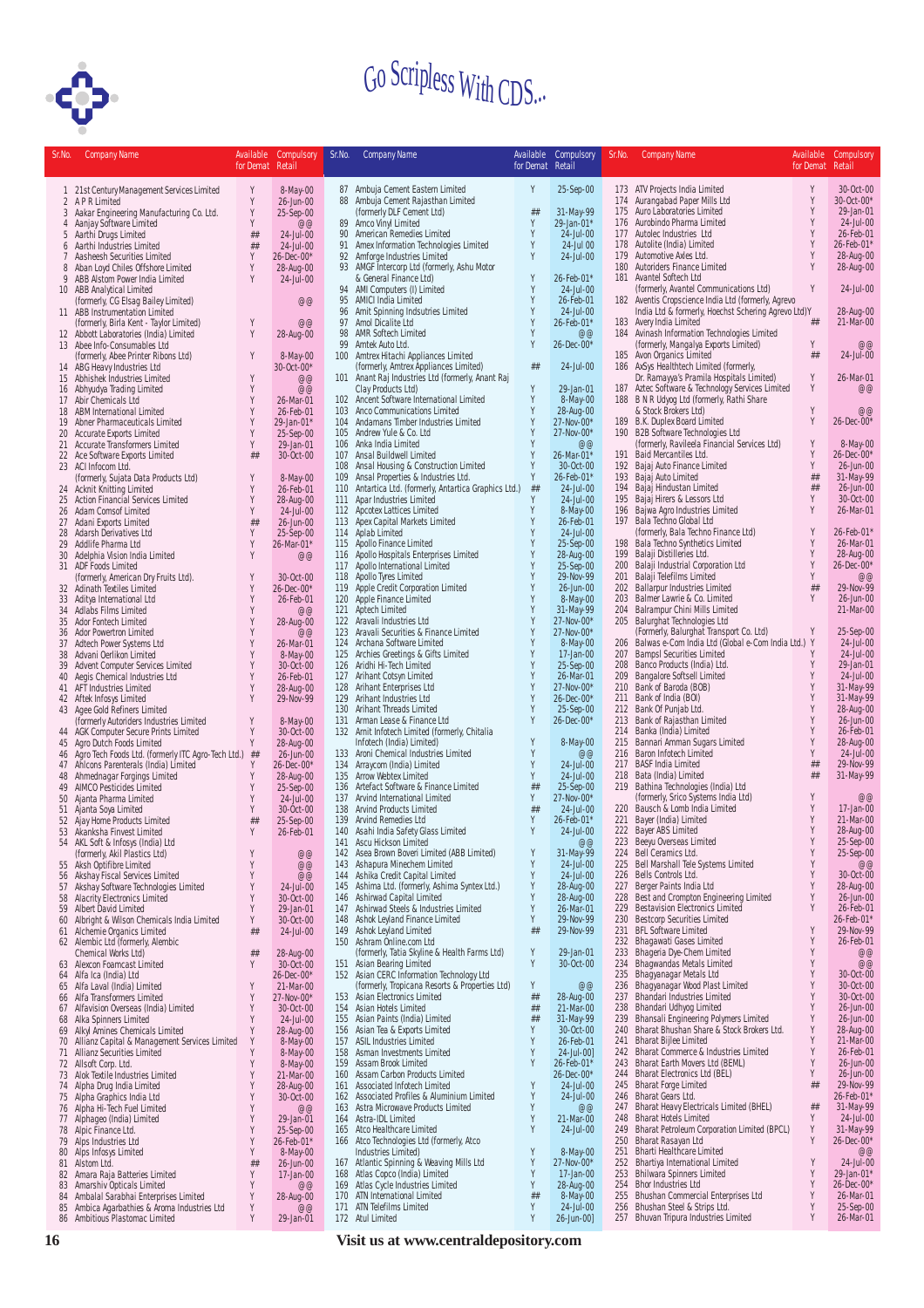

| Sr.No.     | <b>Company Name</b>                                                                 | Available<br>for Demat Retail | Compulsory                   | Sr.No. | <b>Company Name</b>                                                                                 | Available<br>for Demat Retail | Compulsory               | Sr.No.     | <b>Company Name</b>                                                            | for Demat Retail | Available Compulsory    |
|------------|-------------------------------------------------------------------------------------|-------------------------------|------------------------------|--------|-----------------------------------------------------------------------------------------------------|-------------------------------|--------------------------|------------|--------------------------------------------------------------------------------|------------------|-------------------------|
|            |                                                                                     |                               |                              |        |                                                                                                     |                               |                          |            |                                                                                |                  |                         |
|            | 258 Bhuwalka Steel Industries Ltd                                                   | Y                             | 26-Feb-01                    |        | 348 Checons Ltd                                                                                     | Y                             | 26-Mar-01*               |            | 438 D S Kulkarni Developers Ltd.                                               | Y                | 30-Oct-00               |
| 259<br>260 | Bihar Caustic And Chemicals Limited<br><b>Bijco Holdings Limited</b>                | Y<br>Y                        | 26-Feb-01<br>26-Mar-01*      |        | 349 Cheminor Drugs Limited<br>350 Chemplast Sanmar Limited                                          | ##<br>##                      | 17-Jan-00<br>28-Aug-00   | 440        | 439 Dabur India Limited<br>Daewoo Motors India Limited                         | Y<br>Υ           | 31-May-99<br>28-Aug-00  |
| 261        | <b>Bimetal Bearings Ltd</b>                                                         | Y                             | $26 - Dec -00*$              |        | 351 Chennai Petroleum Corporation Limited                                                           |                               |                          |            | 441 Dagger-Forst Tools Ltd                                                     | Y                | 26-Feb-01               |
|            | 262 Binani Industries Limited                                                       | Y<br>Y                        | 21-Mar-00                    |        | (formerly Madras Refineries Limited)<br>352 Cheslind Textiles Ltd                                   | ##<br>Y                       | 31-May-99<br>26-Feb-01*  |            | 442 Daikaffil Chemicals (India) Ltd                                            | Y                | 25-Sep-00               |
| 263<br>264 | <b>Binary Semantics Limited</b><br>Biofil Chemicals and Pharmaceuticals Limited     | Y                             | 24-Jul-00<br>24-Jul-00       |        | 353 Chettinad Cement Corporation Limited                                                            | Y                             | 28-Aug-00                |            | 443 Dairy Den Limited<br>444 Daisy Systems Limited                             | Y                | @@<br>24-Jul-00         |
| 265        | <b>Biopac India Corporation limited</b>                                             | Y                             | 24-Jul-00                    |        | 354 Cheviot Company Limited                                                                         | Y                             | 26-Dec-00*               |            | 445 Dalmia Cement (Bharat) Ltd.                                                | Y                | 28-Aug-00               |
| 266<br>267 | Birla 3M Limited<br>Birla Century Finance Ltd                                       | ##<br>Y                       | 28-Aug-00<br>27-Nov-00*      |        | 355 Chicago Pneumatic India Limited<br>356 Chicago Software Industries Limited                      | Y<br>Y                        | 28-Aug-00<br>8-May-00    |            | 446 Dankuni Investments Limited<br>447 Danlaw Technologies India Limited       | Y<br>##          | 30-Oct-00<br>8-May-00   |
| 268        | <b>Birla Corporation Limited</b>                                                    | ##                            | 26-Jun-00                    |        | 357 Choice International Limited                                                                    | Y                             | 30-Oct-00                | 448        | Database Finance Limited                                                       | Y                | 30-Oct-00               |
| 269<br>270 | <b>Birla Ericsson Optical Limited</b>                                               | Y<br>Y                        | 28-Aug-00<br>31-May-99       |        | 358 Choksh Infotech Limited<br>359 Cholamandalam Investment & Finance Com Ltd.                      | Y<br>##                       | 8-May-00<br>26-Jun-00    |            | 449 Datamatics Technologies Limited                                            | Y<br>Y           | 24-Jul-00<br>24-Jul-00  |
| 271        | Birla Global Finance Limited (BGFL)<br>Birla VXL Limited                            | Y                             | 8-May-00                     |        | 360 Chowqule Steamships Ltd.                                                                        | Y                             | 28-Aug-00                |            | 450 Datanet Systems Limited<br>451 Datapro Information Technology Limited      | Υ                | 28-Aug-00               |
|            | 272 Birla Yamaha Limited                                                            | Y                             | 28-Aug-00                    |        | 361 Chromatic India Limited                                                                         | Y                             | @@                       | 452        | Datasoft Application Software (India) Limited                                  | Y                | $24 - Ju - 00$          |
|            | 273 BITS (India) Limited<br>274 BLB Limited                                         | Y<br>Y                        | 28-Aug-00<br>26-Jun-00       |        | 362 Ciba Specialty Chemicals (India) Limited<br>363 CIL Securities Limited                          | Y                             | 21-Mar-00<br>24-Jul-00   | 453        | Datum Technologies (India) Limited<br>454 Daulat Securities Limited            | Y<br>Y           | 25-Sep-00<br>29-Jan-01  |
|            | 275 Bloom Dekor Ltd                                                                 | Y                             | 26-Dec-00*                   |        | 364 Cimmco Birla Ltd                                                                                | Y                             | 29-Jan-01                |            | 455 DB (International) Stock Brokers Limited                                   | Y                | 29-Jan-01               |
|            | 276 Blow Plast Limited<br>277 Blue Chip India Limited                               | Y<br>Y                        | 26-Jun-00<br>26-Mar-01*      |        | 365 Cinerad Communications Limited<br>366 Cinevista Comunications Limited                           | Y<br>Y                        | 30-Oct-00<br>24-Jul-00   |            | 456 DCL Polyesters Limited<br>457 DCM Financial Services Ltd.                  | Y<br>##          | 8-May-00<br>30-Oct-00   |
|            | 278 Blue Dart Express Limited                                                       | Y                             | 28-Aug-00                    |        | 367 Cipla Limited                                                                                   | Y                             | 31-May-99                |            | 458 DCM Limited                                                                | Y                | 26-Jun-00               |
| 279<br>280 | Blue Diamond Securities & Finance Limited<br><b>Blue Star Infotech Limited</b>      | Y<br>Y                        | 26-Feb-01<br>@@              |        | 368 Citicorp Securities & Investments Limited<br>369 Citurgia Biochemicals Ltd                      | ##<br>Y                       | 29-Nov-99<br>25-Sep-00   |            | 459 DCM Shriram Consolidated Limited<br>460 DCW Limited                        | ##<br>Y          | 21-Mar-00<br>8-May-00   |
| 281        | <b>Blue Star Limited</b>                                                            | Y                             | 17-Jan-00                    |        | 370 City Online Services Limited                                                                    | Y                             | @@                       |            | 461 Deal (India) Ltd (formerly, Deegvijay                                      |                  |                         |
| 282        | <b>BNK Capital Markets Limited</b>                                                  | Y                             | 27-Nov-00*                   |        | 371 City Union Bank Limited                                                                         | Y                             | 25-Sep-00                |            | Electronics & Leasing Ltd)                                                     | Y                | 29-Jan-01               |
| 283<br>284 | <b>Bobshell Electrodes Ltd</b><br><b>BOC</b> India Limited                          | Y<br>##                       | 26-Mar-01*<br>29-Nov-99      |        | 372 Cityman Ltd (formerly, Cityman Clothing India Ltd) Y<br>373 Clariant (India) Limited            |                               | 26-Feb-01<br>21-Mar-00]  | 463        | 462 Deccan Cements Ltd<br>Deepak Fertilisers and Petrochemicals Corpn Ltd. ##  |                  | 26-Feb-01*<br>8-May-00  |
| 285        | Bombay Drugs & Pharma Limited                                                       | Y                             | 30-Oct-00                    |        | 374 Clarity Financial Services Ltd                                                                  | Y                             | 27-Nov-00*               |            | 464 Deepak Nitrite Limited                                                     | Y                | 28-Aug-00               |
| 286<br>287 | Bombay Swadeshi Stores Limited<br>Bommidala Aquamarine Limited                      | Y<br>Y                        | @@<br>27-Nov-00*             |        | 375 Classic Biotech & Exports Limited<br>376 Classic Global Impex Limited                           | Y<br>Y                        | 30-Oct-00<br>26-Feb-01*  |            | 465 Deepak Spinners Ltd<br>466 Deldot Systems Limited                          | Y<br>Y           | 29-Jan-01*<br>24-Jul-00 |
| 288        | Bongaigaon Refinery & Petrochemicals Limited                                        | ##                            | 8-May-00                     |        | 377 Clio Infotech Ltd (formerly, Clio Finance Ltd)                                                  | Y                             | 8-May-00                 |            | 467 Dena Bank                                                                  | Y                | 8-May-00                |
| 289        | Borax Morarji Limited                                                               | Y                             | @@                           |        | 378 Clutch Auto Limited                                                                             | Y<br>Y                        | 30-Oct-00                |            | 468 Denim Enterprises Limited                                                  | Y                | 24-Jul-00               |
| 290        | Boston Education & Software Technologies<br>Ltd (formerly, Lucky Agencies Ltd)      | Y                             | @@                           |        | 379 C-Mac Centum Limited<br>380 CMC Limited                                                         | Y                             | 28-Aug-00<br>21-Mar-00   |            | 469 Denso India Limited<br>(formerly, Nippondenso India Limited)               | Y                | 8-May-00                |
| 291        | <b>BPL Engineering Limited</b>                                                      | Y                             | 8-May-00                     |        | 381 CMI Limited                                                                                     | Y                             | 30-Oct-00                | 470        | Design Auto Systems Limited                                                    | Y                | 30-Oct-00               |
|            | 292 BPL Limited<br>293 BPL Refigeration Limited                                     | $\# \#$<br>Y                  | 31-May-99<br>8-May-00        |        | 382 CMM Broadcasting Network Ltd<br>(formerly, Trimline Investments Co. Ltd)                        | Y                             | 8-May-00                 |            | 471 Devika Proteins Ltd<br>472 Devki Leasing & Finance Limited                 | Y                | 26-Feb-01<br>29-Jan-01  |
| 294        | BPL Sanyo Technologies Limited                                                      | Y                             | 8-May-00                     |        | 383 CMS Infotech Limited                                                                            | ##                            | 8-May-00                 |            | 473 Dewan Housing Finance Corporation Limited                                  | Y                | 28-Aug-00               |
| 295<br>296 | BPL Sanyo Utilities & Appliances Limited<br>Brady & Morris Engineering Company Ltd  | ##<br>Y                       | 8-May-00<br>25-Sep-00        |        | 384 Coates of India Limited<br>385 Colgate Palmolive (India) Limited                                | ##<br>Y                       | 26-Jun-00<br>31-May-99   |            | 474 DFM Foods Limited<br>475 DGP Windsor India Limited                         | Y<br>Y           | 26-Mar-01<br>26-Jun-00  |
| 297        | Brawn Pharmaceuticals Limited                                                       | Y                             | 26-Dec-00*                   |        | 386 Color Chips (India) Ltd                                                                         | Y                             | 30-Oct-00                |            | 476 Dhampur Invertos Limited                                                   | Y                | 30-Oct-00               |
| 298        | Brels Infotech Ltd. (formerly, Appu Industries Ltd.) Y                              |                               | 30-Oct-00                    |        | 387 Colour-Chem Limited<br>388 Combine Overseas Limited                                             | Y                             | 21-Mar-00<br>26-Mar-01   |            | 477 Dhanalaxmi Roto Spinners Limited                                           | Y<br>Υ           | 26-Feb-01               |
| 299<br>300 | Britannia Industries Limited<br>Broadcast Worldwide Limited                         | Y                             | 31-May-99<br>@@              | 389    | <b>Comfort Fininvest Limited</b>                                                                    | Y                             | 26-Jun-00                | 478<br>479 | Dharamsi Morarji Chemical Co.Ltd.<br>Dhunseri Tea & Industries Limited         | Y                | 28-Aug-00<br>29-Jan-01  |
| 301        | Brushman (India) Limited                                                            | Y                             | 27-Nov-00*                   |        | 390 Commitment Capital Services Limited                                                             | Y                             | 27-Nov-00*               | 480        | Diamond Shipping Company Limited                                               | Y                | 29-Jan-01               |
| 302<br>303 | <b>BSEL Information Systems Ltd.</b><br><b>BSES LTD</b>                             | Y                             | 8-May-00<br>31-May-99        |        | 391 Commitment Finance Ltd<br>392 Compact Disc India Limited                                        | Y                             | 26-Feb-01*<br>26-Dec-00* | 481        | Digital Equipment (India) Limited<br>482 Digital Multiforms Limited            | $\# \#$<br>Y     | 31-May-99<br>30-Oct-00  |
| 304        | <b>BSL Ltd</b>                                                                      | Y                             | 26-Dec-00*                   | 393    | Competent Automobiles Company Ltd.                                                                  | Y                             | 26-Mar-01*               |            | 483 Divi's Laboratories Limited                                                | Y                | 24-Jul-00               |
| 305<br>306 | <b>Bulls And Bears Portfolios Limited</b><br>Burroughs Wellcome (India) Limited     | Y<br>Y                        | $26 - Dec -00*$<br>29-Nov-99 |        | 394 Compuage Infocom Limited<br>395 Compucom Software Ltd                                           | Y<br>Y                        | @@<br>30-Oct-00          | 484        | Divya Jyoti Industries Limited<br>485 DLF Universal Limited                    | Y<br>Y           | 30-Oct-00<br>26-Feb-01  |
| 307        | Cable Corporation of India Limited                                                  | Y                             | 28-Aug-00                    |        | 396 Compudyne Winfosystems Limited                                                                  | Y                             | 25-Sep-00                |            | 486 D-Link (India) Limited                                                     |                  | @@                      |
| 308<br>309 | Cabot India Limited<br>Cadbury (India) Limited                                      | Y<br>##                       | 28-Aug-00<br>31-May-99       |        | 397 Comp-U-Learn Tech India Limited<br>398 Computech International Limited                          | Y<br>Y                        | 25-Sep-00<br>24-Jul-00   |            | 487 Dolat Investments Limited<br>488 Dollex Industries Limited                 | Y<br>Y           | 24-Jul-00<br>@@         |
| 310        | Calcom Vision Limited                                                               | Y                             | 29-Jan-01                    | 399    | <b>Computer Point Limited</b>                                                                       | Y                             | 26-Feb-01*               | 489        | Dolphin Offshore Enterprises (India) Limited                                   | Υ                | 24-Jul-00               |
|            | 311 California Software Company Limited<br>312 Camlin Limited                       | Y<br>Y                        | @@<br>24-Jul-00              |        | 400 Computer Power (India) Limited<br>401 Computerskill Ltd                                         | Y<br>Y                        | 24-Jul-00<br>26-Dec-00*  |            | 490 Dot Com Global Limited<br>491 Dover Securities Limited                     | Y<br>Y           | @@<br>26-Mar-01*        |
| 313        | Can Fin Homes Ltd                                                                   | Y                             | 26-Dec-00*                   |        | 402 Consolidated Fibres & Chemicals Ltd                                                             | ##                            | 28-Aug-00                |            | 492 Dr. M. Soy and General Food Ltd                                            | ##               | 30-Oct-00               |
| 314        | Canbank Mutual Fund - Canstar (80L)                                                 | Y<br>Y                        | 24-Jul-00<br>25-Sep-00       |        | 403 Consortex Karl Doelitzch (India) Limited<br>404 Container Corporation of India Limited (ConCor) | Y<br>Y                        | 24-Jul-00<br>31-May-99   |            | 493 Dr. Reddy's Laboratories Ltd.                                              | ##<br>Y          | 31-May-99               |
|            | 315 Canbank Mutual Fund - Canstar (CG)<br>316 Cannan International Infotech Limited | ##                            | 8-May-00                     |        | 405 Contech Software Limited                                                                        | Y                             | $24$ -Jul-00             |            | 494 Dredging Corporation of India Limited<br>495 DSJ Communications Limited    |                  | 28-Aug-00<br>30-Oct-00  |
| 317        | Capital Hotels & Developers Limited                                                 | Y                             | 29-Jan-01*                   |        | 406 Continental Construction Limited                                                                | Y                             | 26-Feb-01                |            | 496 DSM Agro Products Limited                                                  | Y                | 24-Jul-00               |
| 318<br>319 | Caprihans India Limited<br>Carbon Everflow Limited                                  | Y<br>##                       | 28-Aug-00<br>8-May-00        | 408    | 407 Continental Controls Limited<br>Control Print (India) Limited                                   | Y<br>Y                        | @@<br>30-Oct-00          | 497        | DSQ Biotech Limited<br>498 DSQ Software Limited                                | Y<br>Y           | 28-Aug-00<br>29-Nov-99  |
| 320        | Carborundum Universal Limited                                                       | ##                            | 21-Mar-00                    | 409    | Corcomp Infosystems Ltd.                                                                            | Y                             | 8-May-00                 |            | 499 Dujohn Laboratories Limited                                                | Y                | 25-Sep-00               |
| 321<br>322 | Carnation Industries Limited<br>Carrier Aircon Limited                              | Y<br>Y                        | 25-Sep-00<br>17-Jan-00       |        | 410 Core Emballage Ltd<br>411 Core Healthcare Limited                                               | Y<br>Y                        | 29-Jan-01<br>28-Aug-00   | 500        | Duncans Industries Ltd<br>501 Duphar Interfran Limited                         | Y<br>Y           | 29-Jan-01*<br>28-Aug-00 |
| 323        | Castrol India Limited                                                               | Y                             | 31-May-99                    |        | 412 Coromandel Fertilisers Limited                                                                  | ##                            | 26-Jun-00                |            | 502 Duropack Limited                                                           | Y                | 30-Oct-00               |
| 325        | 324 Cat Technologies Limited<br><b>Catvision Products Limited</b>                   | Y<br>Y                        | 8-May-00<br>25-Sep-00        |        | 413 Corporation Bank<br>414 Cosco (India) Limited                                                   | ##<br>Y                       | 31-May-99<br>26-Feb-01   |            | 503 Dwarikesh Sugar Industries Ltd<br>504 Dynacons Systems & Solutions Limited | Y<br>Y           | 24-Jul-00<br>24-Jul-00  |
| 326        | Cauvery Software Engg. Systems Limited                                              | Υ                             | 30-Oct-00                    |        | 415 Cosmo Ferrites Limited                                                                          | Y                             | 30-Oct-00                | 505        | Dynamatic Technologies Limited                                                 | Y                | 28-Aug-00               |
|            | 327 CCAP Ltd (formerly, Central Concrete & Allied                                   | Y                             |                              |        | 416 Cosmo Films Limited<br>417 Crabtree Securities & Credits Limited                                | Y<br>Y                        | 24-Jul-00<br>26-Mar-01*  | 506        | Dynamic Portfolio Mgmt & Services Ltd                                          | Y<br>Y           | 26-Feb-01*              |
| 328        | Products Ltd)<br><b>CCS Infotech Limited</b>                                        | Y                             | 26-Dec-00*<br>@@             |        | 418 Cranex Limited                                                                                  | Y                             | 30-Oct-00                |            | 507 E Merck (India) Limited<br>508 E.Com Infotech (India) Ltd                  | Y                | 29-Nov-99<br>25-Sep-00  |
|            | 329 Ceat Financial Services Limited                                                 | Y                             | 28-Aug-00                    |        | 419 Crazy Infotech Limited                                                                          | Y                             | 25-Sep-00                |            | 509 E.I.D. Parry (India) Limited                                               | Y                | 26-Jun-00               |
|            | 330 Ceat Limited<br>331 Cee (I) TV Entertainments Limited                           | ##<br>Y                       | 21-Mar-00<br>@@              |        | 420 Creative Eye Limited<br>421 Credence Sound & Vision Limited                                     | Y<br>Y                        | 24-Jul-00<br>26-Mar-01   |            | 510 E.Star Infotech Limited<br>511 e.Xchange on the Net Ltd (formerly, NODS    | Y                | @@                      |
|            | 332 Centak Chemicals Limited                                                        | Y                             | 28-Aug-00                    |        | 422 Credit Rating Information Services of India                                                     |                               |                          |            | Worldwide Ltd & formerly, Worldwide                                            |                  |                         |
| 333<br>334 | Centrum Finance Limited<br><b>Centurion Bank Limited</b>                            | Y                             | @@<br>26-Jun-00              |        | Limited (CRISIL)<br>423 Crest Communications Limited                                                | Y<br>Y                        | 29-Nov-99<br>24-Jul-00   |            | Technologies Ltd)<br>512 Eastern Fibre Industries Limited                      | ##<br>Y          | 8-May-00<br>29-Jan-01   |
|            | 335 Century Enka Limited                                                            | Y                             | 21-Mar-00                    |        | 424 Crompton Greaves Limited                                                                        | ##                            | 31-May-99                |            | 513 Eastern Sugar & Industries Ltd                                             | Y                | 30-Oct-00               |
| 337        | 336 Century Extrusions Limited<br>Century Plyboards (I) Limited                     | $\# \#$<br>$\# \#$            | 8-May-00<br>25-Sep-00        |        | 425 Cross Country Hotels Limited<br>426 Crystal Audio Limited                                       | Y<br>Y                        | 30-Oct-00<br>30-Oct-00   |            | 514 Easun Reyrolle Ltd<br>515 ECE Industries Ltd (formerly, Electric           | Y                | 29-Jan-01*              |
| 338        | Century Textiles and Industries Limited                                             | $\# \#$                       | 29-Nov-99                    |        | 427 Crystal Credits Corporation Limited                                                             | Y                             | 30-Oct-00                |            | Construction & Equipment Co. Ltd)                                              | Y                | 26-Mar-01*              |
| 339        | Cepham Milk Specialities Limited                                                    | Y                             | 26-Mar-01                    |        | 428 CS Software Enterprise Limited                                                                  | Y<br>Y                        | 24-Jul-00                |            | 516 Eclat Infoway Limited                                                      | Y                | 28-Aug-00               |
| 340        | Cerebra Integrated Technologies Limited<br>341 CESC Limited                         | Υ<br>$\# \#$                  | 24-Jul-00<br>8-May-00        |        | 429 Cummins India Limited<br>430 Cure Specs Lasers Limited                                          | Y                             | 29-Nov-99<br>30-Oct-00   |            | 517 Ecoboard Industries Limited<br>518 Eicher Limited                          | Y<br>##          | 28-Aug-00<br>8-May-00   |
|            | 342 CG Glass Ltd                                                                    |                               | 26-Dec-00*                   |        | 431 Cybermate Infotek Limited                                                                       | Y                             | 8-May-00                 |            | 519 Eicher Motors Limited                                                      | ##               | 21-Mar-00               |
| 343<br>344 | CG Igarshi Motors Limited<br>Chambal Fertilisers & Chemicals Limited                | Y<br>$\# \#$                  | 28-Aug-00<br>31-May-99       |        | 432 Cyberscape Multimedia Limited<br>433 Cyberspace Infosys Limited                                 | Y<br>Y                        | @@<br>8-May-00           |            | 520 Eider E-Commerce Limited<br>521 Eider Infotech Limited                     | Y<br>Y           | @@<br>8-May-00          |
| 345        | Champagne Indage Ltd                                                                |                               |                              |        | 434 Cybertech Systems & Software Limited                                                            | Y                             | 29-Nov-99                | 522        | Eider Technologies Limited                                                     | Y                | 26-Feb-01               |
|            | (formerly, Indage India Ltd)<br>346 Charms Industries Ltd                           | Y                             | @@                           | 436    | 435 Cyberwave Internet Solutions Limited<br>Cynamid Agro Limited                                    | Y<br>Y                        | 25-Sep-00<br>28-Aug-00   |            | 523 EIH Associated Hotels Ltd<br>524 EIH Limited                               | Y<br>Y           | 26-Dec-00*<br>31-May-99 |
|            | (formerly, Charma Ceramics Ltd)                                                     | Y                             | 30-Oct-00*                   |        | 437 D R Softech and Industries Ltd                                                                  |                               |                          |            | 525 Eimco Elecon (India) Limited                                               | Y                | 28-Aug-00               |
|            | 347 Chartered Capital & Investment Limited                                          | Υ                             | 30-Oct-00                    |        | (formerly, D R Industries Ltd)                                                                      | Y                             | 8-May-00                 |            | 526 Elbee Services Limited                                                     | Y                | 28-Aug-00               |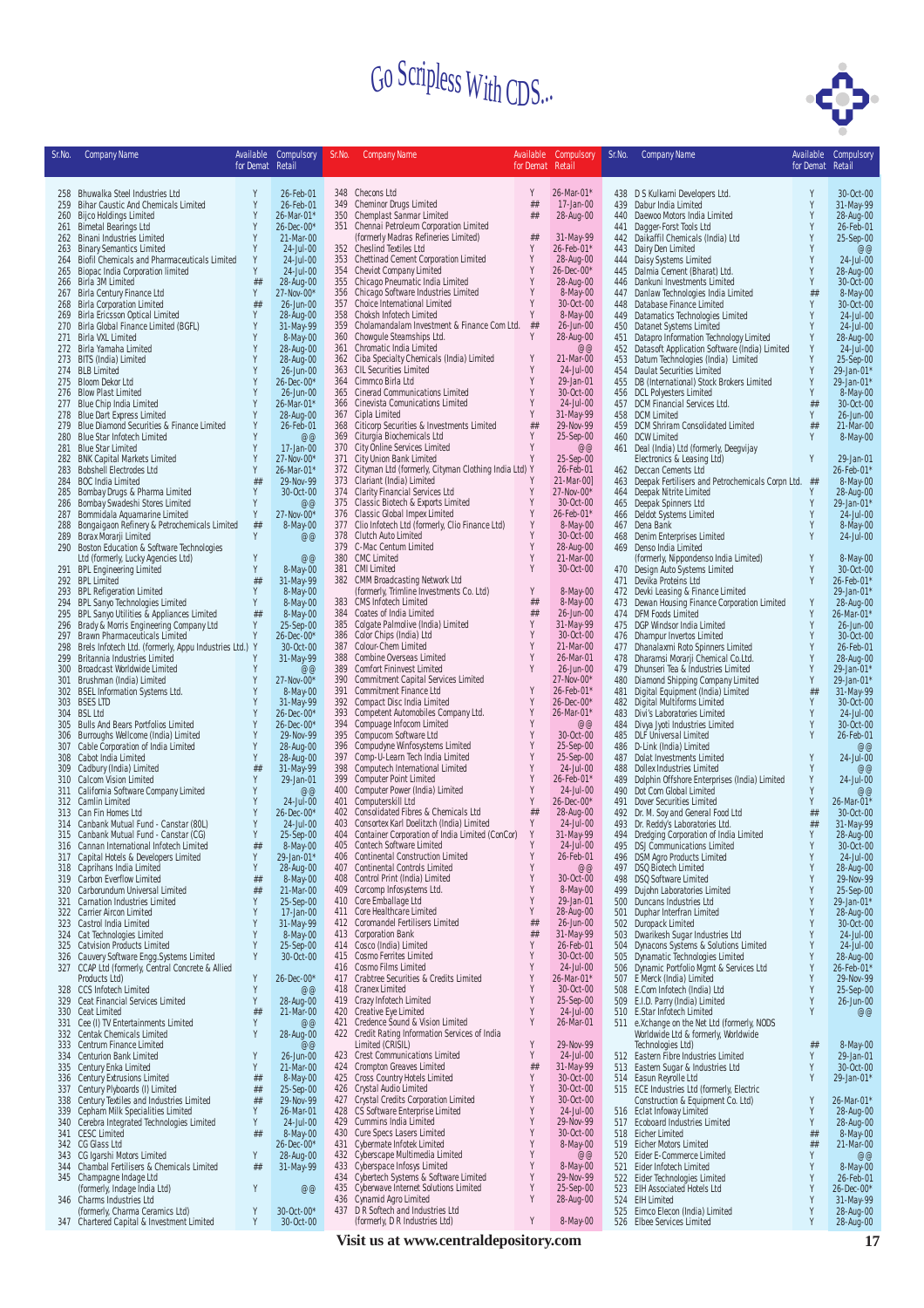

| Sr.No.     | <b>Company Name</b>                                                                  |                  | Available Compulsory    | Sr.No.     | <b>Company Name</b>                                                                    |                  | Available Compulsory     | Sr.No. | <b>Company Name</b>                                                                                   | Available        | Compulsory              |
|------------|--------------------------------------------------------------------------------------|------------------|-------------------------|------------|----------------------------------------------------------------------------------------|------------------|--------------------------|--------|-------------------------------------------------------------------------------------------------------|------------------|-------------------------|
|            |                                                                                      | for Demat Retail |                         |            |                                                                                        | for Demat Retail |                          |        |                                                                                                       | for Demat Retail |                         |
|            | 527 Elder Pharmaceuticals Limited                                                    | Y                | 26-Jun-00               |            | 618 Gabriel India Ltd                                                                  | Y                | 29-Jan-01*               |        | 707 Gujarat Borosil Ltd                                                                               | Y                | 30-Oct-00               |
| 528        | Elecon Engineering Company Limited                                                   | Y                | 28-Aug-00               |            | 619 Galada Power & Telecommunication Limited                                           | Y                | 26-Feb-01                |        | 708 Gujarat Capital Ventures Limited                                                                  | Y                | 8-May-00                |
|            | 529 Electrical Manufacturing Company Ltd<br>530 Electrolux Kelvinator Ltd (formerly, | Y                | 28-Aug-00               | 621        | 620 Galaxy Indo-Fab Limited<br>Galaxy Info-Soft Limited                                | Y<br>Y           | @@<br>@@                 |        | 709 Gujarat Carbon & Industries Limited<br>710 Gujarat Credit Corporation Limited                     | Y<br>##          | 27-Nov-00*<br>25-Sep-00 |
|            | Maharaja International Ltd)                                                          | Y                | 28-Aug-00               |            | 622 Galaxy Multimedia Limited                                                          | Y                | 26-Jun-00                |        | 711 Gujarat Cycles Limited                                                                            | Y                | 26-Feb-01*              |
|            | 531 Electrosteel Castings Limited                                                    | ##               | 17-Jan-00               | 623        | Gamma Infoway Exalt Limited                                                            | Y                | 8-May-00                 |        | 712 Gujarat Cypromet Ltd                                                                              | Y                | 29-Jan-01*              |
| 532        | Elegant Marbles & Grani Industries Limited<br>533 Elgi Equipments Limited            | Y<br>Y           | 28-Aug-00<br>26-Jun-00  |            | 624 Gammon India Limited<br>625 Gandhi Special Tubes Limited                           | Y<br>Y           | 28-Aug-00<br>@@          |        | 713 Gujarat Fluorochemicals Limited<br>714 Gujarat Gas Company Limited                                | Y<br>##          | 28-Aug-00<br>17-Jan-00  |
|            | 534 Elgitread (India) Limited                                                        | Y                | 28-Aug-00               |            | 626 Ganesh Anhydride Limited                                                           | Y                | 28-Aug-00                |        | 715 Gujarat Heavy Chemicals Limited (GHCL)                                                            | Y                | 28-Aug-00               |
| 535        | Elite Capital & Management Services Ltd                                              | Y<br>Y           | 26-Mar-01               |            | 627 Ganesh Benzoplast Limited                                                          | Y                | 8-May-00                 |        | 716 Gujarat Incatel Telecommunication Ltd                                                             | Y<br>Y           | 25-Sep-00               |
|            | 536 Elnet Technologies Limited<br>537 Elpro International Ltd                        | Y                | 30-Oct-00<br>26-Feb-01* |            | 628 Ganesh Housing Corporation Limited<br>629 Gangotri Textiles Ltd                    | Y<br>Y           | 29-Jan-01*<br>26-Mar-01* |        | 717 Gujarat Industrial Power Co. Limited (GIPCL)<br>718 Gujarat Lease Financing Ltd.(GLFL)            |                  | 26-Jun-00<br>28-Aug-00  |
|            | 538 Emco Limited (formerly, Emco Transformers Ltd)                                   | Y                | 21-Mar-00               | 630        | <b>Garden Silk Mills Limited</b>                                                       | Y                | 24-Jul-00                |        | 719 Gujarat Mineral Development Corp Ltd.(GMDC)                                                       | Y                | 21-Mar-00               |
| 539        | <b>Emkay Consultants Limited</b>                                                     | Y                | 26-Mar-01*              | 631        | <b>Garware Polyester Limited</b>                                                       | Y                | 26-Jun-00                |        | 720 Gujarat Narmada Valley Fertilizers Co. Ltd.(GNFC)                                                 | ##               | 31-May-99               |
| 540<br>541 | Emmessar Biotech & Nutrition Limited<br>Emmsons International Limited                | Y<br>Y           | 30-Oct-00<br>26-Feb-01  |            | 632 Garware Shipping Corporation Ltd.<br>633 Garware Wall Ropes Limited                | Y<br>Y           | 26-Feb-01<br>8-May-00    |        | 721 Gujarat Sidhee Cement Limited<br>722 Gujarat State Fertilizers & Chem. Ltd. (GSFC)                | ##<br>Y          | 28-Aug-00<br>17-Jan-00  |
| 542        | Emtex Industries (India) Limited                                                     | Y                | 30-Oct-00               |            | 634 Gas Authority of India Limited (GAIL)                                              | Y                | 31-May-99                |        | 723 Gulf Oil India Limited                                                                            | Y                | 26-Jun-00               |
| 543        | Encore Infosys Ltd.                                                                  | Y                | 26-Mar-01*              |            | 635 GATI Ltd (formerly, GATI Corporation Ltd)                                          | Y<br>Y           | 28-Aug-00                |        | 724 Gulshan Sugars & Chemicals Limited                                                                | Y                | @@                      |
| 544<br>545 | <b>Encore Software Limited</b><br>Energy Development Company Ltd.                    | Y<br>Y           | 28-May-00<br>26-Mar-01  | 637        | 636 GDR Software Limited<br>Geekay Imaging Limited                                     | Y                | 24-Jul-00<br>@@          |        | 725 Gunja International Limited<br>(formerly, Gunja Investment & Trading Limited)                     | Y                | 29-Jan-01*              |
| 546        | Engineers India Limited (EIL)                                                        | Y                | 24-Jul-00               |            | 638 Gei Hamon Industries Limited                                                       | Y                | 25-Sep-00                |        | 726 Hanuman Tea Co. Limited                                                                           | Y                | 30-Oct-00*              |
|            | 547 Enrich Industries Limited                                                        | Y                | 8-May-00                |            | 639 Gem Cables & Conductors Limited                                                    | Y                | 25-Sep-00                |        | 727 Harbor Network Systems Limited                                                                    |                  |                         |
|            | 548 Ensa Steel Industries Ltd (formerly,<br>Ensa Steel & Developers Ltd)             | Y                | 26-Feb-01               | 640        | Genesys International Corporation Ltd<br>641 Genus Commu-Trade Ltd                     | Y                | @@                       |        | (formerly, Digital Leasing & Finance Limited)<br>728 Haria Exports Limited                            | Y<br>Υ           | 30-Oct-00<br>@@         |
| 549        | Epic Enzymes Pharma and Indl Chemicals Ltd.                                          | Y                | 21-Mar-00               |            | (formerly, Ganapati Hi-Tech Ltd)                                                       | Y                | 30-Oct-00                |        | 729 Harisiddha Trading & Finance Limited                                                              |                  | @@                      |
| 550        | Esab India Limited                                                                   | ##               | 29-Nov-99               |            | 642 Geojit Securities Limited                                                          | Y                | 28-Aug-00                |        | 730 Harita Finance Limited                                                                            | Y                | $24$ -Jul-00            |
| 551        | <b>Escorts Finance Limited</b><br>552 Escorts Limited                                | Y<br>##          | 26-Jun-00<br>31-May-99  |            | 643 Geometric Software Solutions Company Limited<br>644 Georg Fischer Disa Ltd         | ##<br>Y          | 26-Jun-00<br>29-Jan-01   |        | 731 Harrisons Malayalam Limited<br>732 Havell's India Limited                                         | Y<br>Υ           | 28-Aug-00<br>26-Mar-01* |
|            | 553 Escorts Mutual Fund                                                              | Y                | 28-Aug-00               |            | 645 George Williamson (Assam) Limited                                                  | ##               | 21-Mar-00                |        | 733 Hawkins Cookers Ltd                                                                               |                  | 30-Oct-00               |
|            | 554 Eskay K'n'lT (India) Ltd (formerly Shree Krishna                                 |                  |                         |            | 646 German Remedies Limited                                                            | Y                | 17-Jan-00                |        | 734 HB Estate Developers Limited                                                                      | Y                | @@                      |
| 555        | Petro Yarns Ltd.)<br>Essar Oil Limited                                               | ##<br>Y          | 8-May-00<br>8-May-00    |            | 647 GESCO Corporation Limited<br>648 Gestetner (India) Ltd                             | Y<br>Y           | 24-Jul-00<br>26-Feb-01   |        | 735 HB Leasing & Finance Company Ltd<br>736 HB Portfolio Limited                                      | Y                | @@<br>@@                |
| 556        | Essar Shipping Ltd                                                                   | Y                | 26-Jun-00               |            | 649 GIC Housing Finance Limited                                                        | Y                | 28-Aug-00                |        | 737 HB Stockholdings Limited                                                                          | Y                | 26-Feb-01*              |
|            | 557 Essar Steel Limited                                                              | ##               | 31-May-99               |            | 650 Gillanders Arbuthnot & Company Ltd                                                 | Y                | 25-Sep-00                |        | 738 HBC Flextech Limited                                                                              | Y                | 30-Oct-00               |
|            | 558 Essel Packaging Limited<br>Essel Software & Services Limited                     | Y<br>Y           | 31-May-99<br>@@         |            | 651 Gillette India Ltd (formerly, Indian Shaving                                       | Y                |                          |        | 739 HCL Infosystems Limited<br>740 HCL Technologies Limited                                           | ##<br>Υ          | 31-May-99               |
| 559<br>560 | <b>Essemm Information Systems Limited</b>                                            | Y                | @@                      |            | Products Ltd (ISPL))<br>652 Gini Silk Mills Limited                                    | Y                | 17-Jan-00<br>@@          |        | 741 HDFC Bank Ltd.                                                                                    |                  | 24-Jul-00<br>31-May-99  |
| 561        | Esteem Capital & Management Services Limited                                         | Y                | 30-Oct-00               |            | 653 Ginni Filaments Ltd                                                                | Y                | 26-Mar-01*               |        | 742 HEG Limited (formerly, Hindustan                                                                  |                  |                         |
|            | 562 Ester Industries Ltd                                                             | Y<br>Y           | 26-Feb-01               |            | 654 Ginni International Limited                                                        | Y<br>Y           | 29-Jan-01                |        | Electro-Graphites Ltd)<br>743 Helios & Matheson Information Technology                                | ##               | 24-Jul-00               |
| 564        | 563 Eternit Everest Limited<br>Eupharma Laboratories Limited                         | Y                | 21-Mar-00<br>26-Jun-00  |            | 655 GIVO Ltd.<br>656 GKN Driveshafts (India) Limited                                   |                  | 29-Jan-01                |        | Ltd (formerly, Express Financial Exchange Ltd)                                                        | Y                | @@                      |
| 565        | European Software Alliances Ltd                                                      | Y                | 26-Feb-01*              |            | (formerly, GKN Invel Transmissions Limited)                                            | Y                | 24-Jul-00                |        | 744 Henkel Spic India Limited                                                                         | Y                | 24-Jul-00               |
| 566        | Eurotex Industries & Exports Ltd                                                     | Y<br>##          | 29-Jan-01*              |            | 657 GKW Limited                                                                        | Y<br>Y           | 26-Feb-01                |        | 745 Herdillia Unimers Limited<br>746 Hero Honda Motors Limited                                        | Υ<br>##          | 30-Oct-00<br>31-May-99  |
| 567        | Eveready Industries India Limited<br>568 Everest Organics Limited                    | Y                | 21-Mar-00<br>26-Mar-01  | 659        | 658 Glaxo India Ltd.<br>Gleitlager (India) Limited                                     | Y                | 31-May-99<br>26-Mar-01   |        | 747 HGI Industries Ltd (Hindusthan Gas & Ind. Ltd)                                                    | Y                | 25-Sep-00               |
| 569        | Evergo Capital Limited                                                               | Y                | 30-Oct-00               | 660        | Glenmark Pharmaceuticals Limited                                                       | Y                | 24-Jul-00                |        | 748 Hifunda.Com Limited                                                                               |                  | @@                      |
| 570        | <b>Excel Glasses Limited</b>                                                         |                  | @@                      | 661        | <b>Glittek Granites Limited</b>                                                        | Y<br>Y           | 26-Feb-01*               |        | 749 Hikal Ltd. (formerly, Hikal Chemicals Ind. Ltd.)<br>750 Hilltone Software & Gases Ltd (formerly,  | Y                | 28-Aug-00               |
| 571        | <b>Excel Industries Limited</b><br>572 Excel Infotech Limited                        | ##               | 29-Nov-99<br>@@         | 663        | 662 Global Capital Limited<br>Global Finance & Securities Limited                      | Y                | 30-Oct-00<br>26-Feb-01*  |        | Hilltone Industrial Gases Ltd)                                                                        | Y                | 26-Feb-01               |
|            | 573 Exide Industries Limited                                                         | ##               | $17$ -Jan-00            | 664        | Global Software Ltd                                                                    | Y                | 29-Jan-01*               |        | 751 Himachal Futuristic Communications Ltd. (HFCL)                                                    | ##               | 17-Jan-00               |
|            | 574 Exquisite Exports Limited                                                        | Y                | @@                      |            | 665 Global Tele-Systems Limited                                                        | ##               | 29-Nov-99                |        | 752 Himadri Chemicals & Industries Limited<br>753 Himadri Credit & Finance Limited                    | Y<br>Y           | 26-Feb-01<br>26-Dec-00* |
| 575        | EZ-Comm Trade Technologies Limited<br>576 FAG Bearings India Limited                 | Y<br>##          | 8-May-00<br>28-Aug-00   |            | 666 Global Trust Bank Limited (GTB)<br>667 Globe Stocks & Securities Limited           | ##<br>Y          | 31-May-99<br>29-Jan-01   |        | 754 Himalaya Granites Limited                                                                         | Y                | 26-Feb-01*              |
|            | 577 FCS Software Solutions Limited                                                   | Y                | @@                      | 668        | Globsyn Technologies Limited                                                           | Y                | @@                       |        | 755 Himalaya International Limited                                                                    | Y                | 25-Sep-00               |
| 579        | 578 FDC Limited<br>Fedders Lloyds Corporation Limited                                | Y<br>Y           | 28-Aug-00<br>29-Jan-01* |            | 669 GMR Technologies & Industries Limited<br>(formerly, GMR Vasavi Industries Limited) | Y                |                          |        | 756 Himatsingka Seide Limited<br>757 Hind Industries Ltd                                              | ##<br>Y          | 21-Mar-00<br>29-Jan-01* |
| 580        | Federal Technologies Ltd.                                                            | Y                | 28-Aug-00               |            | 670 GMR Vasavi Infotech Limited                                                        | Y                | 28-Aug-00<br>8-May-00    |        | 758 Hind Lever Chemicals Limited                                                                      | ##               | 17-Jan-00               |
| 581        | FGP Ltd.                                                                             | Y                | 26-Mar-01               |            | 671 GMS Computers (India) Limited                                                      | Y                | 8-May-00                 |        | 759 Hind Syntex Limited                                                                               | Y                | 28-Aug-00               |
| 583        | 582 FI Sofex Limited<br>Filaments India Limited                                      | Y                | 24-Jul-00<br>26-Feb-01  |            | 672 Godavari Fertilisers & Chemicals Ltd<br>Godfrey Phillips India Ltd.                | Y                | 27-Nov-00*<br>25-Sep-00  |        | 760 Hindalco Industries Limited<br>761 Hinduja Finance Limited                                        |                  | 31-May-9<br>28-Aug-00   |
| 584        | Filatex India Limited                                                                | ##               | 25-Sep-00               | 673        | 674 Godrej Foods Limited                                                               | Y                | 26-Jun-00                |        | 762 Hindustan Adhesives Limited                                                                       | Υ                | 29-Jan-01               |
|            | 585 Filmcity Media Limited                                                           | Y                | 25-Sep-00               |            | 675 Godrej Soaps Limited                                                               | Y                | 21-Mar-00                |        | 763 Hindustan Composites Ltd                                                                          |                  |                         |
| 587        | 586 Finolex Cables Limited<br><b>Finolex Industries Limited</b>                      | Y<br>##          | 29-Nov-99<br>8-May-00   |            | 676 Goetze (India) Limited<br>677 Golden Laminates Limited                             | Y<br>Y           | 24-Jul-00<br>29-Jan-01   |        | (formerly, Hindustan Ferodo Ltd)<br>764 Hindustan Construction Co. Ltd (HCC)                          | Y<br>Υ           | 26-Dec-00*<br>28-Aug-00 |
| 588        | <b>Fintech Communication Limited</b>                                                 | Y                | 25-Sep-00               | 678        | <b>Golden Securities Limited</b>                                                       | Y                | 29-Jan-01                |        | 765 Hindustan Development Corporation Ltd.                                                            |                  |                         |
| 589        | Flamour Finance & Securities Limited                                                 | Y                | 28-Aug-00               |            | 679 Goldiam International Limited                                                      | Y                | 28-Aug-00                |        | (HDC) merged with Hindustan Eng & Ind Ltd.                                                            | Y                | 26-Mar-01               |
|            | 590 Flat Products Equipments (India) Limited<br>591 Flex Chemicals Limited           | Y<br>Y           | 28-Aug-00<br>24-Jul-00  | 681        | 680 Goldstone Technologies Limited<br>Gontermann Peipers Limited                       | Y<br>Y           | 24-Jul-00<br>28-Aug-00   |        | 766 Hindustan Dorr Oliver Ltd<br>767 Hindustan Inks and Resins Ltd (HIRL)                             | Υ<br>##          | 26-Dec-00*<br>26-Jun-00 |
|            | 592 Flex Engineering Ltd                                                             | Y                | 26-Feb-01               |            | 682 Goodlass Nerolac Paints Limited                                                    |                  | 26-Jun-00                |        | 768 Hindustan Lever Limited (HLL)                                                                     | ##               | 31-May-9                |
|            | 593 Flex Foods Limited                                                               | Y                | 26-Feb-01*              |            | 683 Goodricke Group Limited                                                            |                  | 21-Mar-00                |        | 769 Hindustan Motors Limited                                                                          | Y                | 17-Jan-00               |
|            | 594 Flex Industries Limited<br>595 Flexo Film Wraps (India) Limited                  | Y<br>Y           | 28-Aug-00<br>30-Oct-00  |            | 684 Goodyear India Ltd.<br>685 Gopala Polyplast Limited                                | Y<br>Y           | 28-Aug-00<br>27-Nov-00*  |        | 770 Hindustan National Glass & Industries Limited<br>771 Hindustan Oil Exploration Company Ltd (HOEC) | Y<br>Y           | 24-Jul-00<br>26-Jun-00  |
|            | 596 Floatglass(I) Ltd.                                                               | Y                | 28-Aug-00               |            | 686 Goplee Lease & Finance Ltd.                                                        | Y                | 26-Feb-01*               |        | 772 Hindustan Organic Chemicals Limited (HOC)                                                         | Y                | 8-May-00                |
|            | 597 Fluidomat Limited                                                                | Y                | @@                      |            | 687 Govind Rubber Limited                                                              | Y                | 30-Oct-00                |        | 773 Hindustan Petroleum Corporation Limited (HPCL)                                                    | Y                | 31-May-99               |
| 599        | 598 Forbes Gokak Limited<br>Fore C Software Limited                                  | Y<br>Y           | 28-Aug-00<br>24-Jul-00  | 689        | 688 Goyal Associates Ltd.<br><b>Grand Foundry Ltd</b>                                  | Y                | 26-Feb-01<br>29-Jan-01*  |        | 774 Hindustan Powerplus Ltd.<br>775 Hindustan Sanitaryware & Industries Limited                       | Y                | 28-Aug-00<br>28-Aug-00  |
| 600        | Fort Gloster Industries Limited                                                      | ##               | 24-Jul-00               |            | 690 Graphic Finance Limited                                                            | Y                | 26-Mar-01                |        | 776 Hindustan Zinc Limited                                                                            | Υ                | 31-May-99               |
| 601        | Fortune Informatics Limited                                                          | Y                | 28-Aug-00               | 691        | Graphite India Limited                                                                 | Y                | 28-Aug-00                |        | 777 Hitech Drilling Services India Limited                                                            | ##               | 29-Nov-99               |
|            | 602 Fortune Infotech Limited<br>603 Fortune Investors & Traders Limited              | Y<br>Y           | @@<br>26-Mar-01         | 692<br>693 | Grasim Industries Limited                                                              | ##<br>Y          | 31-May-99<br>28-Aug-00   |        | 778 Hitech Entertainment Limited<br>779 Hi-Tech Gears Limited                                         | Y                | 24-Jul-00<br>25-Sep-00  |
|            | 604 Foseco India Limited                                                             | Y                | 28-Aug-00               | 694        | Gravity (Ind) Ltd (formerly, Gravity Silk Mills Ltd)<br><b>Greaves Limited</b>         |                  | 8-May-00                 |        | 780 Hitechi Jewellery Industries Limited                                                              |                  | 24-Jul-00               |
|            | 605 Fourth Generation Information Systems Limited                                    | Y                | @@                      |            | 695 Greenply Industries Ltd                                                            | Y                | 26-Feb-01*               | 781    | HK Agrochem Limited                                                                                   |                  | 28-Aug-00               |
|            | 606 Framatome Connectors OEN Limited<br>607 Freedom Industries Limited               | Y<br>Y           | 28-Aug-00               |            | 696 Grindwell Norton Limited                                                           | Y<br>Y           | 28-Aug-00<br>26-Feb-01*  |        | 782 HMA Starware Ltd<br>783 HMT Limited                                                               | Y                | @@<br>26-Jun-00         |
| 608        | Frick India Limited                                                                  | Y                | 26-Mar-01<br>27-Nov-00* | 697        | <b>Grover Leasing Limited</b><br>698 Grovy Exports & Marketing Limited                 | Y                | 29-Jan-01*               |        | 784 Hoechst Marion Roussel Limited                                                                    | Y                | 17-Jan-00               |
| 609        | Frontier Information Technologies Limited                                            | Y                | 25-Sep-00               |            | 699 Growth Techno Projects Ltd                                                         | Y                | 26-Mar-01                |        | 785 Hoganas India Limited                                                                             | Υ                | 26-Jun-00               |
|            | 610 Frontline Securities Ltd                                                         | Y<br>Y           | 26-Feb-01*              |            | 700 GTC Industries Ltd                                                                 | ##<br>Y          | 30-Oct-00                |        | 786 Home Trade Limited                                                                                | Y                | 30-Oct-00               |
|            | 611 Frontline Soft Limited<br>612 Fujitsu ICIM Limited                               | Y                | 24-Jul-00<br>21-Mar-00  |            | 701 GTN Textiles Limited<br>702 Gufic Biosciences Ltd (formerly, Central               |                  | 28-Aug-00                |        | (formerly, Euro Asian Securities Limited)<br>787 Honda Siel Power Products Limited                    |                  |                         |
|            | 613 Fulford (India) Limited                                                          | ##               | 24-Jul-00               |            | Finance Ltd)                                                                           | Y                | @@                       |        | (formerly, Shriram Honda Power Equipments Ltd)                                                        | Y                | 24-Jul-00               |
|            | 614 G P Electronics Limited                                                          | Y<br>Y           | 24-Jul-00               |            | 703 Gujarat Alkalies and Chemicals Limited                                             | Y<br>Y           | 8-May-00                 |        | 788 Hotel Leela Venture Limited                                                                       | Y                | 26-Jun-00<br>29-Jan-01  |
|            | 615 G R Cables Limited<br>616 G.D. Goenka India Limited                              |                  | 30-Oct-00<br>30-Oct-00* |            | 704 Gujarat Ambuja Cements Limited<br>705 Gujarat Ambuja Exports Limited               | Y                | 31-May-99<br>24-Jul-00   | 790    | 789 Hotel Silver Plaza Limited<br>Hotline Teletube & Components Limited                               | Y                | 25-Sep-00               |
| 617        | G.V.Films Limited                                                                    | Y                | 25-Sep-00               |            | 706 Gujarat Arth Ltd                                                                   | Y                | 30-Oct-00                |        | 791 Housing Development Finance Corpn. Ltd. (HDFC)                                                    | Y                | 31-May-99               |
| 18         |                                                                                      |                  |                         |            | Visit us at www.centraldepository.com                                                  |                  |                          |        |                                                                                                       |                  |                         |
|            |                                                                                      |                  |                         |            |                                                                                        |                  |                          |        |                                                                                                       |                  |                         |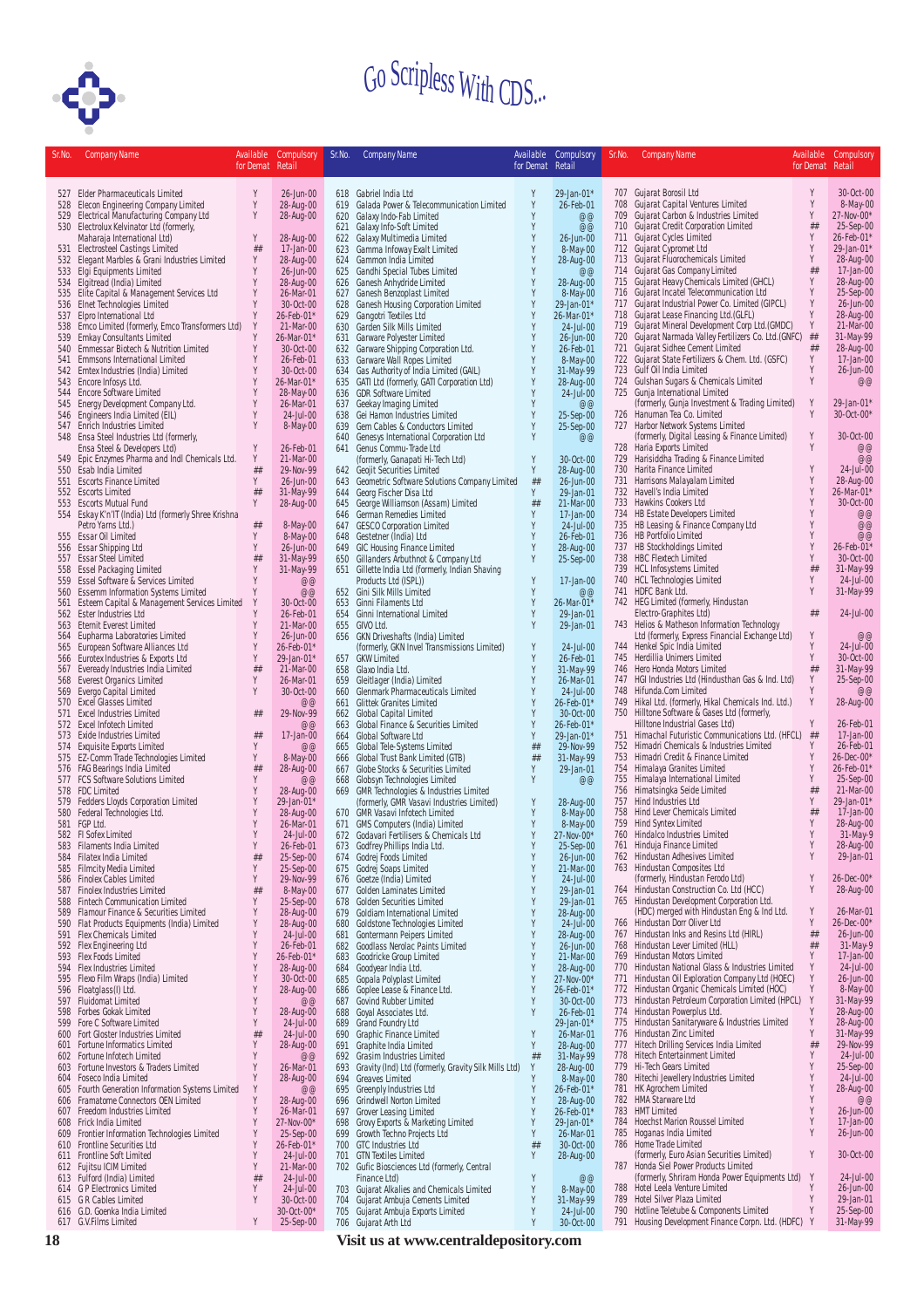

| Sr.No.     | <b>Company Name</b>                                                                     | Available<br>for Demat Retail | Compulsory                  | Sr.No.     | <b>Company Name</b>                                                           |                  | Available Compulsory        | Sr.No.       | <b>Company Name</b>                                                                        | Available<br>for Demat Retail | Compulsory                   |
|------------|-----------------------------------------------------------------------------------------|-------------------------------|-----------------------------|------------|-------------------------------------------------------------------------------|------------------|-----------------------------|--------------|--------------------------------------------------------------------------------------------|-------------------------------|------------------------------|
|            |                                                                                         |                               |                             |            |                                                                               | for Demat Retail |                             |              |                                                                                            |                               |                              |
|            | 792 Howard Hotels Limited                                                               | Y                             | 26-Dec-00*                  |            | 883 Integrated Financial Services Limited                                     | Y                | 26-Dec-00*                  |              | 976 Kajaria Iron Castings Limited                                                          | Y                             | 29-Jan-01*                   |
|            | 793 Hughes Software Systems Limited                                                     | Y<br>Y                        | 26-Jun-00<br>@@             | 885        | 884 Integrated Hi-Tech Limited                                                | Y                | 25-Sep-00                   | 977<br>978   | Kakatiya Cement Sugar & Industries Limited                                                 | Y<br>Y                        | 26-Mar-01*                   |
|            | 794 Hughes Tele.com (India) Limited<br>795 Hyderabad Industries Limited                 | Y                             | 28-Aug-00                   | 886        | Integrated Technologies Limited<br>Inter State Finance Limited                | Y                | 25-Sep-00<br>26-Mar-01*     | 979          | Kale Consultants Limited<br>Kalpana Industries Limited                                     | Y                             | 26-Jun-00<br>26-Mar-01       |
|            | 796 I G Petrochemicals Limited                                                          | Y                             | 26-Jun-00                   | 887        | Inter State Oil Carrier Limited                                               | ##               | 28-Aug-00                   | 980          | Kalpataru Power Transmission Limited                                                       | Y                             | 28-Aug-00                    |
|            | 797 IB Infotech Enterprises Ltd<br>(formerly Indian Beverages Ltd)                      | Y                             | 25-Sep-00                   | 888        | Interfit Techno Products Ltd<br>889 International Best Foods Limited          |                  | 25-Sep-00                   | 981<br>982   | Kals Information Systems Limited<br>Kalyani Brakes Limited                                 | Y                             | 24-Jul-00<br>24-Jul-00       |
|            | 798 IBP Ltd                                                                             | Υ                             | 26-Jun-00                   |            | (formerly, Corn Products Limited)                                             | Y                | 26-Jun-00                   | 983          | Kalyani Sharp India Limited                                                                | Y                             | 28-Aug-00                    |
| 799        | Iccon Oil & Specialities Limited                                                        | Y                             | 24-Jul-00                   | 890        | International Combustion (India) Limited                                      | Y<br>Y           | 26-Mar-01*                  | 984          | Kalyani Steels Limited                                                                     | Y<br>Y                        | 26-Jun-00                    |
| 800        | <b>ICES Software Limited</b><br>801 ICI (India) Limited                                 | ##<br>##                      | 8-May-00<br>$17 - Jan - 00$ |            | 891 International Travel House Limited<br>892 Intertec Communications Limited | Y                | 28-Aug-00<br>24-Jul-00      | 985<br>986   | Kanel Oils & Exports Industries Limited<br>Kanha Vanaspati Limited                         | Y                             | 26-Mar-01*<br>26-Mar-01      |
|            | 802 ICICI Banking Corporation Limited                                                   | ##                            | 31-May-99                   | 893        | Intop Software Solutions Limited                                              |                  | @@                          | 987          | Kanika Infotech Limited                                                                    | Y                             | 24-Jul-00                    |
| 804        | 803 ICICI Investment Mgmnt Com. Ltd (CBO Fund)<br><b>ICICI Limited</b>                  | Y<br>##                       | @@<br>31-May-99             |            | 894 Intron Limited<br>895 Investment Trust of India Limited                   | Y<br>Y           | 29-Jan-01<br>28-Aug-00      | 988<br>989   | Kanoi Paper & Industries Limited<br>Kanoria Chemicals & Industries Limited                 | Y<br>Y                        | 30-Oct-00<br>$26 - Dec -00*$ |
| 805        | <b>IDBI Bank Limited</b>                                                                | Y                             | 21-Mar-00                   |            | 896 Investsmart India Limited                                                 | Y                | @@                          | 990          | Karnataka Financial Services Limited                                                       | Y                             | 30-Oct-00                    |
|            | 806 IDI Limited                                                                         | ##<br>γ                       | 8-May-00                    |            | 897 ION Exchange (India) Limited                                              | Y<br>Y           | 24-Jul-00                   | 991          | Karuna Cables Ltd<br>992 Karuturi.Com Limited                                              | Y                             | 26-Feb-01*<br>26-Mar-01      |
|            | 807 IEC Software Limited<br>808 IFB Agro Industries Limited                             | Y                             | 8-May-00<br>26-Feb-01       | 899        | 898 IP Rings Limited<br>Ipca Laboratories Limited                             | Y                | 28-Aug-00<br>24-Jul-00      | 993          | Kay Pulp & Paper Mills Limited                                                             | Y                             | 30-Oct-00                    |
| 809        | IFB Industries Ltd.                                                                     | Υ                             | 25-Sep-00                   |            | 900 IQ Infotech Limited                                                       | Y                | @@                          | 994          | Kay Vee Aar Limited                                                                        | Y                             | 26-Feb-01*                   |
|            | 810 IFB Securities Limited<br>811 IFGL Refractories Limited                             | Y<br>##                       | 29-Jan-01<br>24-Jul-00      |            | 901 IQMS Software Limited<br>902 Irmac Services India Limited                 | Y<br>Y           | @@<br>24-Jul-00             | 995          | <b>KCC Software Limited</b><br>996 KEC International Limited                               | Y<br>Y                        | 24-Jul-00<br>24-Jul-00       |
|            | 812 IIT Capital Services Limited                                                        | Y                             | 30-Oct-00                   |            | 903 Ishwar Medical Services Limited                                           | Y                | 30-Oct-00                   |              | 997 KEI Industries Limited                                                                 | Y                             | 30-Oct-00                    |
|            | 813 IKAB Securities & Investment Limited<br>814 IKF Software.Com Limited                | Υ                             | @@<br>@@                    |            | 904 Isibars Limited                                                           | Y<br>##          | 26-Jun-00<br>26-Jun-00      | 998<br>999   | Kemrock Industries & Exports Limited<br>Kerala Ayurveda Pharmacy Limited                   | Y<br>Y                        | 30-Oct-00<br>30-Oct-00       |
|            | 815 IL&FS Venture Corporation Limited                                                   | Y                             | 30-Oct-00                   |            | 905 Ispat Alloys Limited<br>906 Ispat Industries Limited                      | $\# \#$          | 8-May-00                    | 1000         | Kerala Chemicals & Proteins Limited                                                        | Y                             | 28-Aug-00                    |
|            | 816 IMAP Technologies Limited                                                           | Y                             | @@                          |            | 907 Ispat Profiles India Limited                                              | ##               | 24-Jul-00                   | 1001         | Kesar Enterprises Ltd                                                                      | Y                             | 28-Aug-00                    |
|            | 817 IMP Power Ltd (formerly, Industrial Meters Ltd)<br>818 Inani Securites Limited      | Y<br>Y                        | 24-Jul-00<br>26-Dec-00*     |            | 908 IT & T Limited<br>909 IT Microsystems (India) Limited                     | Y<br>Y           | $@@$<br>8-May-00            | 1003         | 1002 Kesar Petroproducts Limited<br>Kesoram Industries Limited                             | Y<br>Y                        | 30-Oct-00<br>31-May-99]      |
|            | 819 Incap Limited                                                                       | Y                             | 29-Jan-01*                  |            | 910 ITC Bhadrachalam Paperboards Limited                                      | ##               | 31-May-99                   |              | 1004 Kesoram Textile Mills Ltd                                                             | Y                             | 25-Sep-00                    |
|            | 820 Ind Tra Deco Limited                                                                | Y<br>Y                        | 30-Oct-00<br>30-Oct-00      |            | 911 ITC Hotels Limited<br>912 ITC Limited                                     | ##<br>##         | 26-Jun-00                   |              | 1005 Khaitan Chemicals & Fertilizers Ltd<br>1006 Khaitan Electricals Limited               | Y<br>Y                        | 26-Mar-01*<br>24-Jul-00]     |
| 821        | Indbank Merchant Banking Services Ltd.<br>822 India E-Commerce Limited                  | Y                             | @@                          |            | 913 ITI Limited                                                               | Y                | 31-May-99<br>26-Jun-00      | 1007         | Khandwala Securities Limited                                                               | Y                             | 24-Jul-00                    |
|            | 823 India Emerging Companies Investment Limited                                         | Y                             | 25-Sep-00                   |            | 914 ITW Signode India Limited                                                 | Y                | 29-Nov-99                   |              | 1008 Khemka Containers Ltd                                                                 | Y                             | 26-Feb-01                    |
| 825        | 824 India Foils Limited<br>India Glycols Limited                                        | Y<br>Y                        | 8-May-00<br>8-May-00        |            | 915 IVP Limited<br>916 IVRCL Infrastructures & Projects Limited               | Y<br>Y           | 30-Oct-00<br>26-Jun-00      |              | 1009 Khyati Mulitmedia-Entertainment Ltd.<br>formerly Khyati Resorts Ltd.                  | Y                             | 26-Feb-01*                   |
|            | 826 India Gypsum Limited                                                                | Y                             | 28-Aug-00                   |            | 917 J A Finance Limited                                                       | Y                | 25-Sep-00                   |              | 1010 Kiduja Industries Limited                                                             | Y                             | 28-Aug-00                    |
|            | 827 India International Marketing Centre Limited                                        | Y<br>Y                        | 26-Dec-00*                  |            | 918 J B Chemicals & Pharmaceuticals Limited                                   | ##<br>Y          | 24-Jul-00                   |              | 1011 Kinetic Engineering Limited<br>1012 Kinetic Investments Limited                       | Y<br>Y                        | 28-Aug-00<br>30-Oct-00*      |
| 829        | 828 India Lease Development Ltd<br>India Nippon Electricals Ltd                         | Y                             | 26-Feb-01*<br>29-Jan-01*    |            | 919 JF Laboratories Ltd<br>920 JJ Automotive Limited                          |                  | 26-Dec-00*<br>27-Nov-00*    |              | 1013 Kinetic Motor Company Limited                                                         |                               |                              |
|            | 830 India Securities Limited                                                            | Y                             | 26-Jun-00                   |            | 921 JJ Exporters Limited                                                      | Y                | 25-Sep-00                   |              | (formerly, Kinetic Honda Motor Ltd)                                                        | Y                             | 28-Aug-00\                   |
| 832        | 831 Indian Acrylics Limited<br>Indian Aluminium Company Limited (INDAL)                 | Y<br>##                       | 30-Oct-00<br>26-Jun-00      |            | 922 J J Finance Corporation Limited<br>923 JJ Spectrum Silk Ltd.              | Y                | 26-Dec-00*<br>$29$ -Jan-01* |              | 1014 Kirloskar Brothers Limited<br>1015 Kirloskar Electric Company Limited                 | Y<br>Y                        | 24-Jul-00<br>24-Jul-00       |
| 833        | Indian Card Clothing Company Limited                                                    | Υ                             | 8-May-00                    |            | 924 J K Corp Limited                                                          | Y                | 24-Jul-00                   |              | 1016 Kirloskar Ferrous Industries Limited                                                  | Y                             | 25-Sep-00                    |
|            | 834 Indian Infotech And Software Limited<br>835 Indian Lead Limited                     | Y<br>Y                        | 8-May-00<br>25-Sep-00       |            | 925 J K Dairy And Foods Ltd<br>926 J K Industries Limited                     | Y<br>Y           | 25-Sep-00<br>24-Jul-00      |              | 1017 Kirloskar Investments & Finance Limited<br>1018 Kirloskar Multimedia Limited          | Y<br>Y                        | 8-May-00<br>24-Jul-00        |
|            | 836 Indian Oil Corporation Limited (IOC)                                                | ##                            | 17-Jan-00                   |            | 927 J K Pharmachem Ltd                                                        | Y                | 26-Mar-01*                  |              | 1019 Kirloskar Oil Engines Limited (KOEL)                                                  | ##                            | 21-Mar-00                    |
| 837        | Indian Organic Chemicals Limited                                                        | Y                             | 26-Jun-00                   |            | 928 J K Udaipur Udyog Ltd                                                     | Y                | 26-Feb-01                   | 1020         | Kirloskar Pneumatic Co. Limited                                                            | ##                            | 26-Jun-00                    |
| 839        | 838 Indian Overseas Bank (IOB)<br>Indian Petrochemicals Corporation Limited (IPCL)      | Y<br>Y                        | 25-Sep-00<br>31-May-99      |            | 929 J.K.Synthetics Limited<br>930 J.R.Fabricators Ltd.                        | Y<br>Y           | 8-May-00<br>29-Jan-01       | 1021         | Kisan Mouldings Limited<br>1022 Kitply Industries Ltd.                                     | Y<br>Y                        | @@<br>28-Aug-00              |
| 840        | Indian Rayon & Industries Ltd                                                           | ##                            | 31-May-99                   | 931        | Jagan Lamps Limited                                                           | Y                | 26-Mar-01                   |              | 1023 KLG Systel Limited                                                                    |                               | 29-Nov-99                    |
| 841<br>842 | Indian Toners & Developers Limited<br>Indicarb Ltd                                      | Y                             | 30-Oct-00<br>29-Jan-01*     | 932<br>933 | Jagson Airlines Limited<br>Jagsonpal Pharmaceuticals Limited                  | Y<br>Y           | 26-Dec-00*<br>24-Jul-00     |              | 1024 Knoll Pharmaceuticals Limited<br>1025 Kochi Refineries Limited                        | Y                             | 17-Jan-00]                   |
|            | 843 Inditalia Refcon Limited                                                            |                               | 30-Oct-00                   |            | 934 Jai Mata Glass Limited                                                    | Y                | 26-Mar-01                   |              | (formerly Cochin Refineries Limited)                                                       | ##                            | 31-May-99                    |
|            | 844 Indo Asian Finance Limited<br>Indo Biotech Foods Ltd                                | Y<br>Υ                        | 28-Aug-00<br>26-Mar-01      |            | 935 Jain Irrigation Systems Limited<br>936 Jain Studios Limited               | Y<br>Y           | 8-May-00<br>30-Oct-00       | 1027         | 1026 Kodak India Limited<br>Kolar Information Technologies Limited                         | ##<br>Y                       | 26-Jun-00<br>8-May-00        |
| 845<br>846 | Indo Britain Agro Farms Ltd                                                             | Y                             | 26-Mar-01                   | 937        | Jaiprakash Industries Limited                                                 | Y                | 29-Nov-99                   | 1028         | Kopran Drugs Limited                                                                       | ##                            | $24$ -Jul-00                 |
| 847        | Indo Count Finance Ltd                                                                  | Y<br>Y                        | 26-Dec-00*                  | 938        | Jaipur Polyspin Limited                                                       | ##               | 30-Oct-00                   | 1029         | Kopran Limited                                                                             | ##<br>Y                       | 21-Mar-00                    |
|            | 848 Indo Count Industries Ltd.<br>849 Indo French Biotech Enterprises Limited           | Y                             | 26-Feb-01*<br>30-Oct-00     |            | 939 Jammu and Kashmir Bank Limited<br>940 Jay Bharat Maruti Ltd               | Y<br>Y           | 26-Jun-00<br>26-Feb-01      |              | 1030 Kotak Mahindra Finance Limited (KMFL)<br>1031 Kotawala (India) Limited                |                               | 29-Nov-99                    |
| 850        | Indo Gulf Corporation Limited                                                           | ##                            | 31-May-99                   | 941        | Jay Kay Dee Industries Limited                                                |                  | 26-Dec-00*                  |              | (formerly, Kotawala Securities Limited)                                                    |                               | 8-May-00                     |
|            | 851 Indo National Limited<br>852 Indo Rama Synthetics (India) Limited                   | Υ<br>Y                        | 28-Aug-00<br>31-May-99      |            | 942 Jay Shree Tea & Industries Limited<br>943 Jayant Agro-Organics Limited    | Y<br>Y           | 24-Jul-00<br>24-Jul-00\     |              | 1032 Kothari Fermentation & Biochem Limited<br>1033 Kothari Industrial Corporation Limited | Y<br>Y                        | 30-Oct-00<br>26-Jun-00       |
| 853        | Indo-Castle Multimedia Limited                                                          | Y                             | 25-Sep-00                   |            | 944 Jayaswals Neco Ltd.                                                       | Y                | $26 - Dec -00*$             | 1034         | Kothari Petrochemicals Limited                                                             | Y                             | 24-Jul-00                    |
|            | 854 Indo-City Infotech Limited<br>855 Indo-Continental Hotels & Resorts Limited         | Y<br>Y                        | @@<br>30-Oct-00*            |            | 945 Jaycee Industries Limited<br>946 Jaypee Hotels Limited                    | Y<br>Y           | 26-Dec-00*<br>24-Jul-00     | 1036         | 1035 Kothari Products Limited<br>Kothari Sugars and Chemicals Limited                      | Y<br>Y                        | 24-Jul-00<br>24-Jul-00       |
|            | 856 Indo-Pacific Software & Entertainment Ltd                                           |                               |                             | 947        | Jaysynth Dyechem Limited                                                      | Y                | 28-Aug-00                   |              | 1037 KPIT Systems Limited                                                                  | Y                             | 26-Jun-00                    |
|            | (formerly, Indo-Pacific Securities Limited)<br>Indraprastha Medical Corporation Limited | Y<br>Y                        | @@<br>26-Feb-01*            | 948        | JBF Industries Limited<br>949 JCT Electronics Limited                         | Y<br>Y           | 8-May-00<br>28-Aug-00       |              | 1038 KPL International Ltd<br>(formerly, Kanoria Petroproducts Ltd)                        | Y                             | 25-Sep-00                    |
| 857        | 858 Indrayani Biotech Limited                                                           | Y                             | 30-Oct-00                   |            | 950 JCT Limited                                                               | Y                | 8-May-00                    | 1039         | KRBL Ltd. (formerly, Khushi Ram Behari Lal Ltd.)                                           | Y                             | 25-Sep-00                    |
|            | 859 Ind-Swift Laboratories Limited                                                      | γ                             | 30-Oct-00                   |            | 951 Jeevan Softech Limited                                                    | Y                | 24-Jul-00                   | 1040         | Krebs Biochemicals Limited                                                                 | Y                             | 28-Aug-00                    |
|            | 860 Ind-Swift Limited<br>861 Induj Enertech Limited                                     | Y                             | 30-Oct-00                   | 953        | 952 Jenburkt Pharmaceuticals Limited<br>Jenson & Nicholson (India) Limited    | Y<br>Y           | $@@$<br>30-Oct-00           | 1041<br>1042 | Krishna Capital & Securities Ltd.<br>Krishna Engineering Works Ltd.                        | Y<br>Y                        | 25-Sep-00<br>26-Dec-00*      |
|            | (formerly, S.Kumars Power Corporation Limited)                                          | ##                            | 24-Jul-00                   |            | 954 JIK Industries Limited                                                    | Y                | 24-Jul-00                   |              | 1043 Krishna Filaments Limited                                                             | Y                             | 31-May-99                    |
|            | 862 Indus e-Solutions Limited<br>863 Indus Networks Limited                             | Υ<br>Y                        | 8-May-00<br>25-Sep-00       | 955        | Jindal Iron and Steel Company Ltd.(JISCO)<br>956 Jindal Online.com Limited    | Y<br>Y           | 31-May-99<br>25-Sep-00      | 1044         | Krishna Lifestyle Technologies Limited<br>(formerly, Shree Krishna Polyster Limited).      | ##                            | 8-May-00                     |
|            | 864 IndusInd Bank Limited                                                               | Y                             | 31-May-99                   |            | 957 Jindal Photo Films Limited                                                | Y                | 26-Jun-00                   |              | 1045 Krishna Texport Industries Limited                                                    | Y                             | 8-May-00                     |
|            | 865 Industrial Development Bank of India (IDBI)                                         | Y<br>##                       | 31-May-99                   | 958        | Jindal Steel & Power Limited                                                  | Y<br>Y           | 24-Jul-00                   |              | 1046 Krisn Information Technologies Limited                                                | Y<br>##                       | 24-Jul-00<br>24-Jul-00       |
| 866<br>867 | Industrial Investment Trust Limited (IIT)<br>Infar (India) Ltd                          | Y                             | 8-May-00<br>29-Jan-01       | 959<br>960 | Jindal Strips Limited<br>Jindal Vijayanagar Steel Ltd                         | Y                | 29-Nov-99<br>26-Jun-00      | 1047<br>1048 | Krone Communications Limited<br>Krypton Industries Limited                                 | Y                             | 29-Jan-01*                   |
|            | 868 Infoquest Software Exports Ltd                                                      | Y                             | 25-Sep-00                   |            | 961 JM Basic Fund                                                             | Y                | 28-Aug-00                   | 1049         | <b>KSB Pumps Limited</b>                                                                   | Y                             | 28-Aug-00                    |
|            | 869 Information Technologies (India) Limited<br>870 Infosys Technologies Limited (Infy) | Y<br>Y                        | 24-Jul-00<br>31-May-99      | 963        | 962 JMC Projects (India) Limited<br>Jog Engineering Ltd                       | Y<br>Y           | 24-Jul-00<br>26-Mar-01      | 1051         | 1050 KTL Infosys Limited<br>Kukson Footcare Limited                                        | Y<br>Y                        | 8-May-00<br>@@               |
| 871        | Infotech Enterprises Limited                                                            | Y                             | 28-Aug-00                   | 964        | Joindre Capital Services Limited                                              | Y                | 28-Aug-00                   |              | 1052 Kunal Overseas Limited                                                                | Y                             | 25-Sep-00                    |
| 872<br>873 | Infragro Industries Limited<br>Ingersoll- Rand (India) Limited                          | Y<br>##                       | 29-Jan-01*<br>17-Jan-00     | 966        | 965 Jolly Rides Limited                                                       | Y<br>Y           | 30-Oct-00<br>$29$ -Jan-01*  | 1053<br>1054 | Kushagra Software Limited<br>Kushal Software Limited                                       | Y<br>Y                        | 8-May-00<br>30-Oct-00        |
|            | 874 Innareddy Computer Software Associates (I) Ltd.                                     | Y                             | 8-May-00                    |            | Jullundur Motor Agency (Delhi) Limited<br>967 Jupiter Orga Limited            | Y                | 30-Oct-00                   | 1055         | Kusum Industrial Gases Limited                                                             |                               | 27-Nov-00*                   |
|            | 875 Innosoft Technologies Limited                                                       | Y                             | 8-May-00                    | 968        | Jyoti Structures Limited                                                      | ##               | 21-Mar-00                   |              | 1056 Kvaerner Cementation India Ltd. (formerly,                                            |                               |                              |
|            | 876 Innovation Medi Equip Ltd<br>877 Innovation Software Exports Limited                | Y<br>Y                        | 25-Sep-00<br>26-Dec-00*     |            | 969 K C P Sugar & Industries Corporation Ltd.<br>970 K G Denim Limited        | Y<br>Y           | 26-Mar-01*<br>26-Jun-00     |              | Trafalgar Housing Construction India Ltd)<br>1057 Kwality Credit & Leasing Limited         | Y                             | 28-Aug-00<br>26-Dec-00*      |
| 878        | Insilco Limited                                                                         | Y                             | 24-Jul-00                   |            | 971 K G Khosla Compressors Limited                                            | ##               | 26-Jun-00                   | 1058         | Kwality Dairy (India) Limited                                                              | Y                             | 26-Feb-01*                   |
| 879<br>880 | Insutech India Limited<br>Integrated Capital Services Limited                           | Υ<br>Y                        | 25-Sep-00<br>26-Mar-01      |            | 972 K.Z. Leasing & Finance Ltd<br>973 Kaashyap Radiant Systems Limited        | Y<br>Y           | 30-Oct-00<br>25-Sep-00      |              | 1059 L.G.Balakrishnan & Bros Limited<br>1060 La Multi Info Systems Limited                 | Y                             | 26-Jun-00                    |
| 881        | Integrated Data Systems Limited                                                         | Y                             | 27-Nov-00*                  |            | 974 Kabra Extrusiontechnik Limited                                            | Y                | 26-Dec-00*                  |              | (formerly, Shilpa Software Corporation)                                                    | Y                             | 8-May-00                     |
|            | 882 Integrated Enterprises (India) Ltd                                                  | Y                             | 26-Jun-00                   |            | 975 Kajaria Ceramics Limited                                                  | ##               | 28-Aug-00                   |              | 1061 Lakhanpal National Limited                                                            | Y                             | 28-Aug-00                    |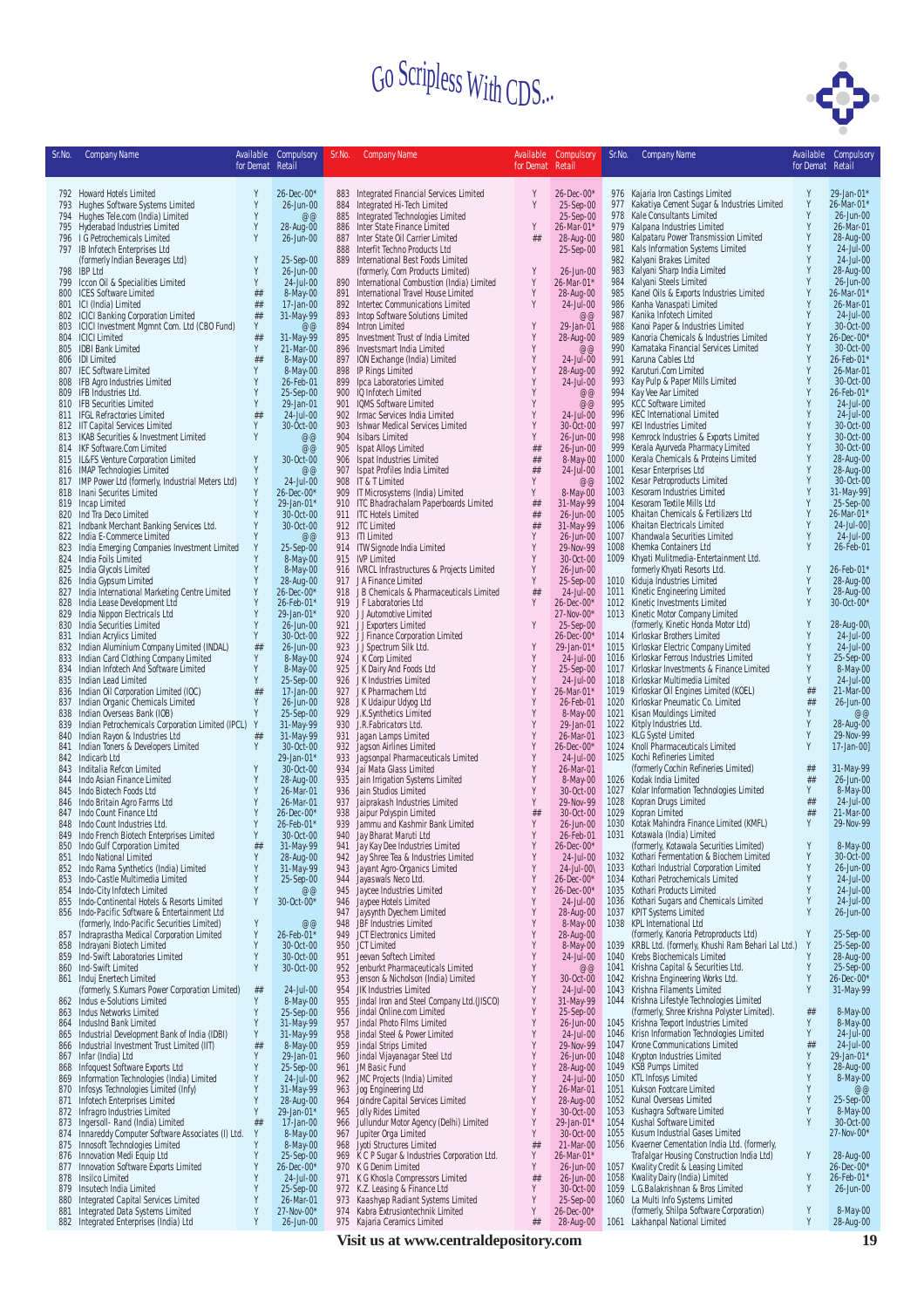

| Sr.No. | <b>Company Name</b>                                                                | Available        | Compulsory                  | Sr.No.       | <b>Company Name</b>                                                                | Available        | Compulsory                    | Sr.No.       | <b>Company Name</b>                                                           |                  | Available Compulsory    |
|--------|------------------------------------------------------------------------------------|------------------|-----------------------------|--------------|------------------------------------------------------------------------------------|------------------|-------------------------------|--------------|-------------------------------------------------------------------------------|------------------|-------------------------|
|        |                                                                                    | for Demat Retail |                             |              |                                                                                    | for Demat Retail |                               |              |                                                                               | for Demat Retail |                         |
|        | 1062 Lakshmi Auto Components Limited                                               | Υ                | 26-Jun-00                   |              | 1153 Master.Com Software Limited                                                   | Y                | @@                            |              | 1243 Nagarjuna Fertilizers and Chemicals Ltd. (NFCL) Y                        |                  | 28-Aug-00               |
|        | 1063 Lakshmi Electrical Control Systems Limited                                    | Y                | 26-Mar-01*                  |              | 1154 Mathew Easow Research Securities Limited                                      | Y                | 30-Oct-00                     |              | 1244 Nagarjuna Institute Of Software Technology                               |                  |                         |
|        | 1064 Lakshmi Machine Works Limited (LMW)                                           | ##               | 28-Aug-00                   |              | 1155 Matsushita Television and Audio India Limited                                 | Y                | 28-Aug-00                     |              | Limited (formerly, Nagarjuna Granites Limited)                                | Y                | 26-Feb-01               |
|        | 1065 Lakshmi Overseas Industries Limited<br>1066 Lan Eseda Industries Ltd          | Y                | 30-Oct-00<br>26-Mar-01*     | 1156<br>1157 | Max India Limited<br>Maximaa Systems Limited                                       | Y<br>Y           | 21-Mar-00<br>@@               |              | 1245 Nagpur Foundries Limited<br>1246 Nagreeka Exports Limited                | Y<br>Y           | 24-Jul-00<br>28-Aug-00  |
|        | 1067 Lancing Investment Limited                                                    | Y                | 26-Feb-01                   | 1158         | Mayo Hospitals Limited                                                             | Y                | 26-Mar-01                     |              | 1247 Nahar Exports Limited                                                    | Y                | 8-May-00                |
|        | 1068 Lanco Global Systems Limited                                                  | Y                | 24-Jul-00                   | 1159         | McDowell & Company Limited                                                         | Y                | 17-Jan-00                     | 1248         | Nahar Industrial Enterprises Limited                                          | Y                | 26-Jun-00               |
|        | 1069 Larsen & Toubro Limited (L & T)<br>1070 Laser Eye Care Limited                | ##<br>Y          | 31-May-99<br>25-Sep-00      | 1160<br>1161 | Mcnally Bharat Engineering Company Limited<br><b>MCS Limited</b>                   | Y<br>Y           | 24-Jul-00<br>24-Jul-00        |              | 1249 Nahar International Limited<br>1250 Nahar Spinning Mills Limited         | Y                | 26-Jun-00<br>21-Mar-00  |
|        | 1071 LCC Infotech Limited                                                          | ##               | 8-May-00                    |              | 1162 Medhawi Traders Limited                                                       | Y                | 26-Feb-01                     | 1251         | Nahar Sugar & Allied Industries Limited                                       | Υ                | $24$ -Jul- $00$         |
|        | 1072 Ledo Tea Company Limited<br>1073 Lee & Nee Software (Exports) Ltd             |                  | 25-Sep-00<br>25-Sep-00      | 1163<br>1164 | Media Video Limited<br>Medicamen Biotech Ltd                                       | Y                | 8-May-00<br>26-Feb-01         | 1252<br>1253 | Narmada Cements Company Limited<br>Narmada Chematur Petrochemicals Limited    | Υ<br>Y           | 8-May-00<br>29-Jan-01   |
|        | 1074 Leo Industrials Limited                                                       |                  | 26-Feb-01                   | 1165         | Medicorp Technologies Limited                                                      |                  | 24-Jul-00                     | 1254         | Natco Pharma Ltd.                                                             |                  | 26-Dec-00*              |
|        | 1075 Liberty Shoes Limited                                                         | Y                | @@                          |              | 1166 Mediline Equipments & Computer Systems (I) Ltd. Y                             |                  | 28-Aug-00                     |              | 1255 Nath Pulp & Paper Mills Limited                                          | Y                | 30-Oct-00               |
|        | 1076 Libord Infotech Limited<br>1077 LIC Housing Finance Limited (LICHFL)          |                  | 8-May-00<br>31-May-99       | 1167         | Medinova Diagnostics Services Limited<br>1168 Mefcom Agro Industries Limited       | Y<br>Y           | 29-Jan-01<br>26-Feb-01*       | 1257         | 1256 Nath Seeds Limited<br>National Aluminium Company Limited (NALCO)         | Υ<br>Y           | 25-Sep-00<br>31-May-99  |
|        | 1078 Limtex Investments Limited                                                    |                  | 29-Jan-01*                  |              | 1169 Mefcom Capital Markets Limited                                                | Y                | 26-Dec-00*                    | 1258         | National Flask Industries Limited                                             | Y                | 28-Aug-00               |
|        | 1079 Linaks Microelectronics Limited                                               |                  | 30-Oct-00                   |              | 1170 Mega Channel Computers Limited                                                | Y                | 24-Jul-00                     | 1259         | National Organic Chemical Ind. Ltd. (NOCIL)                                   | Y                | 31-May-99               |
|        | 1080 Linc Pen & Plastics Limited<br>1081 Lincoln Pharmaceuticals Ltd               | Y<br>Y           | 25-Sep-00<br>26-Feb-01      | 1171         | Mega Corporation Limited<br>1172 Melstar Information Technologies Limited          | Y<br>Y           | 29-Jan-01*<br>26-Jun-00       | 1260<br>1261 | National Plywood Industries Limited<br>National Steel Industries Limited      | Y<br>##          | 29-Jan-01<br>25-Sep-00  |
|        | 1082 Link House Industries Limited                                                 |                  | @@                          |              | 1173 Mercator Lines Limited                                                        | Y                | @@                            | 1262         | Natural Capsules Limited                                                      | γ                | 30-Oct-00               |
|        | 1083 Link International Corporate Services Limited                                 | Y                | 8-May-00                    |              | 1174 Mercury Forging & Casting Ltd                                                 | Y                | 26-Dec-00*                    | 1263         | Nava Bharat Ferro Alloys Limited                                              | Y                | 24-Jul-00               |
|        | 1084 Lippi Systems Limited<br>1085 Litaka Pharmaceuticals Limited                  | Y                | 25-Sep-00<br>25-Sep-00      |              | 1175 Metalman Industries Ltd.<br>1176 Metrochem Industries Ltd                     | Y<br>Y           | 27-Nov-00*<br>29-Jan-01*      | 1264         | Navneet Publications (India) Limited<br>1265 NCC Finance Ltd                  | ##<br>Υ          | 29-Nov-99<br>25-Sep-00  |
|        | 1086 Livewell Home Finance Limited                                                 | Y                | 29-Jan-01                   |              | 1177 Micro Technologies (I) Limited                                                | Y                | 28-Aug-00                     |              | 1266 NCJ International Ltd.                                                   | Y                | 25-Sep-00               |
|        | 1087 LKP Merchant Financing Limited                                                | ##<br>Y          | 24-Jul-00                   |              | 1178 Microcity (India) Limited                                                     | Y                | @@                            |              | 1267 NDA Securities Limited                                                   | Y                | 30-Oct-00               |
|        | 1088 Lloyd Electric & Engineering Ltd<br>1089 Lloyds Finance Limited               |                  | $26 - Dec -00*$<br>8-May-00 |              | 1179 Microcon International Limited<br>1180 Mid India Industries Ltd.              | Y                | 30-Oct-00<br>26-Feb-01        | 1269         | 1268 Nectar Biotech Limited<br>Nedungadi Bank Limited                         | Υ                | @@<br>28-Aug-00         |
|        | 1090 Lloyds Metals & Engineers Ltd.                                                |                  | 28-Aug-00                   |              | 1181 Mid-day Multimedia Limited                                                    | Y                | @@                            |              | 1270 Neeraj Consultants Limited                                               | γ                | 25-Sep-00               |
|        | 1091 Lloyds Steel Industries Limited                                               | Y                | 8-May-00<br>17-Jan-00       |              | 1182 Midpoint Software & Electro Systems Ltd                                       | Y<br>Y           | 30-Oct-00                     |              | 1271 Neil Industries Limited                                                  | Y                | 26-Feb-01               |
|        | 1092 LML Limited<br>1093 LN Polyesters Limited                                     | ##               | $26 - Dec -00*$             | 1183         | Millennium Infocom Technologies Limited<br>1184 Milton Plastics Limited            | Y                | 8-May-00<br>26-Jun-00         |              | 1272 NELCO Limited<br>1273 Neocure Therapeutics Limited                       | ##<br>Y          | 28-Aug-00<br>30-Oct-00  |
|        | 1094 Logix Microsystems Limited                                                    |                  | 24-Jul-00                   |              | 1185 Mindteck India Limited                                                        |                  |                               |              | 1274 NEPC Agro Foods Ltd.                                                     | Y                | 30-Oct-00               |
|        | 1095 Lohia Securites Limited<br>1096 Lok Housing & Constructions Limited           | Y                | @@<br>29-Jan-01*            |              | (formerly, Hinditron Informatics Limited)<br>1186 Mini Soft Limited                | Y<br>Y           | 28-Aug-00<br>8-May-00         |              | 1275 NEPC India Ltd (formerly, NEPC Micon Ltd)<br>1276 NEPC Paper & Board Ltd | Υ<br>Υ           | 30-Oct-00<br>26-Mar-01  |
|        | 1097 Lumax Industries Limited                                                      | Y                | 28-Aug-00                   |              | 1187 Minolta Finance Ltd                                                           | Y                | 27-Nov-00*                    |              | 1277 NEPC Textiles Ltd                                                        | Υ                | 26-Feb 01               |
|        | 1098 Lupin Chemicals Limited                                                       | ##               | 8-May-00                    |              | 1188 Mirc Electronics Limited                                                      | Y                | 24-Jul-00                     |              | 1278 Nestle India Limited                                                     | ##               | 31-May-99               |
|        | 1099 Lupin Laboratories Limited                                                    | ##<br>##         | 29-Nov-99                   |              | 1189 Mirza Tanners Limited                                                         | Y<br>Y           | 28-Aug-00                     | 1280         | 1279 Netlogic Technologies Limited<br>Netripples.com Software Limited         | Y<br>Y           | @@<br>@@                |
|        | 1100 Lyka Labs Limited<br>1101 Lyons Industrial Enterprises Limited                |                  | 26-Jun-00<br>8-May-00       | 1191         | 1190 Mobile Telecommunications Limited<br>Model Financial Corporation Limited      | Y                | 30-Oct-00<br>24-Jul-00        | 1281         | Netvista Information Technology Limited                                       |                  |                         |
|        | 1102 MM Forgings Ltd                                                               |                  | 29-Jan-01*                  |              | 1192 Modern Dairies Limited                                                        | Y                | 29-Jan-01                     |              | (formerly, Kraft Industries Ltd)                                              | Y                | 29-Nov-99               |
|        | 1103 M P Agro Industries Limited                                                   |                  | @@                          |              | 1193 Modern Home Credit And Capital Limited                                        | Y<br>Y           | 24-Jul-00                     |              | 1282 Network Limited<br>1283 Neuland Laboratories Limited                     | Y<br>Y           | 30-Oct-00<br>24-Jul-00  |
|        | 1104 M P Telelinks Limited<br>1105 M WomenInfoLine.com Ltd.                        |                  | 30-Oct-00                   |              | 1194 Modi Rubber Limited<br>1195 Modiluft Ltd.                                     | Y                | 24-Jul-00<br>30-Oct-00        | 1284         | New India Sugar Mills Limited                                                 | Y                | 26-Mar-01'              |
|        | (formerly, Mudra Consultants Ltd                                                   |                  | 25-Sep-00                   |              | 1196 Modipon Ltd.                                                                  | Y                | 29-Jan-01*                    | 1285         | New Mount Trading & Investment Company Ltd                                    | Y                | 26-Dec-00'              |
|        | 1106 Maars Software International Limited                                          |                  | 29-Nov-99                   |              | 1197 Moh Ltd (formerly, Moh Granites Limited)                                      | Y<br>Y           | 24-Jul-00                     | 1286         | Newgen Software Technologies Limited                                          | γ                | @@                      |
|        | 1107 Machino Plastics Limited<br>1108 Madhu Intra Limited                          |                  | 25-Sep-00<br>26-Feb-01      |              | 1198 Mohit Paper Mills Limited<br>1199 Mold-Tek Technologies Ltd                   |                  | 26-Feb-01                     | 1287<br>1288 | Nexcen Softech Limited<br>Nexus Software Limited                              |                  | 8-May-00<br>25-Sep-00   |
|        | 1109 Madhur Capital & Finance Limited                                              |                  | 26-Feb-01                   |              | (formerly, Mold-Tek Plastics Ltd)                                                  | ##               | 25-Sep-00                     | 1289         | Neyveli Lignite Corporation Ltd.                                              |                  | 28-Aug-00               |
|        | 1110 Madhur Food Products Ltd.<br>1111 Madhusudan Industries Ltd.                  |                  | 29-Jan-01                   |              | 1200 Monalisa Infotech Ltd                                                         | Y                |                               | 1290<br>1291 | Nicco Corporation Ltd<br>Nicco Uco Alliance Credit Limited                    | Y<br>Y           | 29-Jan-01<br>26-Feb-01  |
| 1112   | Madhya Pradesh Glychem Limited                                                     | Y                | 29-Jan-01*<br>28-Aug-00     |              | (formerly, Monalisa Multiplast Ltd)<br>1201 Monotona Exports Limited               | Y                | 8-May-00<br>25-Sep-00         |              | 1292 Nicholas Piramal India Limited                                           | Y                | 17-Jan-00               |
|        | 1113 Madras Cements Limited                                                        |                  | 17-Jan-00                   |              | 1202 Monsanto Chemicals of India Limited                                           | Y                | 28-Aug-00                     | 1293         | <b>NIIT Limited</b>                                                           | ##               | 31-May-99               |
|        | 1114 Madras Fertilizers Limited                                                    |                  | 24-Jul-00                   | 1204         | 1203 Montari Industries Limited                                                    | Y                | 26-Feb-01<br>26-Mar-01        | 1294         | Nijjer Agro Foods Limited<br>1295 Nikki Global Finance Limited                | γ<br>Υ           | 30-Oct-00<br>26-Dec-00' |
|        | 1115 Madura Coats Limited<br>1116 Mafatlal Finance Company Limited                 |                  | 26-Jun-00<br>30-Oct-00      | 1205         | Moon Drugs Ltd.<br>Morarjee Gokuldas Spinning & Weaving Co.Ltd.                    |                  | 8-May-00                      |              | 1296 Nilkamal Plastics Limited                                                | ##               | 21-Mar-00               |
|        | 1117 Mafatlal Industries Ltd.                                                      |                  | 26-Mar-01                   | 1206         | Morarka Finance Limited                                                            |                  | 29-Nov-99                     |              | 1297 Nimbus Communications Limited                                            | Y                | 24-Jul-00               |
|        | 1118 Magan Industries Limited (formerly,<br>Shekawat Industries Limited)           | Y                | 24-Jul-00                   |              | 1207 Morepen Hotels Limited<br>1208 Morepen Laboratories Limited                   | Y<br>Y           | $26 - Dec -00*$<br>29-Nov-99  |              | 1298 Niray Commercials Limited<br>1299 Nirlon Limited                         | Y<br>γ           | 25-Sep-00<br>24-Jul-00  |
|        | 1119 Magnum Ltd.                                                                   |                  | 26-Feb-01                   |              | 1209 Morgan Stanley Mutual Fund                                                    |                  | 29-Nov-99                     | 1300         | Nirma Ltd (formerly, Nirma Chemical Works Ltd)                                | Y                | 21-Mar-00               |
|        | 1120 Maha Rashtra Apex Corporation Ltd.                                            | Y                | 26-Dec-00*                  |              | 1210 Moschip Semiconductor Technology Ltd                                          | Y                | @@                            | 1301         | Nishel Investment & Trading Company Limited                                   | Y                | 26-Mar-01               |
|        | 1121 Mahanagar Telephone Nigam Limited (MTNL)<br>1122 Maharashtra Scooters Limited | Y<br>Y           | 31-May-99<br>26-Jun-00      |              | 1211 Moser Baer India Limited<br>1212 Motherson Sumi Systems Limited               | ##<br>##         | 29-Nov-99<br>28-Aug-00        | 1302<br>1303 | Norben Tea & Exports Limited<br>Nouveau Multimedia Ltd.                       | Y                | 30-Oct-00*              |
|        | 1123 Maharashtra Seamless Ltd.                                                     |                  | 28-Aug-00                   |              | 1213 Motor Industries Company Ltd (MICO)                                           | Υ                | 26-Jun-00                     |              | (formerly, NFL Infotech Ltd)                                                  | Υ                | 8-May-00                |
|        | 1124 Mahavir Impex Limited                                                         |                  | 30-Oct-00                   |              | 1214 Motorol Enterprises Limited                                                   |                  |                               |              | 1304 Nova Petrochemicals Limited                                              | ##               | 24-Jul-00               |
|        | 1125 Mahavir Spinning Mills Limited<br>1126 Mahindra & Mahindra Limited (M & M)    | Y<br>##          | 24-Jul-00<br>31-May-99      |              | (formerly Rinki Petro Chemicals Ltd).<br>1215 Motorol Speciality Oils Ltd          | Y<br>Y           | 25-Sep-00<br>25-Sep-00        | 1305<br>1306 | Novartis India Limited<br>Novopan Industries Ltd.                             | Y<br>Y           | 31-May-99<br>26-Dec-00' |
| 1127   | Mahindra Ugine Steel Company Limited (MUSCO)                                       | Y                | 24-Jul-00                   |              | 1216 Mount Everest Mineral Water Limited                                           | Y                | 30-Oct-00                     |              | 1307 NRB Bearings Limited                                                     | Y                | 29-Jan-01*              |
|        | 1128 Maikaal Fibres Limited                                                        |                  | 26-Mar-01                   |              | 1217 Mount Shivalik Industries Limited                                             | Y                | 26-Dec-00*                    | 1308         | Nucent Finance Ltd (formerly, Pressman Ltd)                                   | Y                | 24-Jul-00               |
|        | 1129 Majestic Auto Limited<br>1130 Makers Laboratories Limited                     | Y<br>##          | 28-Aug-00<br>26-Jun-00      |              | 1218 Movilex Irrigation limited<br>1219 Moving Picture Company (India) Limited     | ##<br>Y          | 24-Jul-00<br>@@               | 1309<br>1310 | Nuchem Limited<br>Nucleus Securities Limited                                  | γ<br>Υ           | 8-May-00<br>25-Sep-00   |
|        | 1131 Malar Hospitals Limited                                                       | Y                | 30-Oct-00                   |              | 1220 MRF Limited                                                                   | Y                | 17-Jan-00                     | 1311         | Nucleus Software Exports Limited                                              | Y                | 24-Jul-00               |
|        | 1132 Mallcom (India) Limited                                                       | Y                | 26-Mar-01*                  |              | 1221 MRO - TEK Limited                                                             | Y                | 24-Jul-00                     |              | 1312 Numero Uno Projects Limited                                              | Y                | 28-Aug-00               |
|        | 1133 Malvika Steel Ltd<br>1134 Malwa Cotton Spinning Mills Limited                 | Y                | 26-Jun-00<br>28-Aug-00      |              | 1222 MTZ Industries Ltd (formerly, MTZ (India) Ltd)<br>1223 MTZ Polyesters Limited | Y<br>Y           | 28-Aug-00<br>28-Aug-00        | 1313         | Oasis Cine Communication Ltd<br>(formerly, Oasis Exports Ltd)                 |                  | 26-Feb-01*              |
|        | 1135 Managalore Refinery & Petrochemicals ITD. (MRPL) Y                            |                  | 31-May-99                   |              | 1224 Mudra Ispat Limited                                                           | Y                | 29-Jan-01*                    |              | 1314 Oasis Infotech Limited                                                   | Y                | @@                      |
|        | 1136 Manali Petrochemical Limited                                                  |                  | 8-May-00                    |              | 1225 Mukand Engineers Limited                                                      | ##               | 24-Jul-00                     |              | 1315 Oasis Securities Limited                                                 | Y                | 26-Mar-01               |
|        | 1137 Mangalam Cements Limited<br>1138 Mangalam Timber Products Limited             | Y<br>Y           | 26-Jun-00<br>26-Feb-01*     | 1227         | 1226 Mukand Limited<br>Mukesh Babu Financial Services Limited                      | Y<br>Y           | 26-Jun-00<br>25-Sep-00        |              | 1316 Oceana Software Solutions Limited<br>1317 Ocl India Ltd.                 | Y<br>##          | 24-Jul-00<br>28-Aug-00  |
| 1139   | Mangalore Chemicals & Fertilizers Limited                                          |                  | 25-Sep-00                   |              | 1228 Mukta Arts Limited                                                            | Y                | @@                            | 1318         | Octagon Industries Limited                                                    | Y                | 30-Oct-00               |
|        | 1140 Mangalya Soft-Tech Ltd.                                                       | Y                | 29-Jan-01*                  |              | 1229 Mukunda Industrial Finance Limited                                            | Y                | 29-Jan-01*                    | 1319         | Octagon Technology Limited                                                    | Y                | 30-Oct-00               |
| 1141 - | Manna Glass Tech Industries Limited<br>1142 Manphool Exports Limited               | Y                | 25-Sep-00<br>26-Feb-01      | 1231         | 1230 Multi Arc India Limited<br>Multiplus Resources Limited                        | Y<br>Y           | $26 - Dec -00*$<br>26-Feb-01* | 1320<br>1321 | Octal Credit Capital Limited<br>Odissi Securities Ltd.                        | Υ<br>Υ           | 29-Jan-01<br>26-Mar-01  |
|        | 1143 Mantra Online Ltd (formerly, Shubh                                            |                  |                             |              | 1232 Munjal Showa Limited                                                          | Y                | 28-Aug-00                     | 1322         | Odyssey Technologies Limited                                                  | ##               | 8-May-00                |
|        | Automobiles Ltd).                                                                  |                  | 29-Jan-01*                  |              | 1233 Murli Agro Products Limited                                                   | Y                | 30-Oct-00                     | 1323         | Odyssey Video Communications Limited                                          | ##               | 8-May-00                |
|        | 1144 Manugraph Industries Limited<br>1145 Maral Overseas Limited                   | Y<br>Y           | 24-Jul-00<br>21-Mar-00      |              | 1234 Murudeshwar Ceramics Ltd<br>1235 Musk Exports Marketing Limited               | Y<br>Y           | 26-Feb-01<br>25-Sep-00        | 1324<br>1325 | Oil & Natural Gas Corporation Limited (ONGC)<br>Oil Country Tubular Limited   | Y<br>Υ           | 21-Mar-00<br>28-Aug-00  |
|        | 1146 Mardia Chemicals Limited                                                      | Y                | 30-Oct-00                   |              | 1236 My Fair Lady Limited                                                          | Y                | 26-Feb-01                     | 1326         | Ojas Technochem Products Limited                                              | Y                | 25-Sep-00               |
|        | 1147 Marico Industries Limited                                                     | Y                | 29-Nov-99                   |              | 1237 Mysore Cements Limited                                                        | ##               | 24-Jul-00                     |              | 1327 OK Play India Limited                                                    | Y                | 25-Sep-00               |
|        | 1148 Marudhar Food & Credit Limited<br>1149 Maruti Securities Limited              | Y                | 26-Feb-01<br>26-Feb-01*     |              | 1238 Mysore Petrochemicals Limited<br>1239 N K Industries Ltd                      | Y                | 24-Jul-00<br>26-Dec-00*       |              | 1328 Olympia Capitals Ltd<br>1329 Om Udyog Ltd.                               | Y                | 26-Feb-01<br>29-Jan-01  |
|        | 1150 Mascon Global Limited                                                         | Y                | 8-May-00                    |              | 1240 Nachmo Knitex Ltd.                                                            | Y                | 29-Jan-01                     | 1330         | Omax Autos Limited                                                            |                  | 25-Sep-00               |
|        | 1151 Mascot Systems Limited                                                        |                  | 24-Jul-00                   | 1241         | Nagarjuna Construction Company Ltd.                                                | Y                | 29-Jan-01*                    | 1331         | Omega Interactive Technologies Limited                                        | ##               | 8-May-00                |
|        | 1152 Mastek Limited                                                                | Y                | 26-Jun-00                   |              | 1242 Nagarjuna Drugs Limited                                                       | Y                | 29-Jan-01                     |              | 1332 Omkar Pharmachem Ltd.                                                    |                  | 27-Nov-00'              |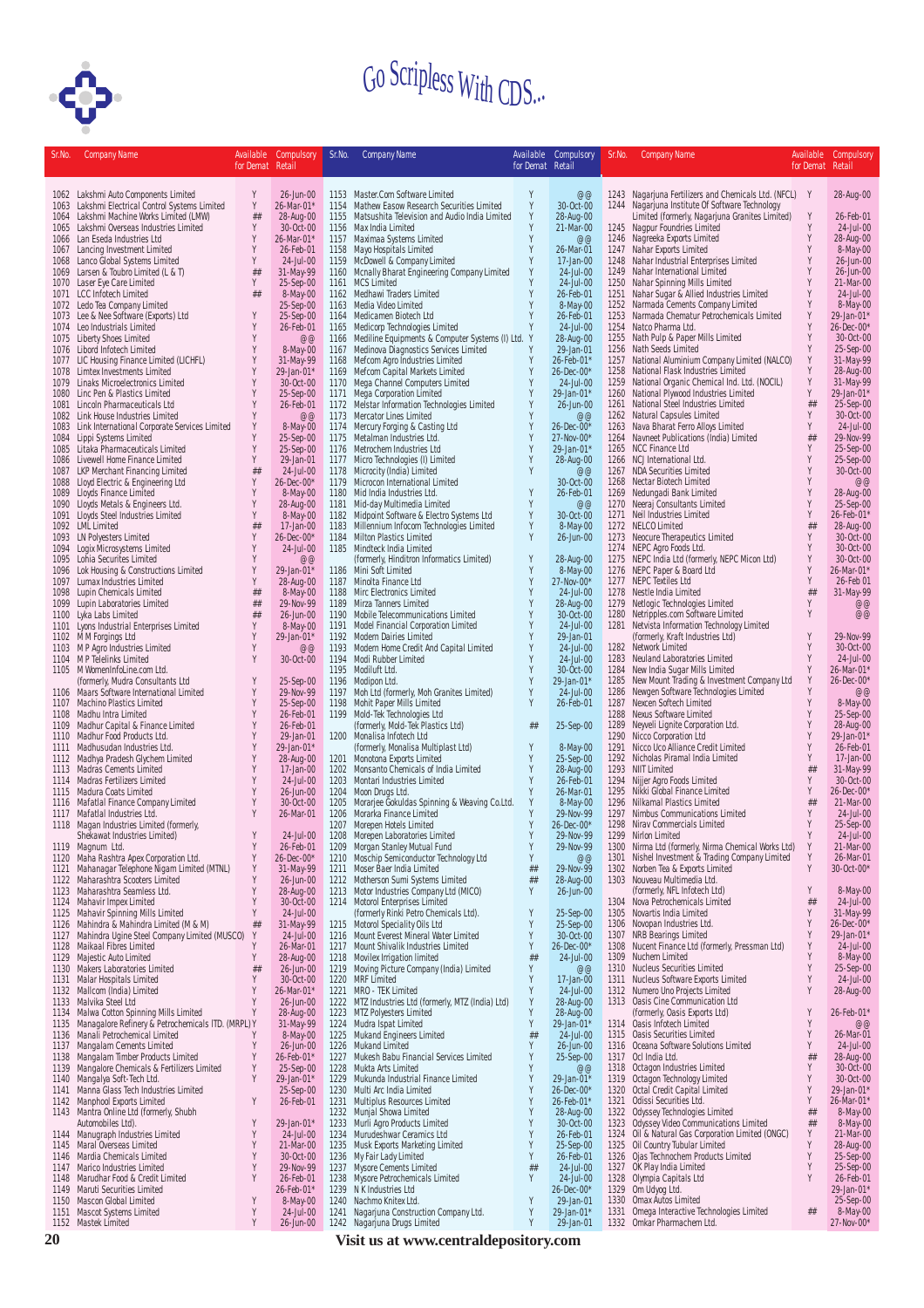

| Sr.No. | <b>Company Name</b>                                                                  | Available        | Compulsory              | Sr.No.       | <b>Company Name</b>                                                                     | Available        | Compulsory              | Sr.No.       | <b>Company Name</b>                                                                       |                  | Available Compulsory    |
|--------|--------------------------------------------------------------------------------------|------------------|-------------------------|--------------|-----------------------------------------------------------------------------------------|------------------|-------------------------|--------------|-------------------------------------------------------------------------------------------|------------------|-------------------------|
|        |                                                                                      | for Demat Retail |                         |              |                                                                                         | for Demat Retail |                         |              |                                                                                           | for Demat Retail |                         |
|        |                                                                                      |                  |                         |              |                                                                                         |                  |                         |              |                                                                                           |                  |                         |
|        | 1333 Omni Ax's Software Limited<br>1334 Omni Dye-Chem Exports Ltd                    | Y<br>Y           | 24-Jul-00<br>27-Nov-00  | 1422         | 1421 Polyplex Corporation Ltd<br>Porritts & Spencer (Asia) Limited                      | Y<br>Y           | 29-Jan-01*<br>26-Feb-01 |              | 1511 Reliance Capital Ltd.<br>1512 Reliance Industrial Infrastructure Ltd.                | ##<br>Y          | 31-May-99<br>21-Mar-00  |
|        | 1335 Onida Finance Limited                                                           | Y                | 8-May-00                | 1423         | Pradeep Metals Limited                                                                  | Y                | 24-Jul-00               | 1513         | Reliance Industries Ltd.(RIL)                                                             | ##               | 31-May-99               |
|        | 1336 Onida Savak Ltd                                                                 | Y                | 26-Mar-01               | 1424         | Pragnya Software Systems Limited                                                        |                  | 30-Oct-00               |              | 1514 Reliance Petroleum Ltd. (RPL)                                                        | ##               | 31-May-99               |
|        | 1337 Online Media Solutions Limited                                                  |                  | @@                      | 1425         | Praj Industries Limited                                                                 |                  | 21-Mar-00               |              | 1515 Relish Pharmaceuticals Ltd                                                           |                  | 26-Feb-01*              |
|        | 1338 Ontrack Systems Limited<br>1339 Onward Technologies Limited                     | Y<br>Y           | @@<br>21-Mar-00         | 1426         | Pratik Panels Ltd<br>1427 Precision Electronics Limited                                 | Y                | 26-Dec-00*<br>26-Feb-01 |              | 1516 Remsons Industries Ltd<br>1517 REPL Engineering Limited                              | Y                | 26-Dec-00*<br>30-Oct-00 |
|        | 1340 Optel Telecommunications Limited                                                | Υ                | 30-Oct-00               | 1428         | Precision Fastners Limited                                                              | Y                | 28-Aug-00               |              | 1518 Repro India Limited                                                                  | Y                | 24-Jul-00               |
|        | 1341 Opto Circuits (India) Ltd                                                       | Y                | @@                      | 1429         | <b>Precot Mills Limited</b>                                                             | ##               | 26-Jun-00               |              | 1519 Response Informatics Limited                                                         | Y                | @@                      |
|        | 1342 Orchid Chemicals & Pharmaceuticals Limited                                      | ##               | 29-Nov-99               | 1430         | Premier Auto Electric Limited                                                           | Y                | 24-Jul-00               |              | 1520 Revathi - CP Equipment Limited                                                       | ##               | 28-Aug-00               |
|        | 1343 Orient Information Technology Limited<br>1344 Orient Paper & Industries Limited | Y<br>Y           | 24-Jul-00<br>28-Aug-00  | 1431         | Premier Explosives Limited<br>1432 Premier Instruments & Controls Ltd. (PRICOL)         | Y<br>##          | 25-Sep-00]<br>28-Aug-00 | 1521         | Rhone Poulenc (India) Limited<br>1522 Richfield Financial Services Ltd                    | Y<br>Y           | 29-Nov-99<br>26-Feb-01  |
|        | 1345 Oriental Bank of Commerce (OBC)                                                 | Y                | 31-May-99               |              | 1433 Prime Securities Limited                                                           | Y                | 28-Aug-00               |              | 1523 Richirich Agro Limited                                                               | Y                | 29-Jan-01               |
|        | 1346 Oriental Containers Ltd.                                                        | Y                | 28-Aug-00               | 1434         | Prime Softex Limited                                                                    |                  | $26$ -Dec-00*           |              | 1524 RICO Auto Industries Limited                                                         | Y                | 28-Aug-00               |
|        | 1347 Oriental Hotels Ltd.                                                            |                  | 25-Sep-00               | 1435         | Principal Pharmaceuticals & Chemicals Limited                                           | Y                | 25-Sep-00               |              | 1525 Ricoh India Limited                                                                  |                  | 28-Aug-00               |
|        | 1348 Orpine Systems Limited<br>1349 Ortin Laboratories Limited                       | γ                | @@<br>26-Feb-01         | 1436<br>1437 | Prism Cement Limited<br>Pritish Nandy Communications Limited                            | Y                | 31-May-99<br>24-Jul-00  |              | 1526 Rider Electronics Ltd<br>1527 RLF Limited                                            |                  | 26-Feb-01<br>29-Jan-01  |
|        | 1350 Oswal Agro Mills Limited                                                        | γ                | 31-May-99               |              | 1438 Priyadarshini Cement Ltd                                                           |                  | 29-Jan-01*              |              | 1528 Rollatainers Limited                                                                 | γ                | 26-Jun-00               |
|        | 1351 Oswal Chemicals & Fertilisers Limited                                           | Y                | 26-Jun-00               | 1439         | Procal Electronics India Limited                                                        |                  |                         | 1529         | Rolta India Limited                                                                       | Y                | 29-Nov-99               |
|        | 1352 Otco International Limited                                                      | Y                | 26-Feb-01*              |              | (formerly, Pan Electronics Ltd)                                                         |                  | 25-Sep-00               | 1530         | Roofit Industries Limited                                                                 | ##               | 26-Jun-00               |
|        | 1353 OTIS Elevator Company (India) Limited<br>1354 Otoklin Plants & Equipments Ltd   | Y                | 21-Mar-00<br>29-Jan-01* | 1440<br>1441 | Procter & Gamble (India) Ltd.(P & G)<br><b>Prosoft Systems Limited</b>                  | Y<br>Y           | 31-May-99<br>30-Oct-00  | 1531<br>1532 | Roopa Industries Limited<br>Rose Merc Limited                                             | Y                | 27-Nov-00*<br>@@        |
|        | 1355 Oudh Sugar Mills Limited                                                        | ##               | 8-May-00                | 1442         | Prudential ICICI AMC - ICICI Premier Scheme                                             | ##               | 28-Aug-00               | 1533         | Roselabs Finance Ltd                                                                      | Y                | $26$ -Dec-00            |
|        | 1356 Overseas Capital Ltd                                                            | Υ                | 30-Oct-00               |              | 1443 Prudential ICICI AMC Ltd - ICICI Power Scheme                                      | Y                | $@@$                    | 1534         | Roselabs Ltd                                                                              | Y                | 26-Mar-01               |
|        | 1357 Pacific Cotspin Limited                                                         | Y                | 26-Feb-01*              | 1444         | Prudential Pharmaceuticals Limited                                                      |                  | 30-Oct-00*              | 1535         | Royal Cushion Vinyl Products Limited                                                      | Y                | 25-Sep-00               |
| 1359   | 1358 Padmalaya Telefilms Limited<br>Padmini Technologies Ltd (formerly,              | Y                | 24-Jul-00               |              | 1445 PSI Data Systems Limited<br>1446 PSL Holdings Ltd                                  |                  | 21-Mar-00<br>29-Jan-01* | 1537         | 1536 Royal Finance Limited<br>Royal Infosys Ltd (formerly Demisha Builders Ltd Y          |                  | @@<br>26-Feb-01         |
|        | Padmini Polymers Limited)                                                            | Y                | 28-Aug-00               | 1447         | PSM Spinning Ltd                                                                        |                  | 26-Mar-01*              | 1538         | Royale Manor Hotels & Industries Ltd                                                      | Y                | 30-Oct-00               |
|        | 1360 Pal Credit & Capital Limited                                                    | Y                | 30-Oct-00               |              | 1448 Pudumjee Agro Industries Limited                                                   | Y                | 26-Feb-01               |              | 1539 RPG Cables Limited                                                                   | Y                | 26-Jun-00               |
|        | 1361 Palace Heights Hotels Limited                                                   | Y                | 30-Oct-00               | 1449         | Pudumjee Pulp & Paper Mills Limited                                                     | Y                | 28-Aug-00               |              | 1540 RPG Life Sciences Ltd (formerly, Searle India Ltd)                                   | ##               | 21-Mar-00               |
|        | 1362 Palsoft Infosystems Ltd formerly Autolite<br>Capital & Finance Ltd              | Y                | 26-Mar-01               | 1450<br>1451 | Punjab Alkalies & Chemicals Limited<br>Punjab Anand Lamp Industries Limited             | Y<br>Y           | 24-Jul-00<br>28-Aug-00  |              | 1541 RPG Transmission Ltd (formerly, SAE India Ltd)<br>1542 RTS Power Corporation Limited | Y                | 28-Aug-00<br>26-Dec-00* |
|        | 1363 Panacea Biotec Ltd                                                              | Y                | 30-Oct-00               | 1452         | Punjab Chemicals & Pharmaceuticals Limited                                              | Y                | 28-Aug-00               |              | 1543 Ruchi Soya Industries Limited                                                        |                  | 24-Jul-00               |
|        | 1364 Panama Petrochem Limited                                                        | Y                | 26-Mar-01               | 1453         | Punjab Communications Limited                                                           | Y                | 28-Aug-00               |              | 1544 Rungta Irrigations Limited                                                           | Y                | 26-Feb-01               |
|        | 1365 Pantaloon Retail (India) Limited                                                | Y                | 25-Sep-00               | 1454         | Punjab Tractors Limited                                                                 | ##               | 17-Jan-00               | 1545         | Rupa & Company Limited                                                                    | Υ                | 26-Feb-01               |
|        | 1366 Paramount Communications Limited                                                |                  | 24-Jul-00               |              | 1455 Punsumi India Limited                                                              | Y<br>Y           | 26-Feb-01               |              | 1546 Rupangi Impex Ltd                                                                    |                  | 26-Dec-00*              |
|        | 1367 Paras Petrofils Ltd.<br>1368 Paras Pharmaceuticals Limited                      | Y                | 26-Mar-01*<br>24-Jul-00 | 1457         | 1456 PVD Plast Mould Industries Limited<br>Pyxis Technology Solutions Limited           | Y                | 26-Mar-01<br>@@         |              | 1547 SB & T International Ltd<br>1548 S B International Ltd                               |                  | 26-Mar-01               |
|        | 1369 Parekh Platinum Ltd.                                                            | Y                | 30-Oct-00               |              | 1458 Quantum Digital Vision (India) Ltd                                                 |                  |                         |              | (formerly, Sarda Brothers Ltd)                                                            |                  | @@                      |
|        | 1370 Pariwar Finance & Investment (I) Ltd                                            |                  | 26-Dec-00*              |              | (formerly, Quantum Industries (India) Ltd)                                              | Y                | 29-Jan-01*              |              | 1549 S E Investments Limited                                                              | γ                | 26-Feb-01               |
|        | 1371 Parke Davis (India) Limited                                                     | Y                | 17-Jan-00               |              | 1459 Quantum Softech Limited                                                            |                  | 24-Jul-00               |              | 1550 S Kumars Nationwide Ltd                                                              |                  |                         |
|        | 1372 Parker Agrochem Exports Limited<br>1373 Parrys Confectionery Limited            | Y<br>Y           | 26-Feb-01*<br>26-Jun-00 | 1461         | 1460 R K Ispat Limited<br>R M Mohite Textiles Limited                                   | Y                | 26-Feb-01*<br>25-Sep-00 |              | (formerly, S. Kumars Synfabs Ltd)<br>1551 S M Telesys Limited (formerly, S M              | Y                | 26-Jun-00               |
|        | 1374 Paschim Petrochem Limited                                                       | Y                | 24-Jul-00               |              | 1462 R S Software India Limited                                                         |                  | 28-Aug-00               |              | Electronics & Services Limited)                                                           |                  | 26-Dec-00               |
|        | 1375 Pasupati Acrylon Ltd                                                            | Y                | 26-Dec-00*              | 1463         | Raajratna Metal Industries Limited                                                      | Y                | 24-Jul-00               |              | 1552 S R Industries Limited                                                               | Υ                | 26-Feb-01               |
|        | 1376 Pasupati Spinning & Weaving Mills Ltd                                           | Υ                | 26-Feb-01               | 1464         | Radhika Spinning Mills Limited                                                          |                  | 30-Oct-00               |              | 1553 S&S Power Switchgears Ltd                                                            | Y                | 25-Sep-00               |
|        | 1377 Patel Engineering Limited                                                       | ##               | 24-Jul-00               | 1465         | Radiant Financial Services Limited                                                      | Y                | 26-Dec-00*              |              | 1554 S.Kumars.Com Limited                                                                 |                  | 24-Jul-00               |
| 1378   | Patel On-Board Couriers Limited<br>1379 Patels Airtemp (India) Ltd.                  | Y<br>Y           | 29-Jan-01<br>29-Jan-01  | 1466<br>1467 | Radiant Software Limited<br>Radico Khaitan Limited                                      |                  | $@@$<br>29-Jan-01*      |              | 1555 Saarc Net Ltd.<br>1556 Sab Nife Power Systems Limited                                |                  | 8-May-00<br>28-Aug-00   |
|        | 1380 PCI Papers Ltd.                                                                 | Y                | 26-Mar-01               |              | 1468 Raghunath International Ltd                                                        | Y                | 30-Oct-00               | 1557         | Sabero Organics Gujarat Limited                                                           |                  | 8-May-00                |
|        | 1381 PCS Industries Limited                                                          | Y                | 25-Sep-00               | 1469         | Rain Calcining Limited                                                                  | ##               | 8-May-00                | 1558         | Saboo Sodium Chloro Limited                                                               | Y                | 26-Dec-00               |
|        | 1382 Peacock Industries Limited                                                      |                  | 28-Aug-00               | 1470         | Raipur Alloys & Steel Limited                                                           | Y                | 26-Dec-00*              |              | 1559 Sagar Cements Ltd                                                                    |                  | 26-Dec-00               |
|        | 1383 Pearl Engineering Polymers Limited<br>1384 Pearl Global Ltd                     | Y<br>Y           | 28-Aug-00<br>26-Dec-00* | 1471<br>1472 | Rajasthan Polyesters Limited<br>Rajasthan Spinning and Weaving Mills Limited            | ##<br>Y          | 26-Feb-01*<br>26-Jun-00 | 1560<br>1561 | Sagar International Limited<br>Sagarsoft (India) Limited                                  |                  | 27-Nov-00<br>24-Jul-00  |
|        | 1385 Pearl Polymers Limited                                                          | Y                | 28-Aug-00               | 1473         | Rajesh Exports Limited                                                                  | Y                | 8-May-00                |              | 1562 Sai Service Station Ltd                                                              |                  | 26-Feb-01               |
|        | 1386 Pennar Aluminium Company Limited                                                | Y                | 30-Oct-00               |              | 1474 Rajesh Global Solutions Limited                                                    | Y                | 24-Jul-00               |              | 1563 Sai Television Ltd.                                                                  |                  | 29-Jan-01               |
| 1387   | Pennar Aqua Exports Limited                                                          | Y<br>Y           | 26-Feb-01               |              | 1475 Rajeswari Graphics Limited                                                         | Y<br>Y           | 30-Oct-00               |              | 1564 Sainik Finance & Industries Limited                                                  | Y                | 29-Jan-01               |
| 1389   | 1388 Pennar Industries Limited<br>Pennar Profiles Limited                            |                  | 24-Jul-00<br>26-Feb-01* |              | 1476 Rajnish Enterprises Limited<br>1477 Rajpurohit GMP India Limited                   |                  | 26-Feb-01<br>@@         |              | 1565 Saket Projects Ltd<br>1566 Sakthi Sugars Limited                                     |                  | 26-Feb-01<br>28-Aug-00  |
|        | 1390 Penta Pharmadyes Limited                                                        | Y                | @@                      |              | 1478 Rajratan Synthetics Limited                                                        |                  | 25-Sep-00               |              | 1567 Salguti Plastics Limited                                                             |                  | 25-Sep-00               |
|        | 1391 Pentagon Global Solutions Limited                                               | Y                | 24-Jul-00               |              | 1479 Rajshree Sugar & Chemicals Limited                                                 | Y                | 26-Feb-01               |              | 1568 Salora International Limited                                                         | γ                | 28-Aug-00               |
|        | 1392 Pentamedia Graphics Limited                                                     |                  |                         | 1480         | Rallis India Limited                                                                    | ##               | 24-Jul-00               |              | 1569 Samarth International Finlease Limited                                               | Y                | 27-Nov-00*              |
|        | (formerly, Pentafour Software & Exports Ltd)<br>1393 Pentasoft Technologies Limited  | Y                | 29-Nov-99               | 1481<br>1482 | Ram Informatics Limited<br>Rama Newsprint and Papers Limited                            | Y<br>Y           | 24-Jul-00<br>28-Aug-00  |              | 1570 Sameera Infotainment Limited<br>1571 Samkrg Pistons & Rings Limited                  |                  | @@<br>26-Dec-00*        |
|        | (formerly, Pentafour Communications Limited)                                         | Y                | 31-May-99               | 1483         | Rama Petrochemicals Limited                                                             | Y                | 24-Jul-00               |              | 1572 Sampre Nutritions Limited                                                            | Υ                | 26-Feb-01'              |
|        | 1394 Pentium Infotech Limited                                                        |                  |                         |              | 1484 Rama Phosphates Limited                                                            | Y                | 24-Jul-00               |              | 1573 Samtel Color Limited                                                                 | Y                | 26-Jun-00               |
|        | (formerly, Pentium Mercantile Ltd)                                                   | Y                | 8-May-00                | 1485         | Rama Vision Ltd                                                                         | ##               | 25-Sep-00               |              | 1574 San Media Limited                                                                    | Y                | @@                      |
|        | 1395 Petron Engineering Construction Limited                                         | Y                | 26-Jun-00               | 1486         | Ramco Systems Limited<br>Rana Sugars Ltd                                                | Y<br>Y           | 24-Jul-00               |              | 1575 Sandvik Asia Limited<br>1576 Sangam (India) Ltd                                      | Υ                | 28-Aug-00<br>26-Dec-00* |
|        | 1396 Pfizer Limited<br>1397 Phil Corporation Ltd.                                    | ##<br>Y          | 31-May-99<br>28-Aug-00  | 1487<br>1488 | Ranbaxy Laboratories Limited                                                            | ##               | 30-Oct-00<br>31-May-99  |              | 1577 Sanghi Industries Ltd                                                                | Y                | 26-Mar-01*              |
|        | 1398 Philips India Limited                                                           | Y                | 29-Nov-99               | 1489         | Rane (Madras) Limited                                                                   | Y                | 26-Jun-00               |              | 1578 Sanghi Polysters Limited                                                             | Y                | 8-May-00                |
|        | 1399 Phoenix International Limited                                                   | Y                | 28-Aug-00               | 1490         | Rane Brake Lining Limited                                                               | Y                | 24-Jul-00               | 1579         | Sanghvi Movers Limited                                                                    | ##               | 28-Aug-00               |
|        | 1400 Phoenix Lamps India Ltd                                                         | Y                | 25-Sep-00               | 1491         | Rane Engine Valves Limited                                                              | Y                | 26-Jun-00               | 1580         | Sankhya Infotech Limited                                                                  | γ                | 24-Jul-00               |
|        | 1401 Phoenix Mills Limited<br>1402 Photoquip India Limited                           | Y<br>Y           | 8-May-00<br>25-Sep-00   | 1492<br>1493 | Range Apparels Limited<br>Ransi Softwares India Limited                                 | Y<br>Y           | 30-Oct-00*<br>8-May-00  | 1581<br>1582 | Sanmar Properties & Investments Ltd<br>Santosh Industries Limited                         | Y                | @@<br>26-Dec-00*        |
|        | 1403 Phyto Chem (India) Limited                                                      | Y                | 26-Dec-00*              | 1494         | Ras Propack Lamipack Limited                                                            |                  | 28-Aug-00               | 1583         | Sanvan Software Limited                                                                   |                  | 8-May-00                |
|        | 1404 Pidilite Industries Limited                                                     | ##               | 26-Jun-00               |              | 1495 Rathi Udyog Limited                                                                | Y                | 27-Nov-00*              |              | 1584 Sanyo Impex Limited                                                                  | γ                | 28-Aug-00               |
|        | 1405 Pilani Investment & Industries Corporation Ltd.                                 | Υ                | 26-Feb-01               |              | 1496 Ratnamani Metals & Tubes Ltd                                                       | Y                | 26-Dec-00*              | 1585         | Sarda Information Technology Ltd                                                          |                  |                         |
|        | 1406 Pinnacle Trades & Investments Limited                                           | Y<br>Υ           | 30-Oct-00               | 1497<br>1498 | Raunag Automotive Components Ltd<br>Raymond Ltd (formerly, Raymond Woollen Mills Ltd)## | Y                | 29-Jan-01*<br>29-Nov-99 |              | (formerly, Sarda Fashions Ltd)<br>1586 Saregama India Ltd (formerly, The                  | Υ                | 26-Mar-01]              |
|        | 1407 Pioneer Embroideries Limited<br>1408 Pioneer Technoparks Ltd (formerly,         |                  | 29-Jan-01               |              | 1499 RCF Ltd (formerly, Rashtriya Chemicals                                             |                  |                         |              | Gramophone Company of India Ltd - HMV)                                                    | Y                | 24-Jul-00               |
|        | Mansukhbhai Financial Services Ltd)                                                  | Y                | 26-Feb-01               |              | & Fertilisers Ltd)                                                                      | Y                | 8-May-00                |              | 1587 Sarita Software & Industries Limited                                                 |                  |                         |
|        | 1409 Pittie Finance Limited                                                          | Y                | 8-May-00                |              | 1500 RCS Financial Technology Limited                                                   | Y                | 26-Dec-00*              |              | (Formerly, Sri Sarita Synthetics & Industries Ltd)                                        | Y                | 30-Oct-00               |
|        | 1410 Pix Transmissions Limited                                                       | Y                | 26-Feb-01               |              | 1501 Real Strips Ltd                                                                    | Y                | 26-Feb-01*              |              | 1588 Sark Systems India Limited                                                           |                  | 24-Jul-00               |
|        | 1411 Plastiblends India Limited<br>1412 PNB Gilts Limited                            | Y<br>Y           | @@<br>28-Aug-00         |              | 1502 Reckitt & Colman India Limited<br>1503 Recron Synthetics Limited (formerly Raymond | ##               | 31-May-99               |              | 1589 Saroh Infotech Limited<br>1590 Sarvodaya Labs Limited                                | Y<br>Y           | 24-Jul-00<br>28-Aug-00  |
|        | 1413 PNC Capital Trust Limited                                                       | Y                | 26-Feb-01               |              | <b>Synthetics Limited</b>                                                               |                  | 28-Aug-00               |              | 1591 Satellite Engineering Ltd                                                            |                  | 26-Feb-01               |
|        | 1414 Poddar Pigments Limited                                                         | Y                | 26-Dec-00*              |              | 1504 Recursion Software Limited                                                         | Y                | 25-Sep-00               |              | 1592 Sathavahana Ispat Limited                                                            | Y                | 26-Feb-01               |
|        | 1415 Polar Industries Ltd                                                            |                  | 29-Jan-01*              |              | 1505 Refnol Resins & Chemicals Limited                                                  | Y                | 27-Nov-00*              | 1593         | Satin Creditcare Network Limited                                                          |                  |                         |
| 1417   | 1416 Polaris Software Lab Limited<br>Polo Hotels Limited                             | Y<br>Y           | 26-Jun-00<br>26-Feb-01  | 1506<br>1507 | Regency Ceramics Ltd.<br>Regency Leasing Limited\                                       | Y                | 29-Jan-01<br>26-Dec-00* |              | (formerly, Satin Leasing & Finance Limited)<br>1594 Satnam Overseas Limited               | Y<br>Y           | 29-Jan-01'<br>28-Aug-00 |
|        | 1418 Polychem Ltd                                                                    | Y                | 25-Sep-00               | 1508         | <b>REI Agro Limited</b>                                                                 | ##               | 25-Sep-00               | 1595         | Satyam Computers Services Limited (Sify)                                                  | Y                | 31-May-99               |
|        | 1419 Polycon International Ltd                                                       | Y                | $26 - Dec -00*$         |              | 1509 Relaxo Footwears Limited                                                           | ##               | 8-May-00                |              | 1596 Saurashtra Cement Limited                                                            | Y                | 8-May-00                |
|        | 1420 Polymechplast Machines Limited                                                  | Y                | 29-Jan-01               |              | 1510 Reliable Plastics Limited                                                          | Y                | 26-Feb-01               |              | 1597 Saven Technologies Limited                                                           | Y                | @@                      |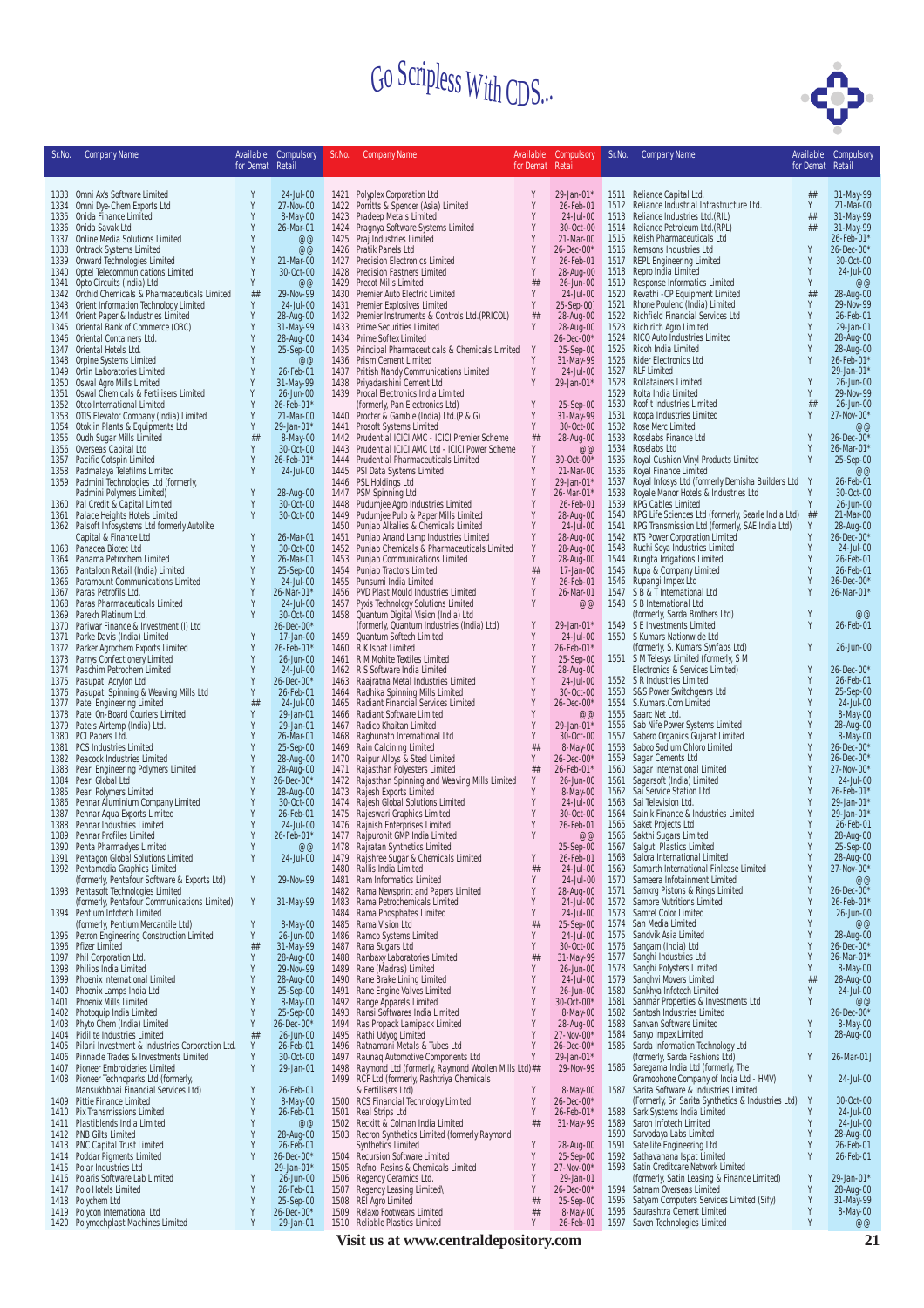

| Sr.No        | <b>Company Name</b>                                                         | for Demat Retail | Available Compulsory        | Sr.No. | <b>Company Name</b>                                                                    | Available<br>for Demat Retail | Compulsory              | Sr.No.       | <b>Company Name</b>                                                                                    | Available<br>for Demat Retail | Compulsory              |
|--------------|-----------------------------------------------------------------------------|------------------|-----------------------------|--------|----------------------------------------------------------------------------------------|-------------------------------|-------------------------|--------------|--------------------------------------------------------------------------------------------------------|-------------------------------|-------------------------|
|              | 1598 Saw Pipes Limited                                                      | $\# \#$          | 26-Jun-00                   |        | 1686 SM Dyechem Limited                                                                | Y                             | 24-Jul-00               |              | 1776 Sunstar Lubricants Ltd                                                                            | Y                             | 26-Mar-01*              |
| 1599         | Sawaca Business Machines Limited                                            | Υ                | 8-May-00                    |        | 1687 SMC Global Securities Limited                                                     | Y                             | 29-Jan-01               |              | 1777 Sunstar Software Systems Ltd.                                                                     | Y                             | 8-May-00                |
| 1600         | Sawaca Communications Limited                                               | Y<br>Y           | 8-May-00<br>26-Feb-01       | 1689   | 1688 SMIFS Capital Markets Limited<br>Smithkline Beecham Consumer Healthcare Ltd.      | Y<br>##                       | 26-Dec-00*<br>31-May-99 | 1778         | Super Bakers (India) Ltd<br>1779 Super Forgings And Steels Limited                                     | Y<br>Y                        | 29-Jan-01*<br>26-Feb-01 |
| 1601         | Sayaji Hotels Ltd<br>1602 SBI Home Finance Ltd                              | Y                | 30-Oct-00                   | 1690   | Smithkline Beecham Pharmaceuticals Limited                                             | ##                            | 29-Nov-99               | 1780         | Super Sales Agencies Ltd                                                                               |                               | 26-Feb-01               |
| 1603         | <b>Scanpoint Graphics Limited</b>                                           | Y                | 30-Oct-00                   |        | 1691 Snowcem India Limited                                                             | Y                             | 24-Jul-00               |              | 1781 Super Spinning Mills Ltd                                                                          |                               | 29-Jan-01               |
| 1604         | Schablona India Limited                                                     | Y                | $26 - Dec -00*$             |        | 1692 Soffia Software Limited                                                           | Y                             | 24-Jul-00               |              | 1782 Superhouse Leathers Limited                                                                       |                               |                         |
| 1605         | Schenectady - Beck India Ltd<br>(formerly, Dr. Beck & Co. Ltd)              | Y                | 28-Aug-00                   | 1693   | Softpro Systems Limited<br>1694 SoftSol India Ltd                                      | Y<br>Y                        | 28-Aug-00<br>24-Jul-00  |              | (formerly, Aminsons Limited)<br>1783 Superprecise Medisys & Softech Ltd                                | Y                             | 26-Mar-01<br>@@         |
|              | 1606 Schlafhorst Engineering (India) Limited                                | Y                | 25-Sep-00                   |        | 1695 Software Technology Group International                                           |                               |                         | 1784         | Superstar Leafin Limited                                                                               |                               | 29-Jan-01*              |
| 1607         | Scintilla Software Technologies Limited                                     | Y                | 30-Oct-00                   |        | Limited (STG International)                                                            | Y                             | 24-Jul-00               | 1785         | Supertex Industries Limited                                                                            | Y                             | 25-Sep-00               |
| 1608         | Search Chem Industries Limited                                              | Y                | 28-Aug-00                   |        | 1696 Solid Carbide Tools Limited                                                       | Y                             | 26-Feb-01               |              | 1786 Suprajit Engineering Limited                                                                      | Y<br>Y                        | $26 - Dec -00*$         |
| 1609<br>1610 | Sekurit Saint-Gobain India Limited<br>Selan Exploration Technology Limited  | Y<br>Y           | 24-Jul-00<br>25-Sep-00      |        | 1697 Solitaire Machine Tools Ltd.<br>1698 Som Distilleries & Breweries Limited         | Y<br>Y                        | 28-Aug-00<br>26-Feb-01  | 1787<br>1788 | Supreme Petrochem Limited<br>Su-raj Diamonds (India) Limited                                           | Y                             | 24-Jul-00<br>28-Aug-00  |
|              | 1611 Selvas Photographics Limited                                           | Y                | 30-Oct-00                   |        | 1699 Soma Textiles & Industries Ltd                                                    | Y                             | 29-Jan-01*              |              | 1789 Surana Strips Limited                                                                             |                               | 30-Oct-00               |
| 1612         | Sesa Goa Limited                                                            | Y                | 31-May-99                   |        | 1700 Sona Koyo Steering Systems Limited                                                | Y                             | 28-Aug-00               | 1790         | Surana Telecom Limited                                                                                 |                               | 8-May-00                |
|              | 1613 Seshasayee Paper & Boards Limited                                      | Y                | 24-Jul-00                   |        | 1701 Sonata Software Limited                                                           | ##<br>Y                       | 21-Mar-00               | 1791         | Surat Electricity Company Limited                                                                      |                               | 28-Aug-00               |
|              | 1614 SGN Telecoms Ltd<br>(formerly, SGN Cable Industries Ltd)               | Y                | 26-Feb-01                   |        | 1702 Soni Infosys Ltd (formerly, Sony Corp India Ltd)<br>1703 Soni Softech Limited     | Y                             | 8-May-00<br>@@          | 1793         | 1792 Surat Textile Mills Limited<br>Surya Agroils Ltd                                                  |                               | 8-May-00<br>26-Feb-01   |
|              | 1615 Shalibhadra Infosec Ltd.                                               | Y                | 8-May-00                    |        | 1704 Soundcraft Industries Limited                                                     | Y                             | 21-Mar-00               | 1794         | Surya Roshni Limited                                                                                   |                               | 26-Jun-00               |
|              | 1616 Shambhu Mercantile Limited                                             | Y                | 26-Dec-00*                  | 1705   | South Asian Enterprises Limited                                                        | Υ                             | 24-Jul-00               | 1795         | Suryajyoti Spinning Mills Limited                                                                      | Y                             | 26-Feb-01               |
|              | 1617 Shamken Multifab Limited                                               | Y<br>Υ           | 26-Mar-01                   |        | 1706 South East Asia Marine Engineering &                                              |                               |                         | 1796         | Suryalakshmi Cotton Mills Limited<br>1797 Suryalata Spinning Mills Limited                             | Y<br>Y                        | 29-Jan-01*<br>29-Jan-01 |
| 1619         | 1618 Shamken Spinners Ltd<br>Shanthi Gears Ltd                              |                  | 26-Feb-01<br>26-Mar-01*     |        | Construction Ltd. (formerly, Peerless<br>Shipping & Oilfield Services Ltd).            | ##                            | 28-Aug-00               | 1798         | Suryanagri Finlease Ltd                                                                                | Y                             | 26-Feb-01               |
| 1620         | Shapre Global Services Limited                                              | Y                | 24-Jul-00                   |        | 1707 South India Corporation (Agencies) Limited                                        | Y                             | 25-Sep-00               | 1799         | Suryavanshi Spinning Mills Ltd                                                                         |                               | 26-Dec-00*              |
| 1621         | Shardaraj Tradefin Limited                                                  | Y                | 26-Dec-00*                  |        | 1708 Southern Herbals Ltd                                                              | Y                             | 26-Feb-01               | 1800         | Suryodaya Plastics Ltd                                                                                 | Y                             | 30-Oct-00               |
| 1622         | Sharon Pharma Chem Limited                                                  | Y                | 24-Jul-00                   |        | 1709 Southern Infosys Ltd.                                                             |                               | 8-May-00                |              | 1801 Sutlej Industries Ltd                                                                             |                               |                         |
| 1624         | 1623 Sharp Industries Limited<br>Shasun Chemicals & Drugs Limited           | Y<br>Y           | 24-Jul-00<br>24-Jul-00      |        | 1710 Southern Iron & Steel Company Ltd<br>1711 Southern Ispat Limited                  | Y<br>Y                        | 30-Oct-00<br>@@         |              | (formerly, Sutlej Cotton Mills Ltd)<br>1802 Suven Pharmaceuticals Limited                              | Y<br>Y                        | 26-Dec-00*<br>28-Aug-00 |
| 1625         | Shaw Wallace & Company Limited                                              | Y                | 24-Jul-00                   |        | 1712 Southern Online Services Limited                                                  | Y                             | 24-Jul-00               | 1803         | Svam Software Limited                                                                                  | Y                             | 30-Oct-00               |
| 1626         | Shaw Wallace Gelatines Limited                                              | Y                | 28-Aug-00                   |        | 1713 Southern Petrochemicals Indl. Corpn Ltd.(SPIC)                                    | ##                            | 31-May-99               |              | 1804 SVC Superchem Limited                                                                             |                               | 24-Jul-00               |
| 1627         | Sheetal Securities Finance Limited                                          |                  | @@                          |        | 1714 Space Computer And Systems Limited                                                | Y                             | 24-Jul-00               | 1805         | Swal Computers Limited                                                                                 |                               | 24-Jul-00               |
| 1629         | 1628 Shetron Ltd                                                            | Y                | 29-Jan-01*<br>25-Sep-00     |        | 1715 Spanco Telesystems & Solutions Limited                                            | Y<br>Y                        | 24-Jul-00<br>30-Oct-00  | 1806         | Swaraj Engines Limited<br>1807 Swaraj Mazda Limited                                                    |                               | 21-Mar-00<br>28-Aug-00  |
| 1630         | Shikhar Consultants Ltd<br>Shilp Gravures Ltd                               | Y                | 29-Jan-01*                  |        | 1716 Sparc Systems Limited<br>1717 Spectra Industries Limited                          | Y                             | 25-Sep-00               | 1808         | Swastik Vinayaka Synthetics Limited                                                                    | Y                             | 28-Aug-00               |
| 1631         | Shimoga Technologies Limited                                                |                  |                             |        | 1718 Spectrum Foods Limited                                                            |                               | 26-Dec-00*              |              | 1809 SWIL Limited                                                                                      |                               | 28-Aug-00               |
|              | (formerly, Shimoga Forge Limited)                                           |                  | 27-Nov-00*                  |        | 1719 SPEL Semiconductor Limited                                                        |                               |                         |              | 1810 Swojas Energy Foods Limited                                                                       |                               | 28-Aug-00               |
|              | 1632 Shine Computech Limited                                                | Y<br>Y           | 25-Sep-00                   |        | (formerly, SPIC Electronic and System Limited)                                         | Y<br>Y                        | 21-Mar-00<br>@@         |              | 1811 Sword & Shield Pharma Limited<br>1812 Syndicate Bank                                              | Y                             | 26-Dec-00*<br>26-Jun-00 |
| 1633<br>1634 | Shivgarh Resorts Limited<br>Shiv-Vani Universal Limited                     | ##               | 24-Jul-00<br>25-Sep-00      |        | 1720 Spenta International Limited<br>1721 Spentex Industries Ltd                       | Y                             | 26-Feb-01*              | 1813         | Synergy Log-in Systems Limited                                                                         | Y                             | 8-May-00                |
| 1635         | Shree Ajit Pulp & Paper Limited                                             | Y                | 26-Feb-01                   |        | 1722 SPL Infoweb Ltd (formerly, Sheth Plastomers Ltd)                                  | Y                             | @@                      | 1814         | Synfosys Business Solutions Limited                                                                    |                               | @@                      |
| 1636         | Shree Cements Limited                                                       | Y                | 29-Nov-99                   |        | 1723 SPL Limited                                                                       |                               | 28-Aug-00               |              | 1815 Syngenta India Limited                                                                            | Y                             | @@                      |
| 1637         | Shree Digvijay Cement Company Limited                                       | Y<br>Y           | 26-Jun-00                   |        | 1724 Sprint RPG India Limited                                                          | Y<br>Y                        | @@                      |              | 1816 Systematix Corporate Services Limited<br>1817 T & I Global Ltd                                    | Y                             | 25-Sep-00<br>26-Feb-01  |
| 1638<br>1639 | Shree Rama Multi-Tech Limited<br><b>Shree Securities Limited</b>            | Y                | 26-Jun-00<br>29-Jan-01*     |        | 1725 SPS International Ltd.<br>1726 SPT Securities Limited                             | Y                             | 30-Oct-00<br>26-Dec-00* |              | 1818 Tabassum International Limited                                                                    | Y                             | @@                      |
| 1640         | Shree Shubhlabh Infoline.Com Limited                                        |                  | 25-Sep-00                   |        | 1727 SQL Star International Ltd.                                                       | Y                             | 28-Aug-00               | 1819         | Tai Chonbang Textile Industries Limited                                                                | Y                             | 26-Dec-00*              |
| 1641         | Shree Synthetics Limited                                                    | Y                | 30-Oct-00                   |        | 1728 Sree Rayalaseema Alkalies & Allied Chem. Ltd.                                     | Y                             | 30-Oct-00               |              | 1820 Tainwala Chemical & Plastics (India) Limited                                                      | Y                             | 26-Dec-00*              |
| 1642         | Shreeji Phosphate Ltd                                                       | Y                |                             |        | 1729 Srei International Finance Limited                                                | Y                             | 24-Jul-00               | 1822         | 1821 Taj GVK Hotels & Resorts Limited                                                                  | Y                             | @@                      |
| 1643         | (formerly, Satyam Cement Ltd)<br>Shrenuj & Company Limited                  | Y                | 30-Oct-00<br>28-Aug-00      |        | 1730 SRF Limited<br>1731 SRG Infotec Limited                                           | ##<br>##                      | 26-Jun-00<br>26-Jun-00  |              | Tamil Nadu Newsprint and Papers Limited (TNPL)<br>1823 Tamilnadu Petroproducts Limited                 |                               | 8-May-00<br>29-Nov-99   |
| 1644         | Shreyans Industries Ltd                                                     | Y                | 29-Jan-01*                  |        | 1732 Sri Adhikari Brothers Television Network Ltd.                                     | Y                             | 29-Nov-99               |              | 1824 Tanfac Industries Ltd                                                                             | Y                             | 26-Mar-01*              |
| 1645         | Shreyas Shipping Ltd                                                        | Y                | 26-Feb-01                   |        | 1733 Sri Chakra Remedies Limited                                                       | Y                             | 30-Oct-00               |              | 1825 Tanlaw Solutions Limited                                                                          | Y                             | 27-Nov-00*              |
| 1646         | Shri Dinesh Mills Ltd                                                       | Y<br>Y           | $27 - Nov-00*$<br>30-Oct-00 |        | 1734 Sri Vishnu Cement Ltd.<br>1735 Srico Software India Limited                       | Y<br>Y                        | 28-Aug-00<br>24-Jul-00  |              | 1826 Tanu Healthcare Limited<br>(formerly, Shreeji Analytical Lab Ltd)                                 | Y                             | 26-Jun-00               |
| 1647<br>1648 | Shri Ganesh Spinners Limited<br>Shri MM Softek Limited                      | Y                | 8-May-00                    |        | 1736 Sriven Multi-tech Limited                                                         | Y                             | 8-May-00                |              | 1827 Tata Advanced Materials Ltd                                                                       | Y                             | 29-Jan-01*              |
| 1649         | Shri Niranjan Ayurved Bhawan Limited                                        | Y                | 30-Oct-00                   |        | 1737 SRU Knitters Limited                                                              | Y                             | 26-Feb-01               |              | 1828 Tata Chemicals Limited                                                                            |                               | 31-May-99               |
| 1650         | Shri Shakti LPG Limited                                                     | Υ                | 28-Aug-00                   |        | 1738 SSI Limited                                                                       | Y                             | 17-Jan-00               |              | 1829 Tata Coffee Ltd (formerly, Consolidated                                                           |                               |                         |
| 1651         | Shriram City Union Finance Limited<br>1652 Shriram Investments Limited      | Y<br>Y           | 24-Jul-00<br>24-Jul-00      |        | 1739 Standard Industries Limited<br>1740 Star Paper Mills Ltd.                         | ##<br>Y                       | 8-May-00<br>25-Sep-00   |              | Coffee Ltd & formerly Asian Coffee Ltd.)<br>1830 Tata Elxsi Limited                                    | Y                             | 25-Sep-00<br>29-Nov-99  |
|              | 1653 Shriram Transport Finance Limited                                      | Y                | $24$ -Jul-00                |        | 1741 Starlite Components Limited                                                       |                               | 30-Oct-00               |              | 1831 Tata Engineering & Locomotive Co. Ltd (TELCO)                                                     | Y                             | 31-May-99               |
|              | 1654 Shriyam Securities & Finance Limited                                   | Y                | 24-Jul-00                   |        | 1742 State Bank of India (SBI)                                                         | Y                             | 31-May-99               |              | 1832 Tata Finance Limited                                                                              | Y                             | 26-Jun-00               |
|              | 1655 Shyam Software Limited                                                 | Y                | 8-May-00                    |        | 1743 Steel Authority of India Limited (SAIL)                                           | ##                            | 31-May-99               |              | 1833 Tata Honeywell Ltd.                                                                               | Y                             | 28-Aug-00               |
|              | 1656 Shyam Star Gems Limited<br>1657 Shyam Telecom Limited                  | Y<br>Y           | 24-Jul-00<br>24-Jul-00      |        | 1744 Steel Tubes of India Limited<br>1745 Steelco Gujarat Limited                      | Y                             | 24-Jul-00<br>30-Oct-00  | 1835         | 1834 Tata Hydro Electric Power Supply Co. Limited<br>Tata Infomedia Ltd (formerly, Tata Donnelley Ltd) | Y<br>Y                        | 21-Mar-00<br>24-Jul-00  |
|              | 1658 Sibar Autoparts Limited                                                | Y                | 27-Nov-00*                  |        | 1746 Sterling Holiday Resorts (India) Ltd.                                             | Y                             | 30-Oct-00               |              | 1836 Tata Infotech Limited                                                                             | Y                             | 29-Nov-99               |
|              | 1659 Sibar Media & Entertainment Limited                                    | Y                | 28-Aug-00                   |        | 1747 Sterling Tea & Industries Ltd                                                     | Y                             | 26-Feb-01               |              | 1837 Tata Investment Corporation Limited                                                               | ##                            | 24-Jul-00               |
| 1660         | Sibar Software Services (India) Ltd                                         | Y<br>Y           | $24 - Ju - 00$              |        | 1748 Sterling Tools Limited                                                            | Y<br>Y                        | 26-Jun-00               |              | 1838 Tata Metaliks Ltd<br>1839 Tata Sponge Iron Limited                                                | Y                             | 26-Dec-00*              |
|              | 1661 Siddharth Tubes Ltd<br>1662 SIEL Limited                               | Υ                | 29-Jan-01*<br>@@            |        | 1749 Sterlite Industries (India) Limited<br>1750 Sterlite Optical Technologies Limited | Y                             | 31-May-99<br>@@         |              | 1840 Tata SSL Ltd (formerly, Special Steels Ltd)                                                       | ##<br>##                      | 28-Aug-00<br>8-May-00   |
|              | 1663 Siemens Limited                                                        | Y                | 29-Nov-99                   |        | 1751 STI India Limited                                                                 | Y                             | 26-Dec-00*              |              | 1841 Tata Tea Limited                                                                                  | ##                            | 31-May-99               |
|              | 1664 Sierra Optima Limited                                                  | Y                | 28-Aug-00                   |        | 1752 STL Exports Ltd                                                                   | Y                             | 30-Oct-00               |              | 1842 Tata Telecom Limited                                                                              | Y                             | 28-Aug-00               |
| 1665         | Silicon Valley Infotech Limited                                             | ##               | 8-May-00                    |        | 1753 Stone India Limited                                                               | Y<br>Y                        | 26-Feb-01<br>30-Oct-00  |              | 1843 TCI Finance Ltd                                                                                   | Y<br>Y                        | 29-Jan-01*              |
|              | 1666 Silktex Limited<br>1667 Siltap Chemicals Limited                       | Y<br>Y           | 30-Oct-00<br>8-May-00       |        | 1754 Stresscrete India Limited<br>1755 Strides Arcolab Ltd                             | Y                             | 26-Dec-00*              |              | 1844 TCI Industries Ltd.<br>1845 TCP Limited                                                           | Y                             | 30-Oct-00<br>@@         |
| 1668         | Silverline Industries Limited                                               | Y                | 29-Nov-99                   |        | 1756 Suashish Diamonds Ltd                                                             | Y                             | 26-Mar-01*              |              | 1846 Techno Electric & Engineering Company Ltd.                                                        | Y                             | 26-Feb-01               |
|              | 1669 Silversmith India Limited                                              | Y                | 26-Feb-01                   |        | 1757 Subex Systems Limited                                                             | ##                            | 24-Jul-00               |              | 1847 Techtran Polylenses Limited                                                                       |                               | 30-Oct-00               |
|              | 1670 Simplex Concrete Piles (India) Limited                                 | Y                | 26-Dec-00*                  |        | 1758 Subhash Projects & Marketing limited                                              | Y<br>Y                        | 24-Jul-00               |              | 1848 Tej Infoways Limited (formerly, Sitco Fine                                                        | Y                             |                         |
| 1671         | Sinclairs Hotels & Transportation Limited<br>1672 Singer India Ltd          | Y<br>Y           | 24-Jul-00<br>29-Jan-01*     |        | 1759 Subros Limited<br>1760 Suchinfotech Limited                                       | Y                             | 28-Aug-00<br>24-Jul-00  |              | Pharmaceuticals Ltd)<br>1849 Tele Data Informatics Limited                                             | Y                             | 26-Dec-00*<br>24-Jul-00 |
|              | 1673 Singhal Overseas Ltd                                                   | Υ                | $26 - Dec -00*$             |        | 1761 Sudha Commercial Company Limited                                                  | Y                             | 26-Dec-00*              |              | 1850 Telephoto Entertainments Limited                                                                  | Y                             | 24-Jul-00               |
|              | 1674 Sintex Industries Ltd                                                  | Y                | 26-Mar-01*                  |        | 1762 Sulzer India Ltd                                                                  | Y                             | 26-Feb-01               | 1851         | <b>Telesys Software Limited</b>                                                                        | Y                             | 25-Sep-00               |
|              | 1675 SIP Industries Limited                                                 | ##               | 8-May-00                    |        | 1763 Suman Motels Limited                                                              | Y                             | 24-Jul-00               |              | 1852 Television Eighteen India Limited (TV18)                                                          | Y                             | 26-Jun-00               |
|              | 1676 SIP Technologies & Exports Limited<br>1677 Siris Soft Limited          | Y<br>Y           | 24-Jul-00<br>@@             |        | 1764 Sumedha Fiscal Services Limited<br>1765 Sumeru Leasing & Finance Limited          | Y<br>Y                        | 30-Oct-00<br>26-Dec-00* | 1853         | Tera Software Limited<br>1854 Terrygold (India) Ltd.                                                   | Y<br>Y                        | @@<br>30-Oct-00         |
|              | 1678 SIV Industries Ltd.                                                    | Υ                | 30-Oct-00                   |        | 1766 Sun Beam Infotech Limited                                                         | ##                            | 8-May-00                |              | 1855 Texmaco Limited                                                                                   | Y                             | 26-Dec-00*              |
|              | 1679 Siyaram Silk Mills Limited                                             | ##               | 24-Jul-00                   |        | 1767 Sun Earth Ceramics Limited                                                        | Y                             | 26-Jun-00               |              | 1856 Textool Company Limited                                                                           | ##                            | 28-Aug-00               |
|              | 1680 SKF Bearings India Limited                                             | Y                | 21-Mar-00                   |        | 1768 Sun Infoways Limited                                                              | Y                             | @@                      | 1857         | Tezpore Tea Company Limited                                                                            | Y                             | 26-Feb-01               |
|              | 1681 SKG Consolidated Ltd<br>(formerly, Shree Krishna Gyanoday Sugar Ltd)   | Υ                | @@                          | 1769   | Sun Pharmaceuticals Ltd.<br>1770 Sundaram Clayton Limited                              | ##<br>##                      | 29-Nov-99<br>29-Nov-99  |              | 1858 The Ahmedabad Electricity Co. Limited<br>1859 The Andhra Petrochemicals Limited                   | Y<br>Y                        | 21-Mar-00<br>30-Oct-00  |
|              | 1682 SKP Securities Limited                                                 | Y                | 26-Feb-01*                  |        | 1771 Sundaram Finance Limited                                                          | Y                             | 28-Aug-00               |              | 1860 The Andhra Pradesh Paper Mills Limited                                                            | Y                             | 28-Aug-00               |
|              | 1683 Sky Industries Ltd                                                     | Υ                | 26-Feb-01                   |        | 1772 Sundram Fasteners Limited                                                         | Y                             | 21-Mar-00               |              | 1861 The Andhra Sugars Ltd                                                                             |                               | 30-Oct-00               |
|              | 1684 Skylid Telecommunication Limited                                       |                  |                             |        | 1773 Sunehari Exports Limited                                                          | Y                             | 25-Sep-00               |              | 1862 The Andhra Valley Power Supply Co. Limited                                                        | Y                             | 21-Mar-00               |
|              | (formerly, Broadview Credit & Capital Limited)<br>1685 Skyline NEPC Limited | Υ<br>Y           | 30-Oct-00<br>26-Feb-01      |        | 1774 Sunflag Iron & Steel Company Limited<br>1775 Sunku Auto Limited                   | Y<br>Y                        | 26-Jun-00<br>25-Sep-00  |              | 1863 The Antifriction Bearings Corporation Limited<br>1864 The Arvind Mills Limited                    | Y<br>##                       | 24-Jul-00<br>31-May-99  |
|              |                                                                             |                  |                             |        |                                                                                        |                               |                         |              |                                                                                                        |                               |                         |
| 22           |                                                                             |                  |                             |        | Visit us at www.centraldepository.com                                                  |                               |                         |              |                                                                                                        |                               |                         |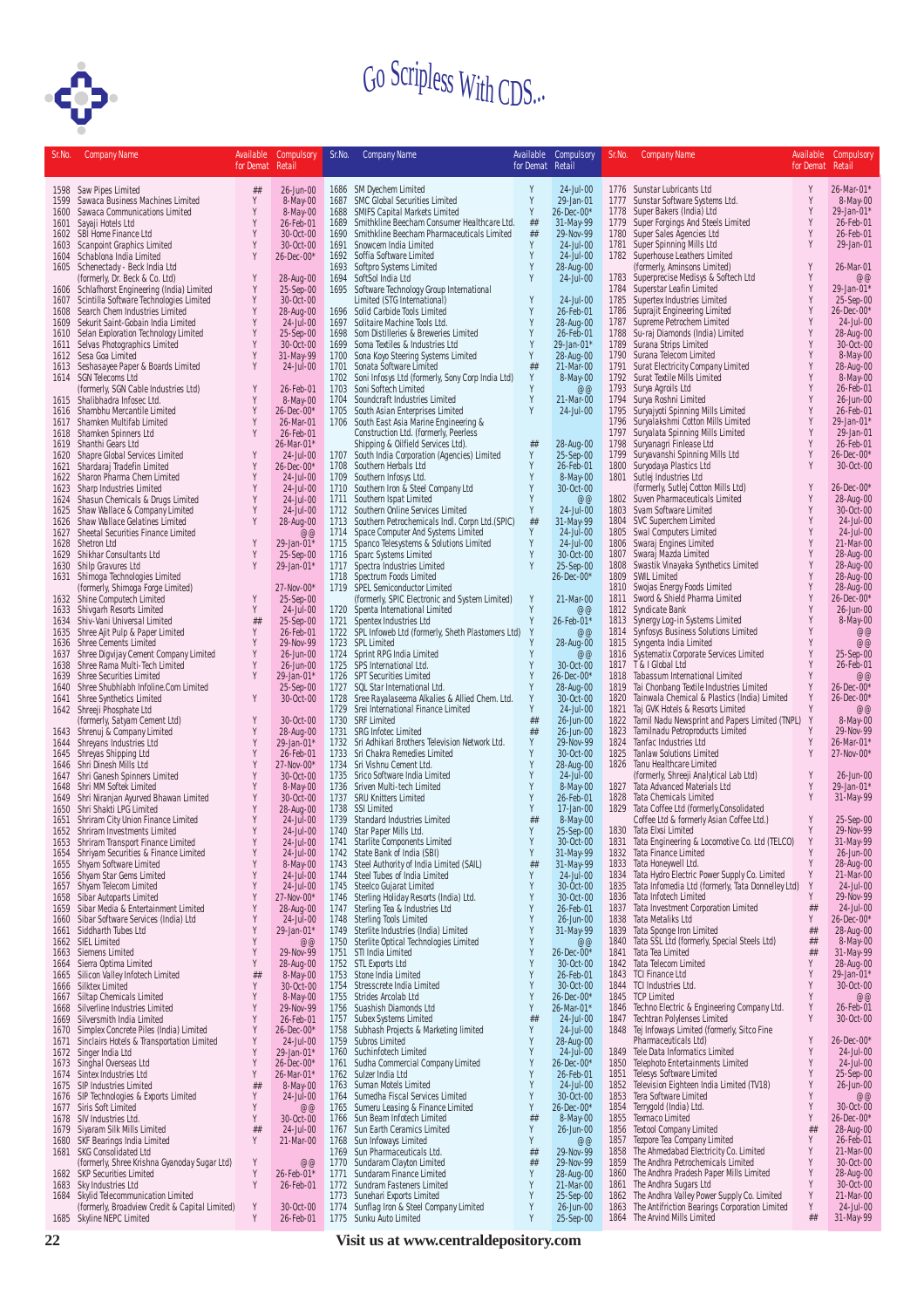

| Sr.No.       | <b>Company Name</b>                                                                       | Available        | Compulsory                    | Sr.No.       | <b>Company Name</b>                                                               | Available        | Compulsory                    | Sr.No.       | <b>Company Name</b>                                                                                                                      |                  | Available Compulsory    |
|--------------|-------------------------------------------------------------------------------------------|------------------|-------------------------------|--------------|-----------------------------------------------------------------------------------|------------------|-------------------------------|--------------|------------------------------------------------------------------------------------------------------------------------------------------|------------------|-------------------------|
|              |                                                                                           | for Demat Retail |                               |              |                                                                                   | for Demat Retail |                               |              |                                                                                                                                          | for Demat Retail |                         |
|              | 1865 The Assam Company Limited                                                            | ##               | 24-Jul-00                     |              | 1956 Ultramarine & Pigments Limited                                               | ##               | 26-Jun-00                     |              | 2046 Visualsoft Technologies Limited                                                                                                     | Y                | 17-Jan-00               |
|              | 1866 The Associated Cement Companies Ltd. (ACC)                                           | ##               | 31-May-99                     | 1957         | Unichem Laboratories Limited                                                      | Υ                | 17-Jan-00                     |              | 2047 Vital Communications Limited                                                                                                        | Y                | 24-Jul-00               |
|              | 1867 The Bishnauth Tea Company Limited                                                    | ##               | 21-Mar-00                     | 1958         | <b>Uniflex Cables Limited</b>                                                     | ##<br>Y          | 28-Aug-00                     |              | 2048 VJIL Consulting Limited                                                                                                             | Y                | 28-Aug-00               |
|              | 1868 The Bombay Burmah Trading Corporation Ltd.<br>1869 The Bombay Dyeing & Mfg. Co.Ltd.  | Υ<br>Υ           | 8-May-00<br>29-Nov-99         | 1959<br>1960 | <b>Uniport Computers Limited</b><br>Unisys Softwares & Holding Industries Ltd.\   | ##               | 25-Sep-00<br>8-May-00         |              | 2049 VLS Finance Limited<br>2050 VMC Software Limited                                                                                    | Y<br>Y           | 29-Nov-99<br>8-May-00   |
|              | 1870 The Champdany Industries Ltd                                                         | Y                | 27-Nov-00*1                   | 1961         | Unitech Limited                                                                   | Y                | 28-Aug-00                     |              | 2051 VMF Soft Tech Limited                                                                                                               | Y                | 8-May-00                |
|              | 1871 The Dhampur Sugar Mills Limited                                                      | Y                | 26-Jun-00                     | 1962         | United Breweries Limited (UB Group)                                               | Y<br>##          | 28-Aug-00                     |              | 2052 Volplast Limited                                                                                                                    | Y                | @@                      |
|              | 1872 The Dhar Textile Mills Limited<br>1873 The Federal Bank Limited                      | Y<br>Y           | 25-Sep-00<br>31-May-99        | 1963         | United Phosphorous Limited<br>1964 Universal Cables Limited                       | Y                | 17-Jan-00<br>8-May-00         |              | 2053 Voltas Limited<br>2054 VST Industries Limited                                                                                       | Y<br>Y           | 17-Jan-00<br>26-Jun-00  |
|              | 1874 The Fertilizers and Chemicals Travancore Ltd.                                        | Y                | 26-Jun-00                     | 1965         | Uniworth Ltd (formerly, Woolworth India Ltd)                                      | Y                | 26-Jun-00                     |              | 2055 VXL Instruments Limited                                                                                                             | Y                | 25-Sep-00               |
|              | 1875 The First Custodian Fund (India) Limited                                             | Υ                | 30-Oct-00                     | 1966         | Uniworth Textiles Ltd (formerly,                                                  |                  |                               | 2056         | W H Brady & Company Limited                                                                                                              | Υ                | 28-Aug-00               |
| 1876         | The Great Eastern Shipping Co. Ltd.(GESCO)<br>1877 The India Cements Limited              | Υ<br>Υ           | 31-May-99<br>29-Nov-99        |              | Fabworth (India) Ltd)<br>1967 Uno Metals Limited                                  |                  | 30-Oct-00*<br>$26 - Dec -00*$ | 2057<br>2058 | Walchandnagar Industries Limited<br>Warner Multimedia Limited                                                                            | Y<br>##          | 26-Dec-00*<br>24-Jul-00 |
|              | 1878 The Indian Hotels Company Limited                                                    |                  |                               | 1968         | Upper Ganges Sugar & Industries Limited                                           | Y                | 25-Sep-00                     |              | 2059 Warren Tea Limited                                                                                                                  | Υ                | 28-Aug-00               |
|              | (Taj Group of Hotels)                                                                     | ##<br>Y          | 31-May-99<br>26-Dec-00*       | 1969<br>1970 | Upsurge Investment & Finance Limited<br>Usha (India) Ltd                          |                  | 25-Sep-00<br>26-Jun-00        |              | 2060 Wartsila NSD India Limited                                                                                                          | Υ<br>Y           | 31-May-99               |
|              | 1879 The Indian Hume Pipe Co. Ltd.<br>1880 The Indian Seamless Metal Tubes Limited        | Y                | @@                            |              | 1971 Usha Beltron Limited                                                         |                  | 21-Mar-00                     | 2061         | Washington Softwares Limited<br>2062 Watson Software Ltd                                                                                 |                  | 8-May-00                |
|              | 1881 The Industrial Finance Corpn. of India Ltd. (IFCI)                                   | Y                | 31-May-99                     |              | 1972 Usha International Limited                                                   |                  | 26-Mar-01*                    |              | (formerly, Dhara Packaging Ltd)                                                                                                          | Y                | 30-Oct-00               |
|              | 1882 The Karnataka Bank Ltd<br>1883 The Madras Aluminium Company Ltd. (MALCO)             | Υ<br>Y           | 26-Feb-01<br>28-Aug-00        |              | 1973 Usha Ispat Ltd<br>1974 Usha Martin Infotech Limited                          | Y                | 26-Jun-00<br>@@               |              | 2063 Ways India Limited<br>2064 Weal Infotech Limited                                                                                    | Υ<br>Υ           | @@<br>24-Jul-00         |
|              | 1884 The Motor & General Finance Limited (MGF)                                            | Υ                | 29-Jan-01*                    |              | 1975 UTI - Mastershare 86                                                         | ##               | 17-Jan-00                     |              | 2065 Websity Infosys Limited                                                                                                             | Y                | 8-May-00                |
|              | 1885 The Paper Products Limited                                                           | ##               | 28-Aug-00                     |              | 1976 UTI - UNIT SCHEME 64                                                         | Y                | 26-Jun-00                     | 2066         | Weizmann Limited                                                                                                                         | Υ                | 26-Jun-00               |
| 1886         | The Phosphate Company Limited                                                             | Y                | 26-Feb-01                     | 1977         | UTI Bank Limited                                                                  |                  | 21-Mar-00                     | 2067         | Welcure Drugs & Pharmaceuticals Limited                                                                                                  | Υ                | 26-Feb-01               |
| 1887         | The Prag Bosimi Synthetics Limited<br>1888 The Premier Automobiles Limited                | Y<br>Y           | 30-Oct-00<br>26-Jun-00        | 1978         | Utkal Soap Products Limited<br>1979 Uttam Commercial Limited                      |                  | 29-Jan-01*<br>26-Mar-01       |              | 2068 Wellwin Industries Limited<br>2069 Welspun Gujarat Stahl Rohren Limited                                                             | Y<br>Y           | 24-Jul-00<br>24-Jul-00  |
| 1889         | The Ravalgaon Sugar Farm Ltd                                                              | Υ                | 27-Nov-00*                    | 1980         | <b>Uttam Steel Limited</b>                                                        |                  | 28-Aug-00                     |              | 2070 Welspun India Limited                                                                                                               | Y                | 24-Jul-00               |
| 1890         | The Sandesh Limited                                                                       | Υ                | 28-Aug-00                     |              | 1981 V & K Softech Limited                                                        |                  | @@                            | 2071         | Welspun Syntex Limited                                                                                                                   | Υ                | 24-Jul-00               |
| 1891         | The Shipping Corporation of India Ltd. (SCI)<br>1892 The Simbhaoli Sugar Mills Limited    | ##<br>Y          | 26-Jun-00<br>26-Mar-01        | 1983         | 1982 VIP Industries Limited<br>Vaibhav Gems Limited                               |                  | 26-Jun-00<br>28-Aug-00        | 2072         | Wendt (India) Ltd<br>2073 Western India Shipyard Limited                                                                                 | Y<br>Υ           | 26-Feb-01<br>26-Mar-01  |
|              | 1893 The Sirpur Paper Mills Ltd                                                           | Y                | 26-Feb-01*                    | 1984         | Vajra Bearings Limited                                                            |                  | 30-Oct-00                     |              | 2074 Western Outdoor Media Technologies Ltd.                                                                                             | Y                | @@                      |
|              | 1894 The South Indian Bank Ltd                                                            | Υ                | 29-Jan-01*                    |              | 1985 Vakrangee Softwares Limited                                                  |                  | 8-May-00                      |              | 2075 Whirlpool of India Limited                                                                                                          | ##               | 26-Jun-00               |
|              | 1895 The Standard Batteries Ltd<br>1896 The Supreme Industries Limited                    | Y<br>Y           | 26-Dec-00*<br>17-Jan-00       | 1986<br>1987 | Valiant Communications Limited<br>Valson Industries Limited                       |                  | 25-Sep-00<br>24-Jul-00        |              | 2076 White Diamond Industries Limited<br>2077 Widia (India) Ltd.                                                                         | Y<br>Y           | 29-Jan-01<br>28-Aug-00  |
| 1897         | The Tata Iron & Steel Company Ltd. (TISCO)                                                | ##               | 31-May-99                     | 1988         | Valueline Securities (India) Limited                                              |                  | 26-Dec-00*                    |              | 2078 Williamson Magor & Company Limited                                                                                                  | ##               | 8-May-00                |
| 1898         | The Tata Power Company Limited                                                            | Y                | 31-May-99                     | 1989         | Vam Organic Chemicals Limited                                                     | Y                | 24-Jul-00                     |              | 2079 Wimco Limited                                                                                                                       | Y                | 28-Aug-00               |
|              | 1899 The Tinplate Company Of India Ltd<br>1900 The United Western Bank Limited            | Y<br>##          | 27-Nov-00*<br>26-Jun-00       | 1990<br>1991 | Vamshi Rubber Limited<br>Vanavil Dyes and Chemicals Limited                       | Y<br>Y           | @@<br>28-Aug-00               |              | 2080 Wimplast Limited<br>2081 Winsome Breweries Limited                                                                                  | Y<br>Y           | 24-Jul-00<br>26-Dec-00' |
| 1901         | The Vysya Bank Ltd.                                                                       | Y                | 21-Mar-00                     | 1992         | Vans Information and Investor Services Ltd.                                       | ##               | 8-May-00                      |              | 2082 Winsome Textile Industries Limited                                                                                                  | Y                | 26-Feb-01               |
| 1902         | The West Coast Paper Mills Limited                                                        | Y                | 24-Jul-00                     |              | 1993 Vantage Corporate Services Ltd                                               |                  |                               | 2083         | Winsome Yarns Ltd                                                                                                                        |                  | 27-Nov-00'              |
|              | 1903 Themis Chemicals Limited                                                             | Y<br>Y           | 24-Jul-00                     |              | (formerly, Vantage Financial Services Ltd)<br>1994 Vantel Technologies Limited    |                  | 25-Sep-00<br>24-Jul-00        | 2084         | Winy Commercial & Fiscal Services Ltd.<br>2085 Wipro Limited                                                                             | Y<br>Y           | 29-Jan-01               |
|              | 1904 Thermax Limited<br>1905 Thermax Systems & Software Limited                           | Y                | 31-May-99<br>@@               |              | 1995 Vardhman Polytex Limited                                                     | Y                | 24-Jul-00                     |              | 2086 Wockhardt Life Sciences Limited                                                                                                     | Y                | 31-May-99<br>29-Nov-99  |
| 1906         | Thiru Arooran Sugars Limited                                                              | Y                | 21-Mar-00                     | 1996         | Vardhman Spinning & General Mills Limited                                         |                  | 24-Jul-00                     |              | 2087 Wockhardt Limited                                                                                                                   | ##               | @@                      |
| 1907         | Thirumalai Chemicals Limited                                                              | ##               | 21-Mar-00                     | 1997         | Varun Shipping Company Limited                                                    |                  | 24-Jul-00                     |              | 2088 Wyeth Lederle Limited                                                                                                               | Y<br>Υ           | 26-Jun-00               |
| 1908<br>1909 | Thomas Cook (India) Limited<br>Tide Water Oil Co. (India) Ltd                             | Y<br>Y           | $17 - Jan - 00$<br>26-Dec-00* | 1998<br>1999 | Vashisti Detergents Limited<br>Vatican Commercial Limited                         |                  | 26-Jun-00<br>26-Mar-01*       |              | 2089 Xedd Telecom Ltd<br>2090 XO Infotech Limited (formerly Xo Tronics Ltd                                                               | Y                | 26-Feb-01<br>30-Oct-00  |
| 1910         | <b>Times Guaranty Ltd</b>                                                                 | Y                | 29-Jan-01*                    | 2000         | Vatsa Corporations Ltd                                                            |                  | 26-Feb-01                     |              | 2091 Xpro India Ltd.                                                                                                                     | Y                | 26-Feb-01'              |
|              | 1911 Timex Watches Limited                                                                | Y                | 8-May-00                      | 2001         | Vatsa Music Limited                                                               |                  | 21-Mar-00                     |              | 2092 Yash Management & Satellite Limited                                                                                                 | Y                | 8-May-00                |
|              | 1912 Timken Limited (formerly, Tata Timken Ltd.)<br>1913 Tinna Overseas Limited           | Y<br>Y           | 26-Jun-00<br>29-Jan-01        | 2002<br>2003 | Vax Housing Finance Corp. Ltd<br>VCK Capital Market Services Limited              |                  | 26-Feb-01<br>27-Nov-00*       |              | 2093 Yogi Sungwon (India) Limited<br>2094 Yokogawa Blue Star Ltd.                                                                        | Υ<br>Υ           | 25-Sep-00<br>28-Aug-00  |
| 1914         | Tips Industries Ltd                                                                       | Υ                | @@                            |              | 2004 Venkateshwar Vanijya India Ltd                                               |                  |                               |              | 2095 Yuken India Ltd                                                                                                                     | Y                | 30-Oct-00               |
|              | 1915 Titagarh Industries Limited                                                          | Y                | 24-Jul-00                     |              | (formerly, Sarda Vanijya India Ltd)                                               | Y                | @@                            |              | 2096 Yule Financing & Leasing Company Limited                                                                                            | Υ                | 27-Nov-00*              |
| 1917         | 1916 Titan Biotech Ltd (formerly, Titan Medicares Ltd)<br><b>Titan Industries Limited</b> | Υ<br>##          | 30-Oct-00<br>17-Jan-00        | 2005         | Venky's (India) Limited<br>(formerly, Western Hatcheries Ltd.)                    |                  | 28-Aug-00                     |              | 2097 Z F Steering Gear (India) Ltd<br>2098 Zandu Pharmaceutical Works Ltd.                                                               | Υ<br>Υ           | 26-Dec-00*<br>28-Aug-00 |
| 1918         | <b>Titanor Components Limited</b>                                                         | ##               | 26-Jun-00                     |              | 2006 Ventron Polymers Limited                                                     |                  | 26-Mar-01                     |              | 2099 Zee Telefilms Limited                                                                                                               |                  | 31-May-99               |
| 1919         | Today's Writing Products Limited                                                          | Y                | 30-Oct-00                     | 2007         | Venus Eyevision Limited                                                           |                  | @@                            |              | 2100 Zen Soft Solutions Limited                                                                                                          | Y                | 25-Sep-00               |
| 1920<br>1921 | Tolani Bulk Carriers Ltd<br>Top Cassettes Ltd                                             | Y<br>Y           | 26-Feb-01<br>29-Jan-01*       | 2008<br>2009 | Venus Leasing & Finance Ltd<br>Venus Remedies Limited                             | Y                | 26-Mar-01*<br>29-Jan-01*      |              | 2101 Zen Technologies Limited<br>2102 Zenergy Ltd                                                                                        | Y<br>Υ           | 24-Jul-00<br>25-Sep-00  |
|              | 1922 Top Media Entertainment Ltd                                                          |                  |                               |              | 2010 Venus Sugar Limited                                                          |                  | 30-Oct-00                     |              | 2103 Zenith Computers Limited                                                                                                            | Y                | 28-Aug-00               |
|              | (formerly, Navyug Electric Ltd).                                                          |                  | 30-Oct-00                     |              | 2011 Vera Laboratories Limited                                                    | Y                | 30-0ct-00                     |              | 2104 Zenith Exports Ltd                                                                                                                  |                  | 26-Dec-00'              |
| 1924         | 1923 Toplight Commercial Limited<br>Torrent Cables Ltd                                    | Y<br>Y           | 30-Oct-00<br>$26 - Dec -00*$  |              | 2012 Veronica Laboratories Limited<br>2013 Vesuvius India Limited                 | ##               | 25-Sep-00<br>21-Mar-00        |              | 2105 Zenith Fibres Limited<br>2106 Zenith Global Consultants Limited                                                                     | Y<br>Υ           | 30-Oct-00<br>24-Jul-00  |
|              | 1925 Torrent Gujarat Biotech Ltd                                                          | Υ                | 30-Oct-00                     |              | 2014 Vickers Systems International Ltd                                            | Y                | 26-Feb-01                     |              | 2107 Zenith Health Care Ltd.                                                                                                             | Y                | 26-Mar-01'              |
| 1926         | Torrent Pharmaceuticals Limited                                                           | Y                | 17-Jan-00                     |              | 2015 Videocon Appliances Limited                                                  | Y                | 28-Aug-00                     |              | 2108 Zenith Infotech Limited                                                                                                             | Y<br>Υ           | 24-Jul-00               |
| 1927<br>1928 | Toubro Infotech & Industries Limited<br>Tourism Finance Corpn. of India Ltd. (TFCI)       | Υ<br>##          | 30-Oct-00<br>26-Jun-00        | 2017         | 2016 Videocon International Limited<br>Videocon Leasing & Industrial Finance Ltd. |                  | 17-Jan-00<br>26-Dec-00*       |              | 2109 Zicom Electronic Security Systems Ltd.<br>2110 Zodiac Clothing Company Limited                                                      | Υ                | 25-Sep-00<br>28-Aug-00  |
| 1929         | Trans Financial Resources Limited                                                         | Y                | @@                            | 2018         | Videsh Sanchar Nigam Limited (VSNL)                                               | Y                | 31-May-99                     |              | 2111 Zodiac-JRD-MKJ Limited                                                                                                              | Y                | 25-Sep-00               |
| 1930         | Trans Techno Foods Limited                                                                | Y                | 30-Oct-00                     | 2019         | Vijay Growth Financial Services Ltd.                                              | Y                | 29-Jan-01*                    |              | 2112 Zuari Industries Limited                                                                                                            | ##               | 26-Jun-00               |
| 1931<br>1932 | <b>Transchem Limited</b><br>Transcon Research & Infotech Limited                          | Y<br>Y           | 28-Aug-00<br>29-Jan-01        | 2020         | Vijaya Bank<br>2021 Vikas Leasing Limited                                         |                  | @@<br>24-Jul-00               |              | 2113 Zydus Cadila Ltd<br>(formerly, Cadila Healthcare Ltd)                                                                               | ##               | 24-Jul 00               |
| 1933         | <b>Transmatic Systems Limited</b>                                                         | Y                | 26-Mar-01                     | 2022         | Vikas WSP Ltd.                                                                    |                  | 28-Aug-00                     |              |                                                                                                                                          |                  |                         |
|              | 1934 Transpek Industry Limited                                                            | Y                | 28-Aug-00                     | 2023         | Vikram Software Limited                                                           |                  | 24-Jul-00                     |              | Y - Live with CDS                                                                                                                        |                  |                         |
|              | 1935 Transport Corp. of India Ltd<br>1936 Trent Limited (formerly, Lakme Limited)         | Y<br>##          | 26-Feb-01<br>17-Jan-00        |              | 2024 Vimta Labs Limited<br>2025 Vinati Organics Limited                           | ##               | 29-Jan-01*<br>28-Aug-00       |              | ## -Live and Transfer-cum-demat available with CDS                                                                                       |                  |                         |
| 1937         | <b>Tricom Finance Limited</b>                                                             | Y                | 25-Sep-00                     | 2026         | Vincent Commercial Company Limited                                                | Y                | 26-Feb-01                     |              |                                                                                                                                          |                  |                         |
| 1938         | <b>Trident Projects Limited</b>                                                           | Υ                | 30-Oct-00                     | 2027         | Vindhya Telelinks Ltd.                                                            | ##               | 28-Aug-00                     |              | *-The compulsory dematerialised trading in these companies will commence                                                                 |                  |                         |
|              | 1939 Trigyn Technologies Ltd<br>(formerly, Leading Edge Systems Ltd)                      | Y                | 25-Sep-00                     | 2028<br>2029 | Vintage Cards & Creations Limited<br>Vintage Securities Limited                   | Y<br>Y           | $24 - Ju - 00$<br>29-Jan-01   |              | three months from the date mentioned alongside the asterisk.                                                                             |                  |                         |
| 1940         | Trillenium Technologies Limited                                                           | Υ                | 8-May-00                      | 2030         | Vintron Informatics Limited                                                       | Y                | 8-May-00                      |              | @@-not in any compulsory list                                                                                                            |                  |                         |
|              | 1941 Trishakti Electronics & Industries Limited                                           | Y                | 26-Mar-01                     | 2031         | Vinyl Chemicals (India) Limited                                                   | ##               | 28-Aug-00                     |              |                                                                                                                                          |                  |                         |
| 1943         | 1942 Triumph International Finance Limited<br>Triveni Engineering & Industries Ltd        | Y<br>Y           | 28-Aug-00<br>26-Dec-00*       | 2032<br>2033 | Viral Syntex Limited<br>Virat Crane Industries Limited                            | Y<br>Y           | 25-Sep-00<br>26-Mar-01        |              | The compulsory dematerialised trading date, for companies coming out with<br>IPO's after February 16, 2000, will be the date of listing. |                  |                         |
|              | 1944 TTK Prestige Limited                                                                 | ##               | 28-Aug-00                     | 2034         | Virinchi Consultants Limited                                                      |                  | @@                            |              |                                                                                                                                          |                  |                         |
|              | 1945 Tube Investments of India Limited                                                    | Y                | 26-Jun-00                     |              | 2035 Virtual Dynamics Software Limited                                            | Y                | 24-Jul-00                     |              |                                                                                                                                          |                  |                         |
|              | 1946 Tudor India Limited<br>1947 TVS Electronics Limited                                  | Υ<br>##          | 24-Jul-00<br>26-Jun-00        | 2036<br>2037 | Visaka Industries Limited<br>Vishal Exports Overseas Limited                      |                  | 24-Jul-00<br>@@               |              |                                                                                                                                          |                  |                         |
|              | 1948 TVS Srichakra Ltd.                                                                   | Y                | 26-Feb-01                     | 2038         | Vishesh Infosystems Ltd                                                           |                  | 28-Aug-00                     |              |                                                                                                                                          |                  |                         |
|              | 1949 TVS-Suzuki Limited                                                                   | ##               | 31-May-99                     | 2039         | Vishwas Steels Limited                                                            |                  | 30-Oct-00                     |              |                                                                                                                                          |                  |                         |
| 1951         | 1950 Twin Cities Infotech Limited<br>Twinstar Software Exports Limited                    | Y<br>Υ           | @@<br>24-Jul-00               |              | 2040 Visie Cyber Tech Limited<br>2041 Vision Organics Limited                     | Y                | @@<br>@@                      |              |                                                                                                                                          |                  |                         |
| 1952         | Tyche Peripheral Systems Limited                                                          | Υ                | 24-Jul-00                     | 2042         | Vision Technology India Limited                                                   |                  | 30-Oct-00                     |              |                                                                                                                                          |                  |                         |
| 1953         | Tyroon Tea Company Limited                                                                | Y                | 26-Feb-01*                    | 2043         | Vista Pharmaceuticals Limited                                                     |                  | 26-Feb-01                     |              |                                                                                                                                          |                  |                         |
|              | 1954 UB Engineering Ltd<br>1955 Ucal Fuel Systems Limited                                 | Y<br>Y           | 26-Mar-01*<br>28-Aug-00       | 2044         | Visu Cybertech Limited<br>2045 Visual Vistas Limited                              |                  | 26-Mar-01<br>@@               |              |                                                                                                                                          |                  |                         |
|              |                                                                                           |                  |                               |              |                                                                                   |                  |                               |              |                                                                                                                                          |                  |                         |